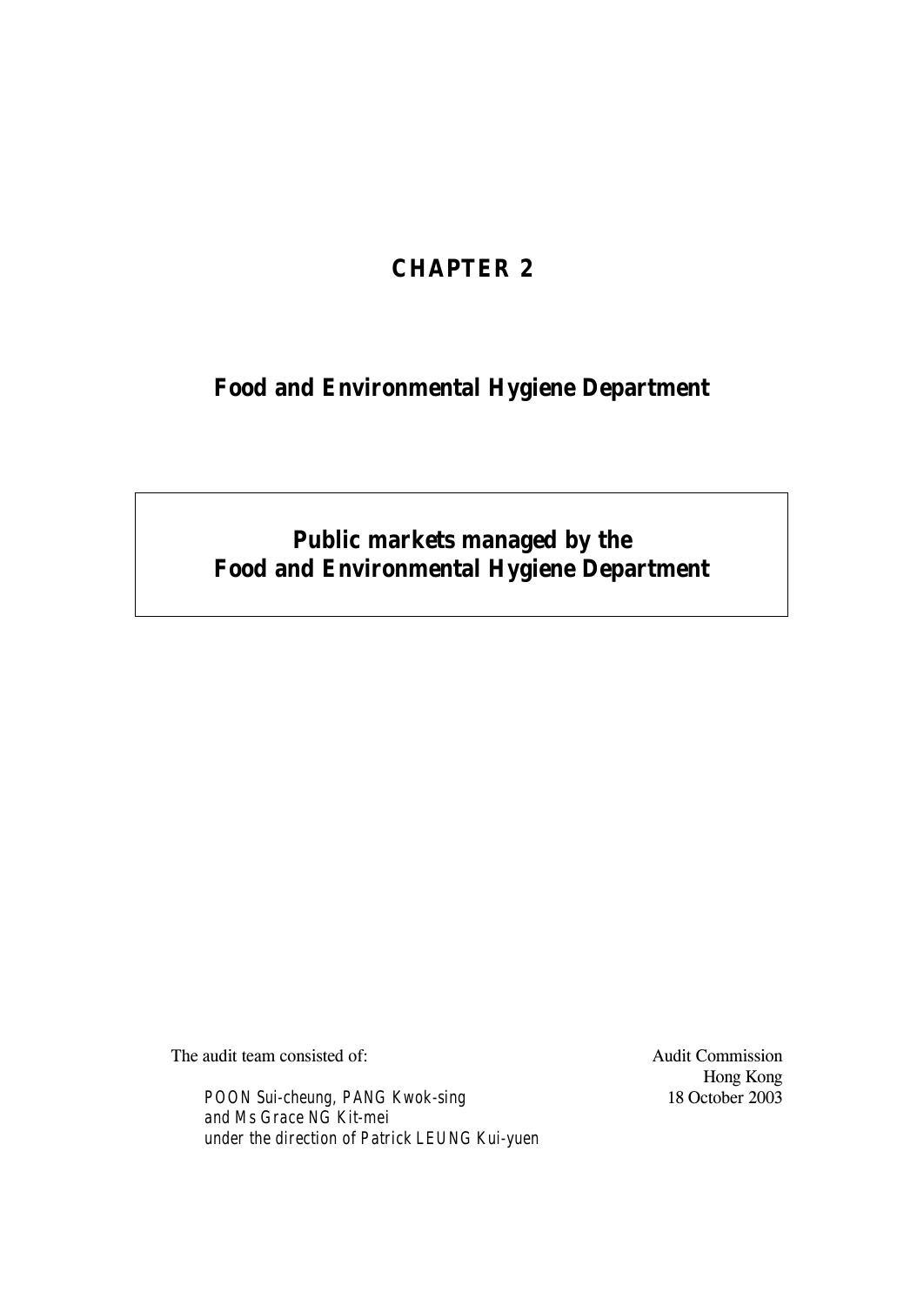# **PUBLIC MARKETS MANAGED BY THE FOOD AND ENVIRONMENTAL HYGIENE DEPARTMENT**

# **Contents**

 **Paragraphs**

## **SUMMARY**

| <b>PART 1: INTRODUCTION</b>                                                 | 1.1            |
|-----------------------------------------------------------------------------|----------------|
| Background                                                                  | $1.2 - 1.3$    |
| Number of market stalls in public markets                                   | 1.4            |
| Costs of operating public markets                                           | 1.5            |
| Air-conditioning in public markets                                          | 1.6            |
| Viability of public markets                                                 | $1.7 - 1.8$    |
| Recent developments                                                         | 1.9<br>$-1.10$ |
| Audit review                                                                | 1.11           |
| <b>PART 2: VACANT MARKET STALLS</b><br>AND NON-TRADING MARKET STALLS        | 2.1            |
| Vacancy rate of market stalls as a measure of viability                     | 2.2            |
| FEHD's target market stall occupancy rate                                   | 2.3            |
| Overall MSVR of public markets                                              | $2.4 - 2.6$    |
| Ageing analysis of vacant market stalls                                     | 2.7            |
| MSVR of some recently commissioned public markets                           | 2.8<br>$-2.9$  |
| Case studies of two recently commissioned<br>public markets with high MSVRs | $2.10 - 2.14$  |
| <b>Audit observations</b>                                                   | 2.15           |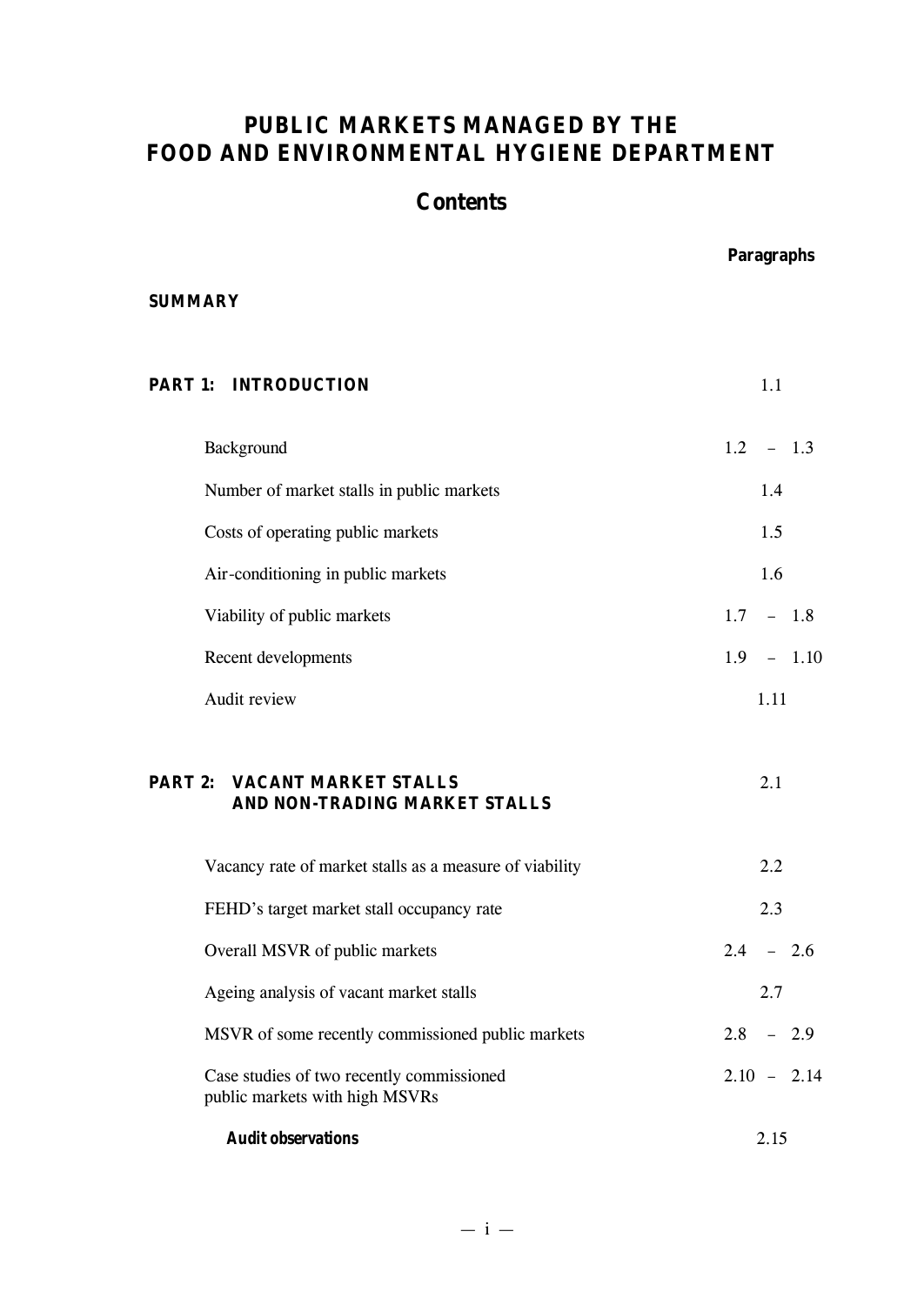## **Paragraphs**

| <b>Audit recommendations</b>                                                      | 2.16          |
|-----------------------------------------------------------------------------------|---------------|
| Response from the Administration                                                  | $2.17 - 2.18$ |
| Many market stalls leased out not used for trading                                | $2.19 - 2.21$ |
| <b>Audit observations</b>                                                         | 2.22          |
| <b>Audit recommendations</b>                                                      | 2.23          |
| Response from the Administration                                                  | $2.24 - 2.25$ |
| PART 3: PLANNING STANDARD FOR PUBLIC MARKETS                                      | 3.1           |
| Current planning standard based on a 1987 study                                   | 3.2           |
| Planning standard for public markets not updated since 1989                       | $3.3 - 3.4$   |
| <b>Audit observations</b>                                                         | 3.5           |
| <b>Audit recommendations</b>                                                      | 3.6           |
| Response from the Administration                                                  | $3.7 - 3.8$   |
| <b>PART 4: OPERATING DEFICITS INCURRED</b><br><b>AT SOME PUBLIC MARKETS</b>       | 4.1           |
| Operating deficit per leased market stall                                         | $4.2 - 4.3$   |
| Rental of market stalls                                                           | $4.4 - 4.8$   |
| Operating deficit would have continued<br>even if FEHD had raised the rent to OMR | 4.9           |
| Building costs of some public markets                                             | 4.10          |
| Over-provision of market stalls                                                   | $4.11 - 4.13$ |
| <b>Audit observations</b>                                                         | $4.14 - 4.16$ |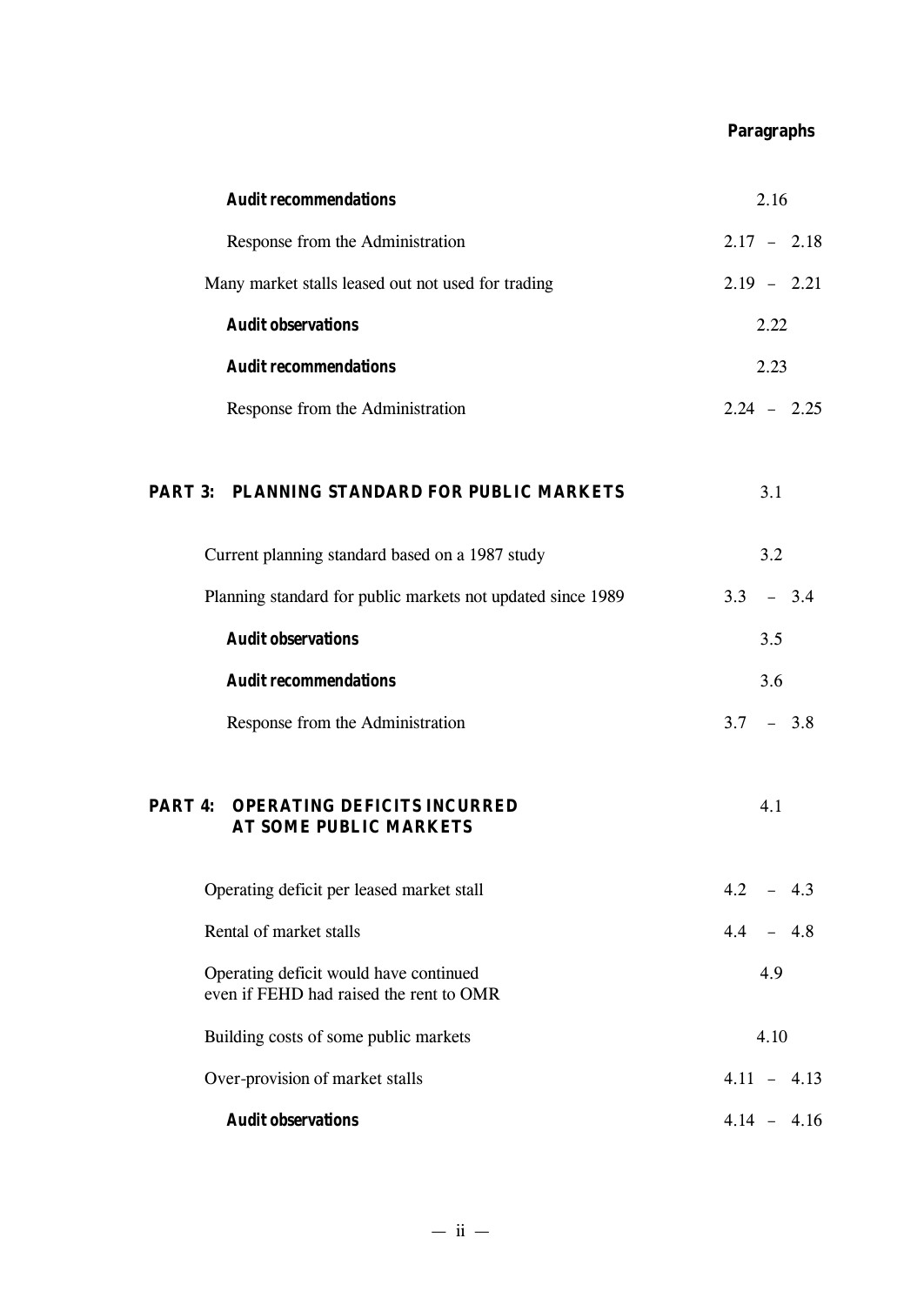**Paragraphs**

| <b>Audit recommendations</b>                                                | 4.17          |
|-----------------------------------------------------------------------------|---------------|
| Response from the Administration                                            | $4.18 - 4.19$ |
| PART 5: RETROFITTING OF AIR-CONDITIONING SYSTEMS                            | 5.1           |
| Retrofitting of air-conditioning systems in three public markets            | $5.2 - 5.5$   |
| MSVR of public markets with retrofitted air-conditioning systems            | $5.6 - 5.7$   |
| Further retrofitting of air-conditioning systems in public markets          | $5.8 - 5.11$  |
| Allocation of the cost of providing<br>retrofitted air-conditioning systems | 5.12          |
| MSVR of public markets without air-conditioning systems                     | 5.13          |
| MSVR of public markets with air-conditioning systems                        | 5.14          |
| <b>Audit observations</b>                                                   | 5.15          |
| <b>Audit recommendations</b>                                                | 5.16          |
| Response from the Administration                                            | $5.17 - 5.18$ |
| <b>PART 6: VACANT FLOOR SPACE IN TWO PUBLIC MARKETS</b>                     | 6.1           |
| Vacant market floor space in the Fa Yuen Street Market                      | $6.2 - 6.7$   |
| Vacant market floor space in the To Kwa Wan Market                          | $6.8 - 6.12$  |
| <b>Audit observations</b>                                                   | 6.13          |
| <b>Audit recommendations</b>                                                | 6.14          |
| Response from the Administration                                            | $6.15 - 6.17$ |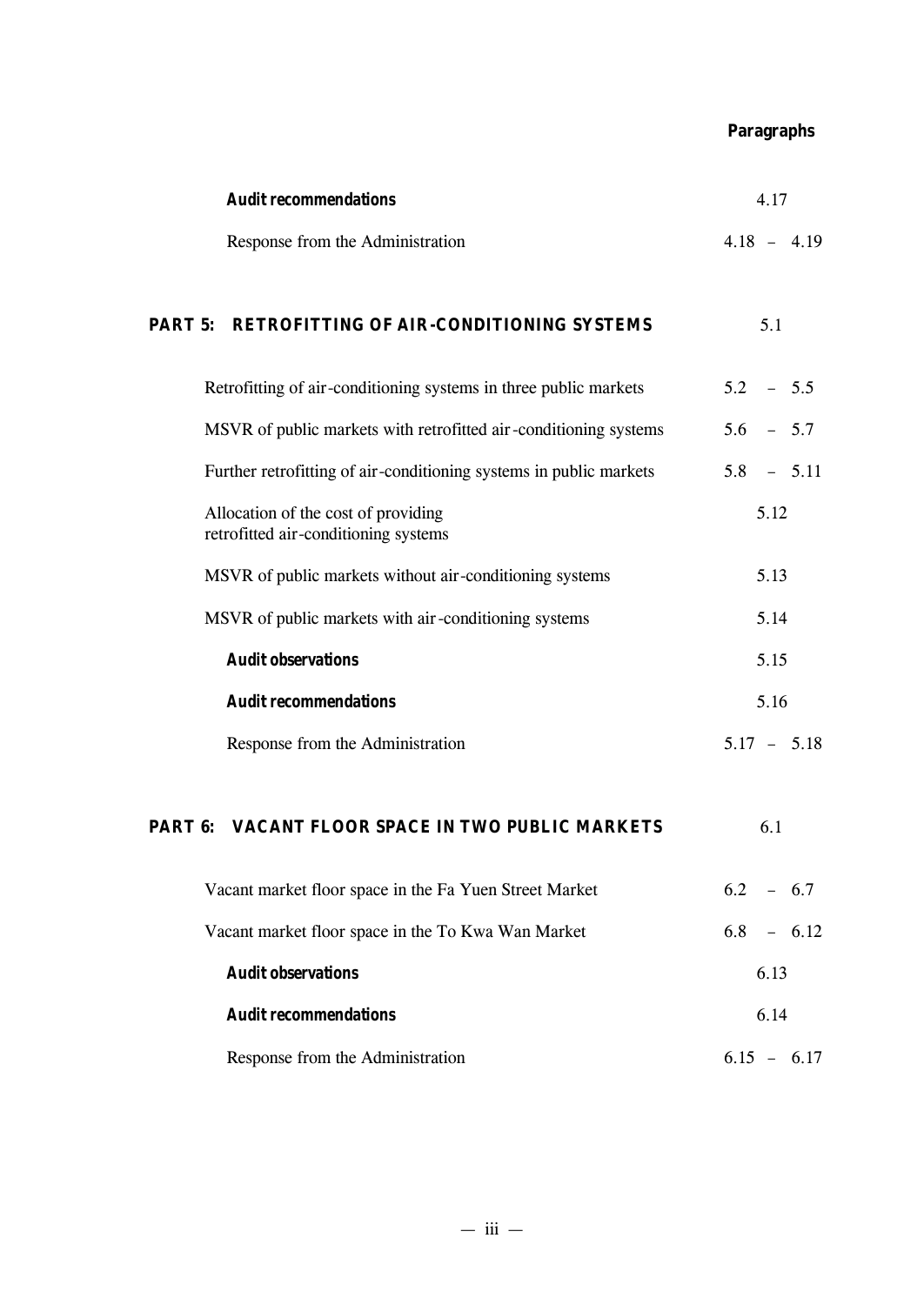## **Appendices**

- A : MSVR of 82 public markets (31 March 2003)
- B : MSVR of public markets commissioned after 1998 (30 June 2003)
- C : Audit survey of non-trading market stalls in 20 public markets (April and May 2003)
- D : The ten public markets with the highest operating deficits (2002-03)
- E : The ten public markets with the highest operating deficit per leased market stall (2002-03)
- F : The ten public markets with the highest operating deficit per leased market stall in 2002-03 (assuming that the rent had been raised to OMR)
- G : Cost of providing retrofitted air-conditioning systems per leased market stall in three public markets (2002-03)
- H : MSVRs of three public markets retrofitted with air-conditioning systems (March 2000 to June 2003)
- I : USD's proposals to make permanent use of the vacant market floor space in the FYS Market
- J : Acronyms and abbreviations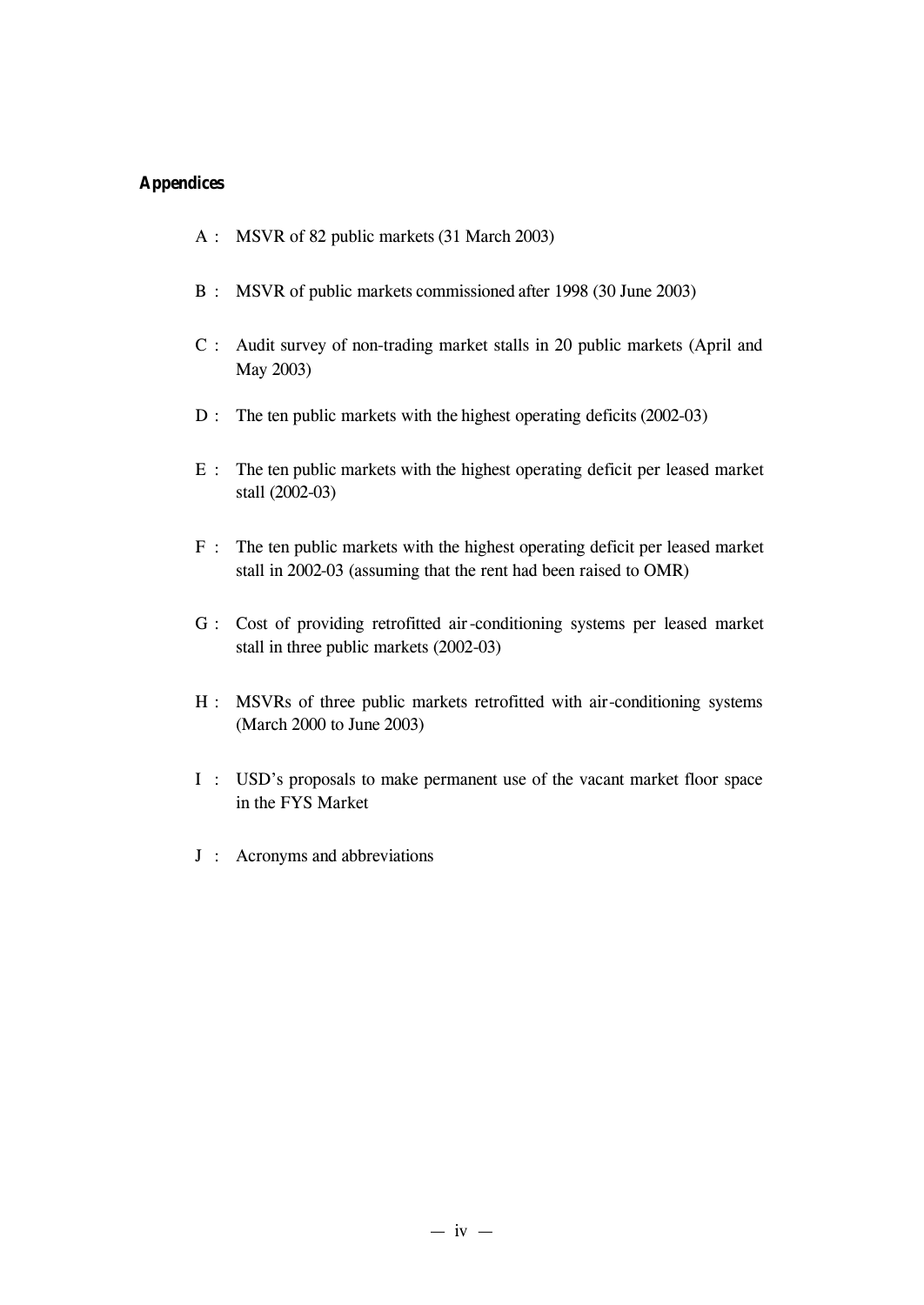## **PUBLIC MARKETS MANAGED BY THE FOOD AND ENVIRONMENTAL HYGIENE DEPARTMENT**

## **Summary**

1. From January 2000, the Food and Environmental Hygiene Department (FEHD) took over the responsibility for managing public markets. As at 31 March 2003, the FEHD managed 15,075 market stalls in 82 markets under the Public Health and Municipal Services Ordinance (para. 1.2).

# **AUDIT FINDINGS**

#### **Many market stalls were vacant or non-trading**

2. The FEHD set the target overall market stall occupancy rate of public markets at 85% in January 2000. On this basis, the overall market stall vacancy rate (MSVR) for all markets, including older markets, should not exceed 15%. The target overall MSVR was revised to 16% in January 2001. Notwithstanding this, the overall MSVR of markets increased from 15.7% as at 31 March 2000 to 22.6% as at 31 March 2003. Many market stalls have been vacant for a long period of time. As at 31 March 2003, 61.7% of the vacant market stalls had been vacant for two years or more (paras. 2.3, 2.5 and 2.7). **PUBLIC MARKETS MANAGED<br>BY THE FOOD AND ENVIRONMENTAL.**<br>HYGIENE DEPARTMENT<br>Summary<br>1... Trom Lonary 2003, the Testi and Towniquement Hygiene<br>1... The may 2003 revealed that in 20 repeating the magnitude to the<br>survey in M

3. It is reasonable to expect that public markets built in recent years would attract many customers and consequently achieve an MSVR much lower than 16%. However, as at 30 June 2003, the overall MSVR of the eight markets commissioned after 1998 was 19%. For five markets, the MSVR ranged from 20% to 53.5% (paras. 2.8 and 2.9).

4. For public markets previously managed by the then Urban Services Department (USD), the tenancy agreement allows a stall lessee to cease trading for a maximum of 156 days a year. For markets previously managed by the then Regional Services Department (RSD), the maximum is 84 days a

 $-$  v  $-$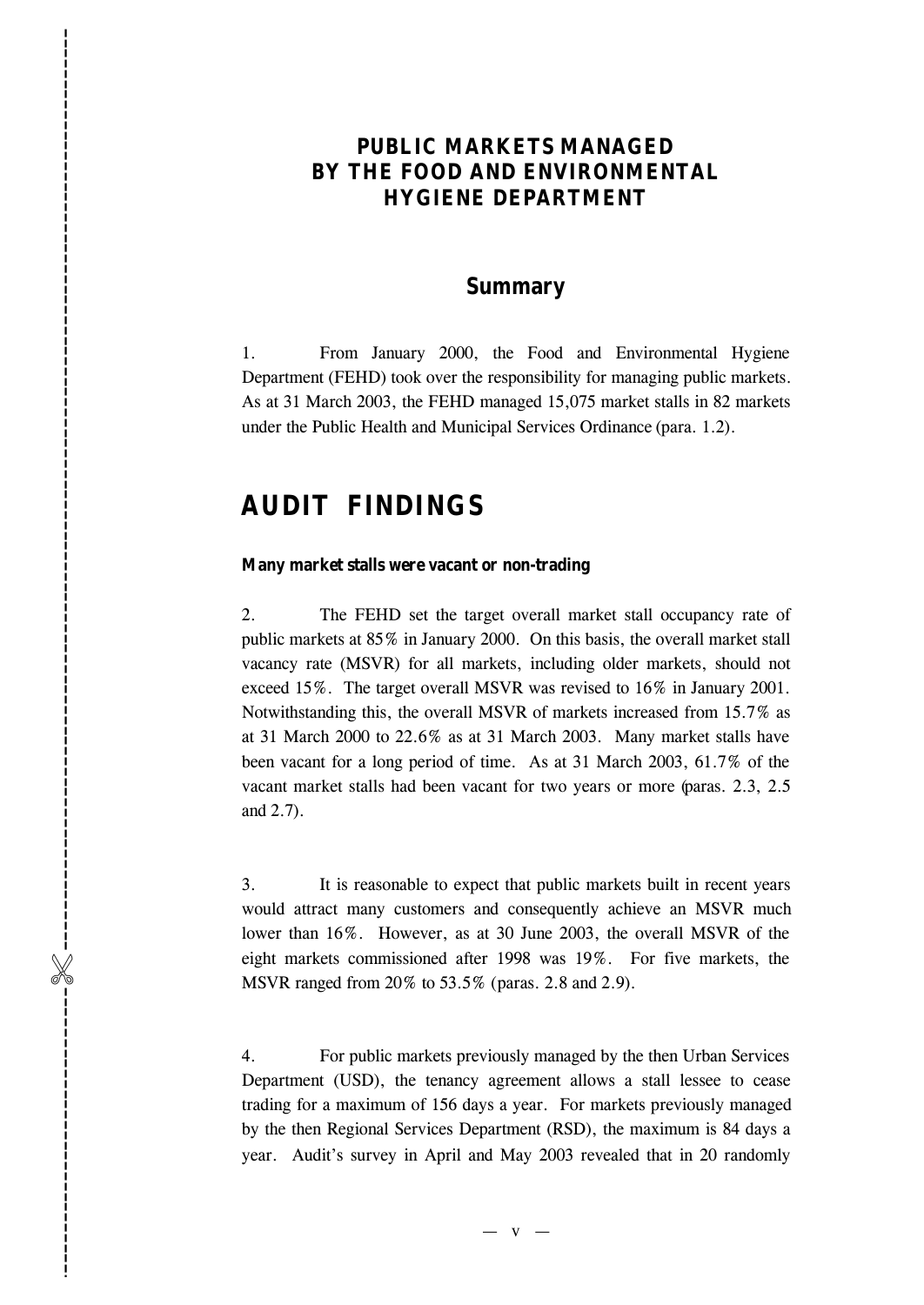selected markets, 17.6% of the market stalls leased out were not being used for trading (paras. 2.19 and 2.20).

#### **Planning standard for public markets not updated since 1989**

5. In determining the demand for market stalls, the FEHD takes into account the planning standard for public markets set down in the Hong Kong Planning Standards and Guidelines (HKPSG). This planning standard has not been updated since its approval by the Land Development Policy Committee in 1989. It now appears outdated, given the changed circumstances brought about by the proliferation of superstores, supermarkets and fresh provision shops in recent years (paras. 3.2, 3.3 and 3.5).

#### **Large operating deficits incurred at some public markets**

6. In 2002-03, the FEHD incurred an operating deficit at 74 public markets. At the ten markets with the highest operating deficits, the amount ranged from \$6.46 million to \$11.79 million. At the ten markets with the highest operating deficit per leased market stall, the deficit per stall ranged from \$90,000 to \$156,000 (paras. 4.2 and 4.3).

7. The audit findings in paragraphs 2 to 6 suggest that the FEHD needs to promptly conduct a comprehensive review with a view to ascertaining whether any of the markets should be closed down (para. 4.14).

#### **Retrofitting of air-conditioning systems to improve the viability of public markets**

8. In 2000, the FEHD retrofitted air-conditioning systems in three public markets. However, during the period March 2000 to June 2003, the overall MSVR of these three markets increased by 9.2% while the overall MSVR of all markets increased by only 6.9%. As at 30 June 2003, the MSVR of some markets without air-conditioning systems was very low (as low as 0.5%), while the MSVR of some markets provided with air-conditioning systems was very high (as high as 53.5%). These audit findings do not seem to support the belief that providing air-conditioning systems can significantly improve the viability of markets. In Audit's view, the FEHD should critically reassess the need for the retrofitting of air-conditioning systems in markets (paras. 5.3, 5.7 and 5.13 to 5.15).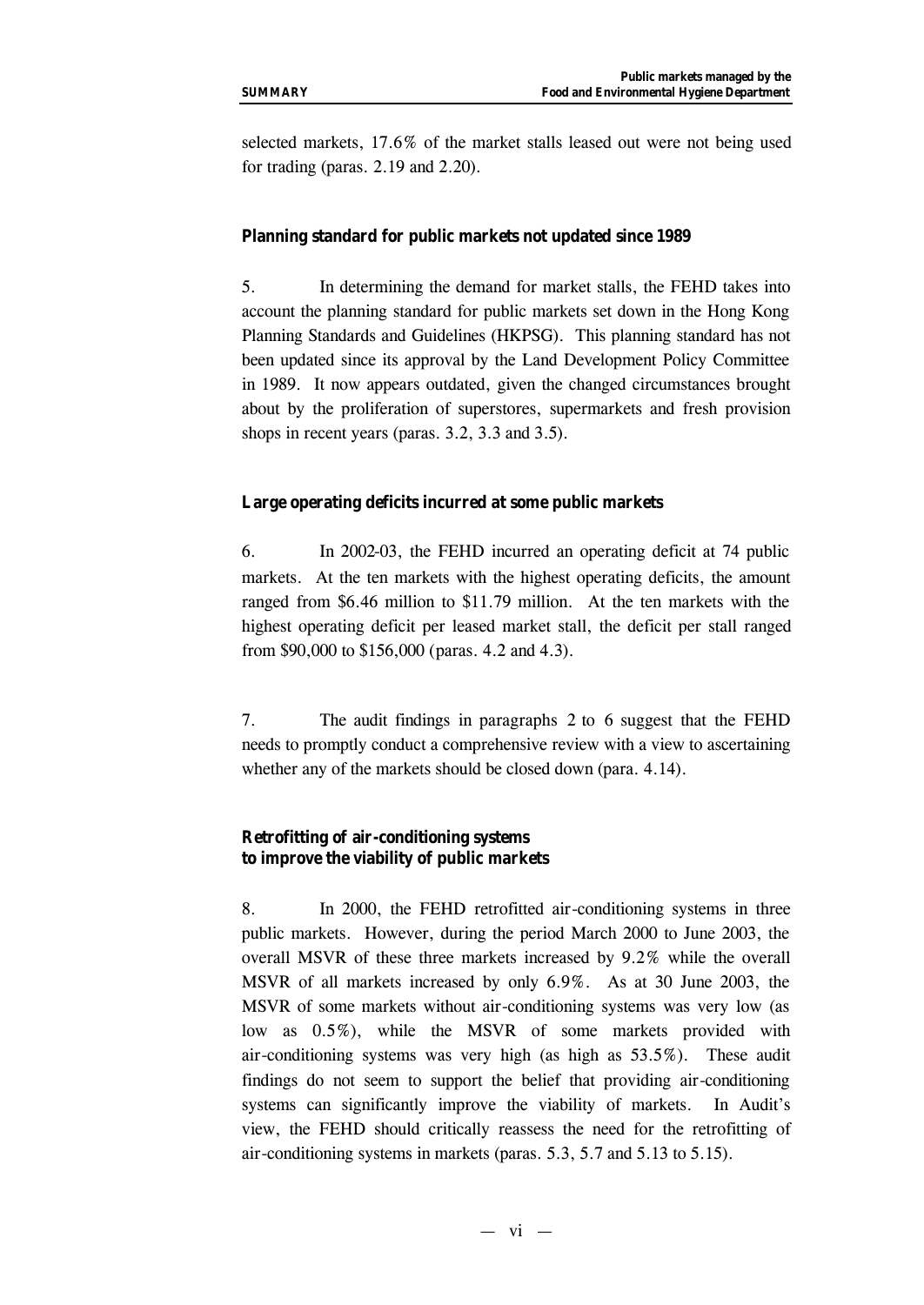## **Vacant floor space in two public markets not put to beneficial permanent use**

9. For some ten years, the vacant market floor space on the second floor of the Fa Yuen Street (FYS) Market and in the basement of the To Kwa Wan (TKW) Market has not been put to beneficial permanent use. The FEHD needs to promptly put the vacant market floor space to beneficial permanent use (paras. 6.3, 6.5, 6.12 and 6.13). **Shops in recent years** in recent years, and the planning standard for the planning standard for the planning standard for the second to the second that is the second to the second to the second to the second to the secon

# **AUDIT RECOMMENDATIONS**

10. The Director of Food and Environmental Hygiene should:

#### *Vacant or non-trading market stalls*

- (a) conduct a comprehensive review to ascertain the causes of the high MSVRs of public markets, especially those commissioned after 1998, and take remedial action to reduce the MSVR of markets (para. 2.16);
- (b) review the justifications for allowing:
	- (i) stall lessees of public markets previously managed by the USD to cease trading for a maximum of 156 days a year; and
	- (ii) stall lessees of markets previously managed by the RSD to cease trading for a maximum of 84 days a year (para. 2.23(a));

#### *Planning standard for public markets*

(c) in conjunction with the Director of Planning, promptly conduct a comprehensive review of the demand for public market facilities, having regard to the changed circumstances brought about by the proliferation of superstores, supermarkets and fresh provision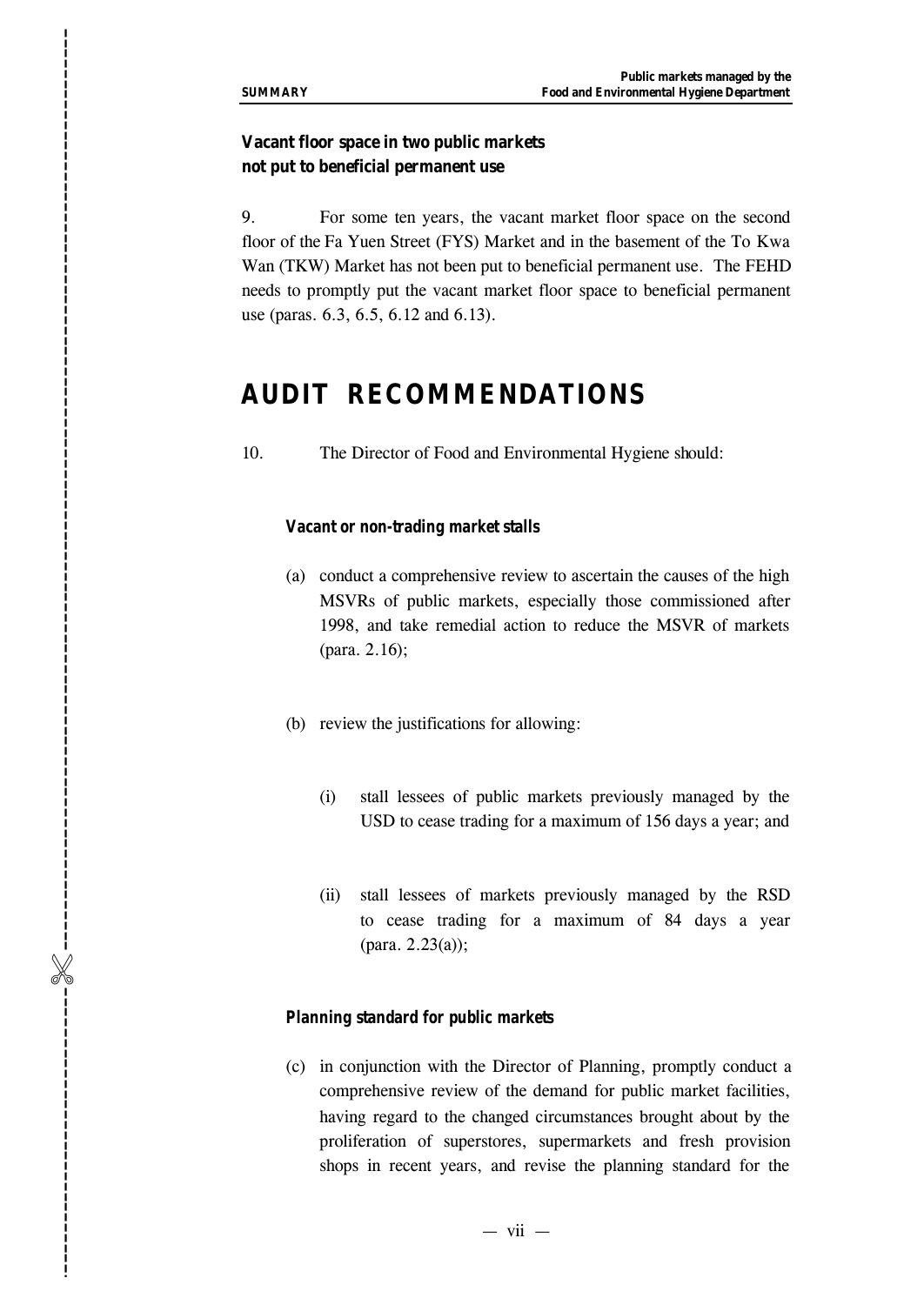provision of public markets set down in the HKPSG accordingly (para. 3.6);

#### *Operating deficits incurred at some public markets*

- (d) promptly conduct a comprehensive review of public markets with a view to ascertaining whether any of the markets should be closed down (para. 4.17(a));
- (e) in the light of the results of the comprehensive review, draw up an action plan to deal with those public markets identified for closure (para. 4.17(b));
- (f) re-examine the feasibility of transferring the entire operation of selected public markets to private operators, and consider carrying out a pilot scheme to test this arrangement (para. 4.17(c));

#### *Retrofitting of air-conditioning systems*

(g) critically reassess the need for the retrofitting of air-conditioning systems in public markets (para. 5.16); and

#### *Vacant floor space in two public markets*

(h) draw up an action plan to put the vacant market floor space in the FYS Market and the TKW Market to beneficial permanent use (para. 6.14(b)).

#### **Response from the Administration**

11. The Administration generally agrees with Audit's observations and recommendations.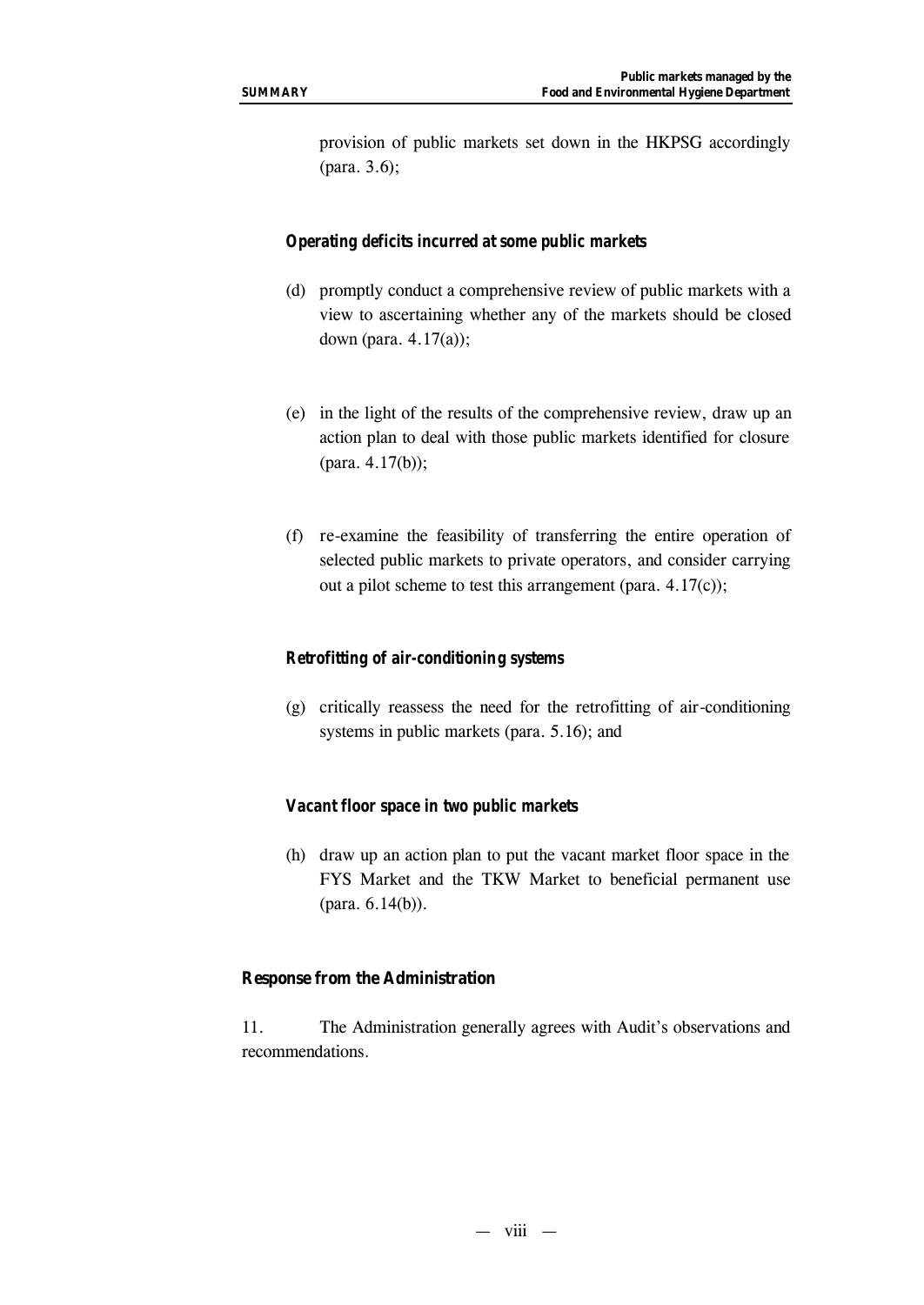#### **PART 1: INTRODUCTION**

1.1 This PART describes the background to the audit and outlines the audit objectives and scope.

#### **Background**

1.2 The two Provisional Municipal Councils (PMCs) were dissolved on 31 December 1999. With effect from 1 January 2000, the Food and Environmental Hygiene Department (FEHD) took over the responsibility for managing the public markets previously managed by the then Urban Services Department (USD) and the then Regional Services Department (RSD). As at 31 March 2003, the FEHD managed 15,075 market stalls in 82 markets under the Public Health and Municipal Services Ordinance (Cap. 132). These markets are provided to meet the needs of the community and to accommodate hawkers who would otherwise be trading on-street, causing nuisance and congestion to pedestrian and vehicular traffic. All market stalls are let to lessees under tenancy agreements by auction.

1.3 Of the 82 public markets, 20 markets (24%) were built before 1980 (see Table 1). The design and facilities of some of these old markets may not meet present-day expectations, and may offer limited scope for improvement.

#### **Table 1**

#### **Year of commissioning of the 82 public markets**

| Year of<br>commissioning | Number of markets                              |  |
|--------------------------|------------------------------------------------|--|
| Before 1970              |                                                |  |
| 1970 to 1979             | $\begin{bmatrix} 10 \\ 10 \end{bmatrix}$ (24%) |  |
| 1980 to 1989             | 31(38%)                                        |  |
| 1990 to 1999             | 28<br>(34%)                                    |  |
| 2000 to 2002             | 3<br>(4%)                                      |  |

*Source: Audit's analysis of FEHD's records*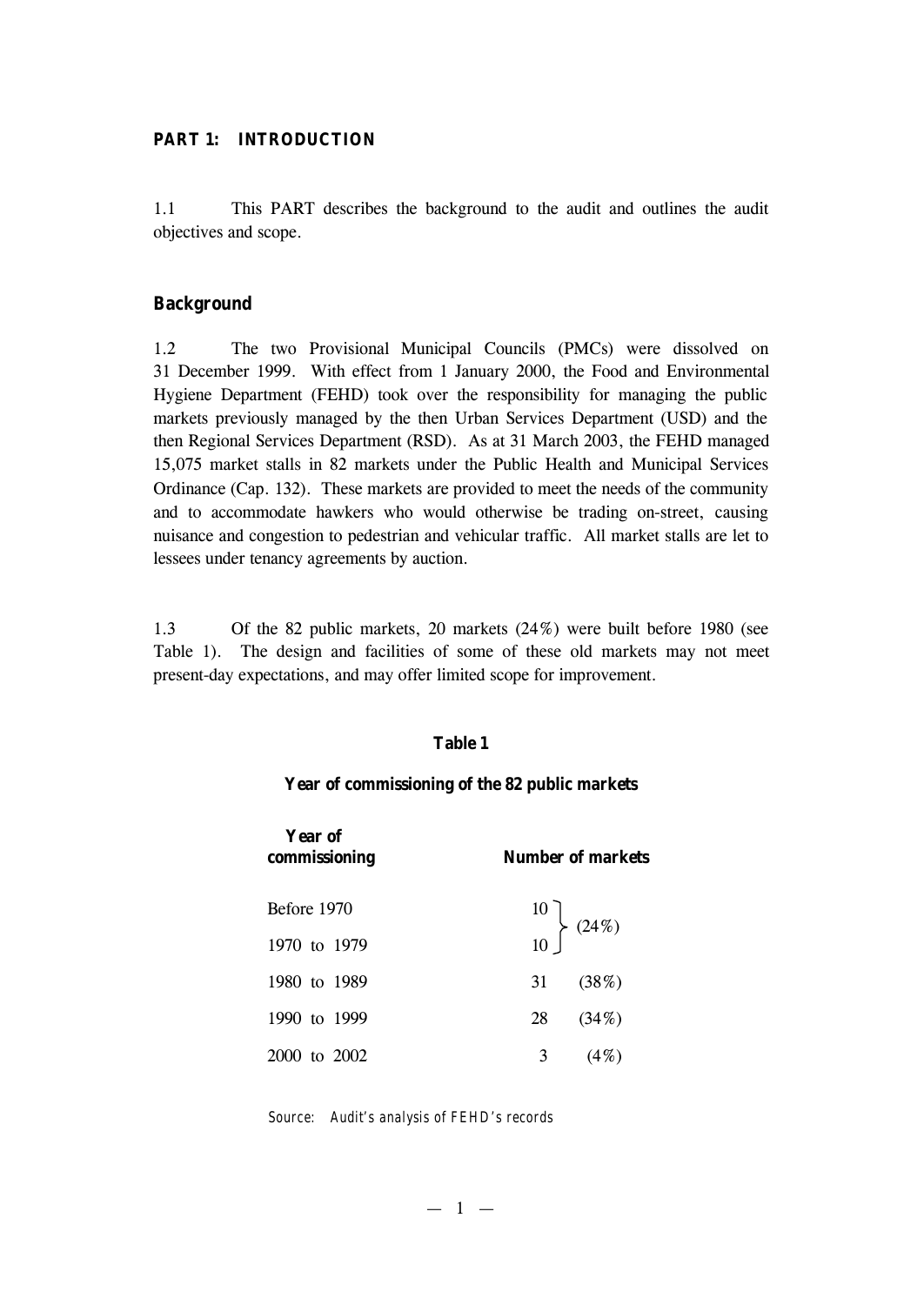#### **Number of market stalls in public markets**

1.4 The construction and location of many public markets was determined mainly by the availability of sites and resiting commitments. Because of the need to meet resiting commitments, some markets were provided with a large number of market stalls. On average, each market has 184 market stalls. The FEHD is unable to lease out some market stalls in markets. Some market stalls leased out are not used for trading. Table 2 summarises the number of market stalls in the 82 markets.

#### **Table 2**

#### **Number of market stalls in the 82 public markets**

| Number of<br>market stalls |    | Number of markets |
|----------------------------|----|-------------------|
| Over $400$                 | 8  | $(10\%)$          |
| 301 to 400                 | 8  | $(10\%)$          |
| 201 to 300                 |    | 17(21%)           |
| 101 to 200                 | 20 | (24%)             |
| Less than 101              | 29 | (35%)             |

*Source: Audit's analysis of FEHD's records*

#### **Costs of operating public markets**

1.5 In most public markets, the cleansing and security services have been contracted out. For all markets, property maintenance services are provided by the Architectural Services Department (ArchSD) and electrical maintenance services are provided by the Electrical and Mechanical Services Department. In 2002-03, the total cost (excluding land cost and depreciation) of operating markets was \$551.7 million (see Table 3), and the operating deficit was \$237.5 million.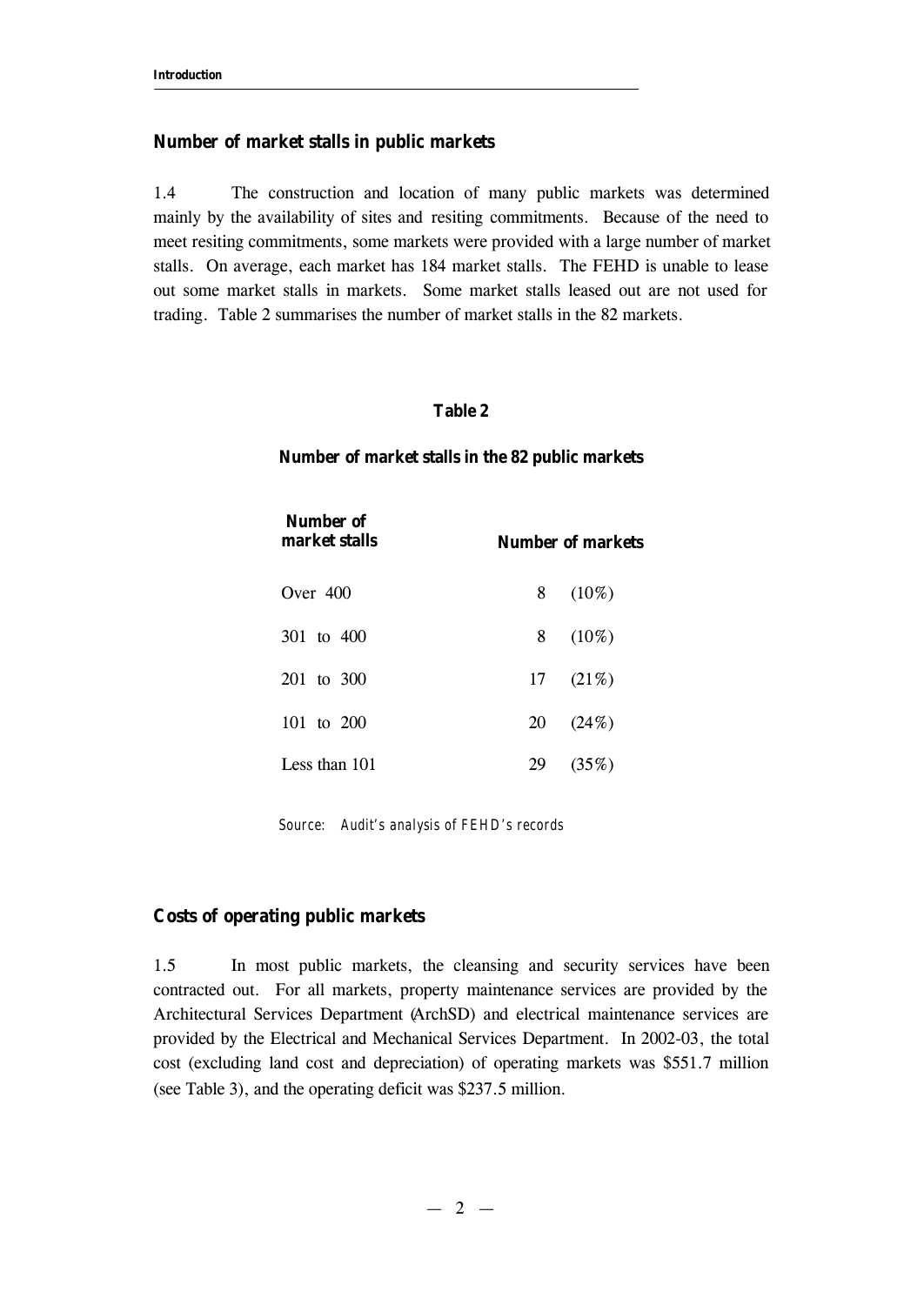#### **Table 3**

## **Costs of operating public markets (2002-03)**

#### **Operating cost**

|                                                | (\$ million) |
|------------------------------------------------|--------------|
| <b>Staff costs</b>                             | 183.3        |
| Departmental expenses                          | 288.8        |
| Cost of services provided by other departments | 45.4         |
| Administrative overheads                       | 29.7         |
| Other costs (Note)                             | 4.5          |
| <b>Total</b>                                   | 551.7        |

*Source: Audit's analysis of FEHD's records*

*Note: These do not include land cost and depreciation.*

#### **Air-conditioning in public markets**

1.6 Poor ventilation has been put forward as a factor affecting the operation of some public markets. Of the 82 markets, 13 (16%) are provided with air-conditioning. Since the mid-1990s, air-conditioning has become a standard installation in new markets. Of the old markets, three have been retrofitted with air-conditioning systems.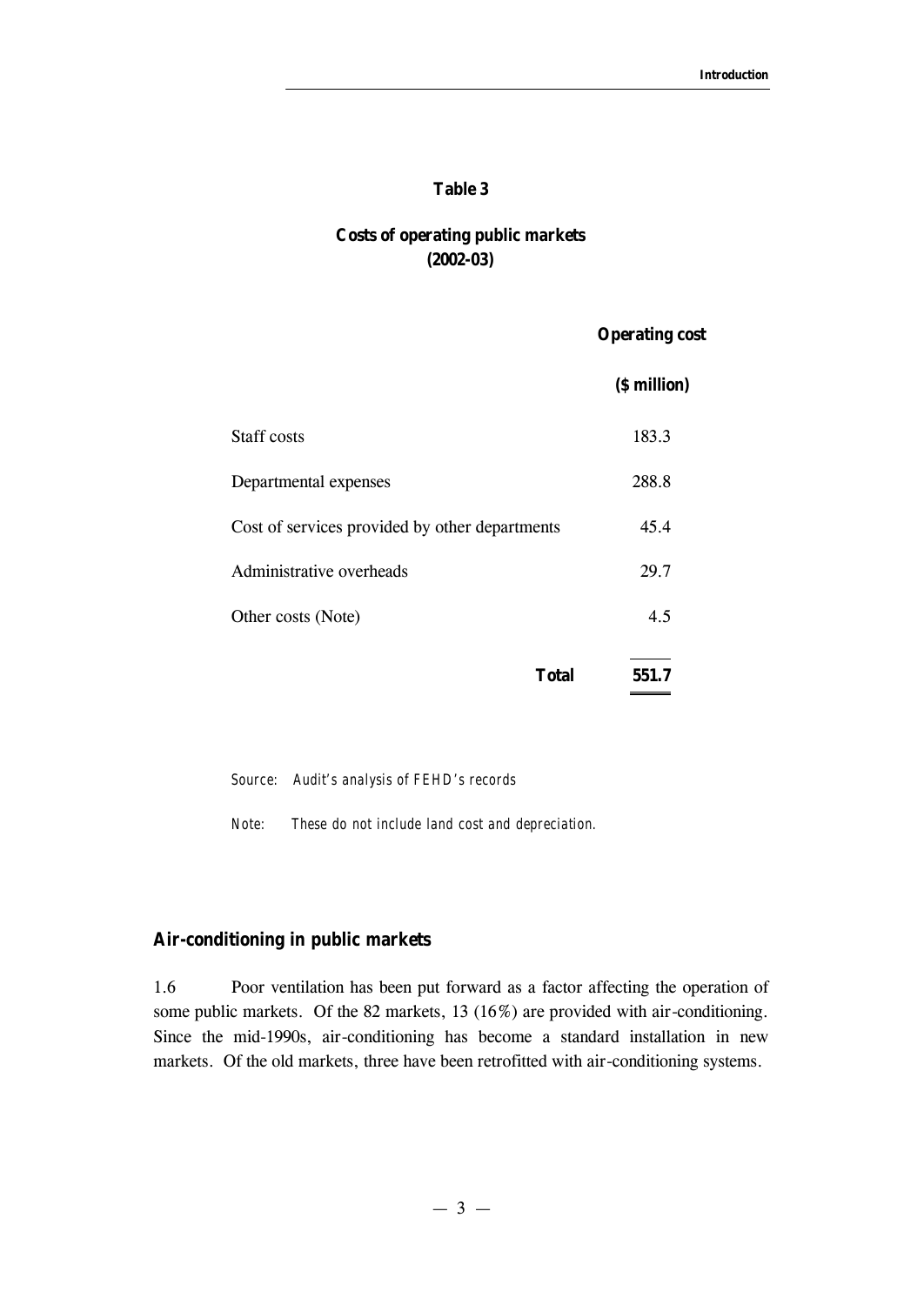## **Viability of public markets**

1.7 In Chapter 15 of the Director of Audit's Report No. 29 of October 1997, Audit reported on the public markets managed by the USD. Audit recommended that:

- (a) viability should be the overriding consideration in planning markets; and
- (b) every new market should be justified by a comprehensive review of the demand for such market facilities.

1.8 In its Report No. 29 of February 1998, the Public Accounts Committee urged the then Director of Urban Services to:

- (a) strictly follow the policy of the then Urban Council (UC) that public markets should no longer be built to satisfy resiting commitments, but should be justified by establishing a distinct demand and role for them in a District Plan; and
- (b) justify every new market by conducting a comprehensive review of the demand for such market facilities.

#### **Recent developments**

1.9 In December 1999, shortly before the dissolution of the two PMCs, both the Finance Committee and the Public Works Subcommittee (PWSC) of the Legislative Council (LegCo) decided that projects being undertaken by the PMCs which were at a comparatively early planning stage and which had not obtained all necessary PMC approvals should be reviewed before proceeding further. Such projects included proposed public markets for eight locations, namely Aldrich Bay, Hung Shui Kiu, Kam Tin, Lau Fau Shan, Siu Sai Wan, Stanley, Tseung Kwan O and Tung Chau Street.

1.10 In July 2003, the FEHD completed its review of the proposed public markets. Taking into account the audit recommendations and the Public Accounts Committee's recommendations, the FEHD decided to proceed only with the proposed market in Aldrich Bay.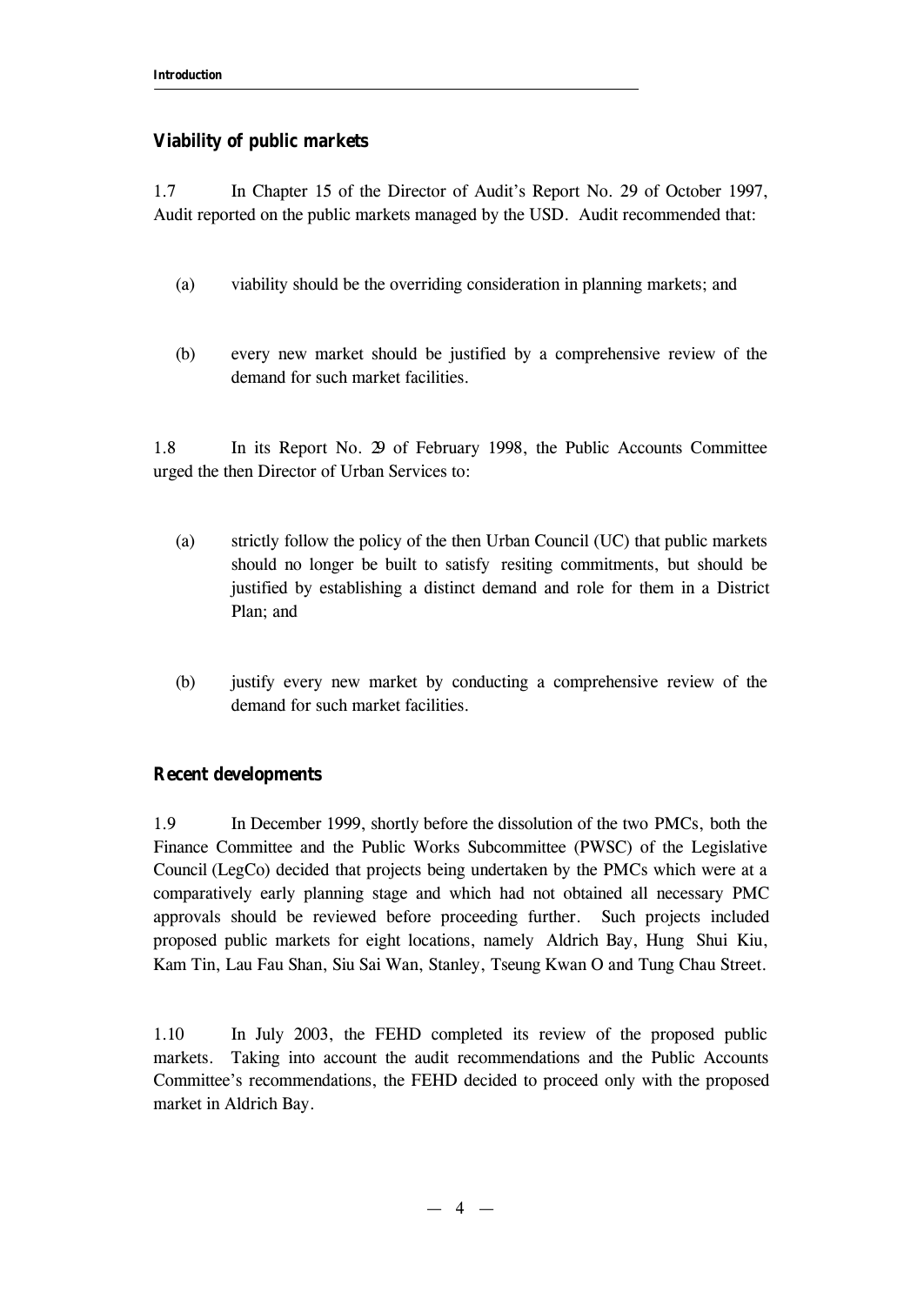#### **Audit review**

1.11 Audit has conducted a review of public markets managed by the FEHD (Note 1). The audit objectives were to examine:

- (a) the situation of vacant market stalls and non-trading market stalls (see PART 2);
- (b) the progress of reviewing and updating the planning standard for markets (see PART 3);
- (c) the operating deficits incurred at some markets (see PART 4);
- (d) the cost-effectiveness of retrofitting air-conditioning systems in markets as a measure to enhance their viability (see PART 5); and
- (e) the justification for allowing some market floor space to remain vacant for lengthy periods (see PART 6).

**Note 1:** *The review did not cover the cooked food markets managed by the FEHD.*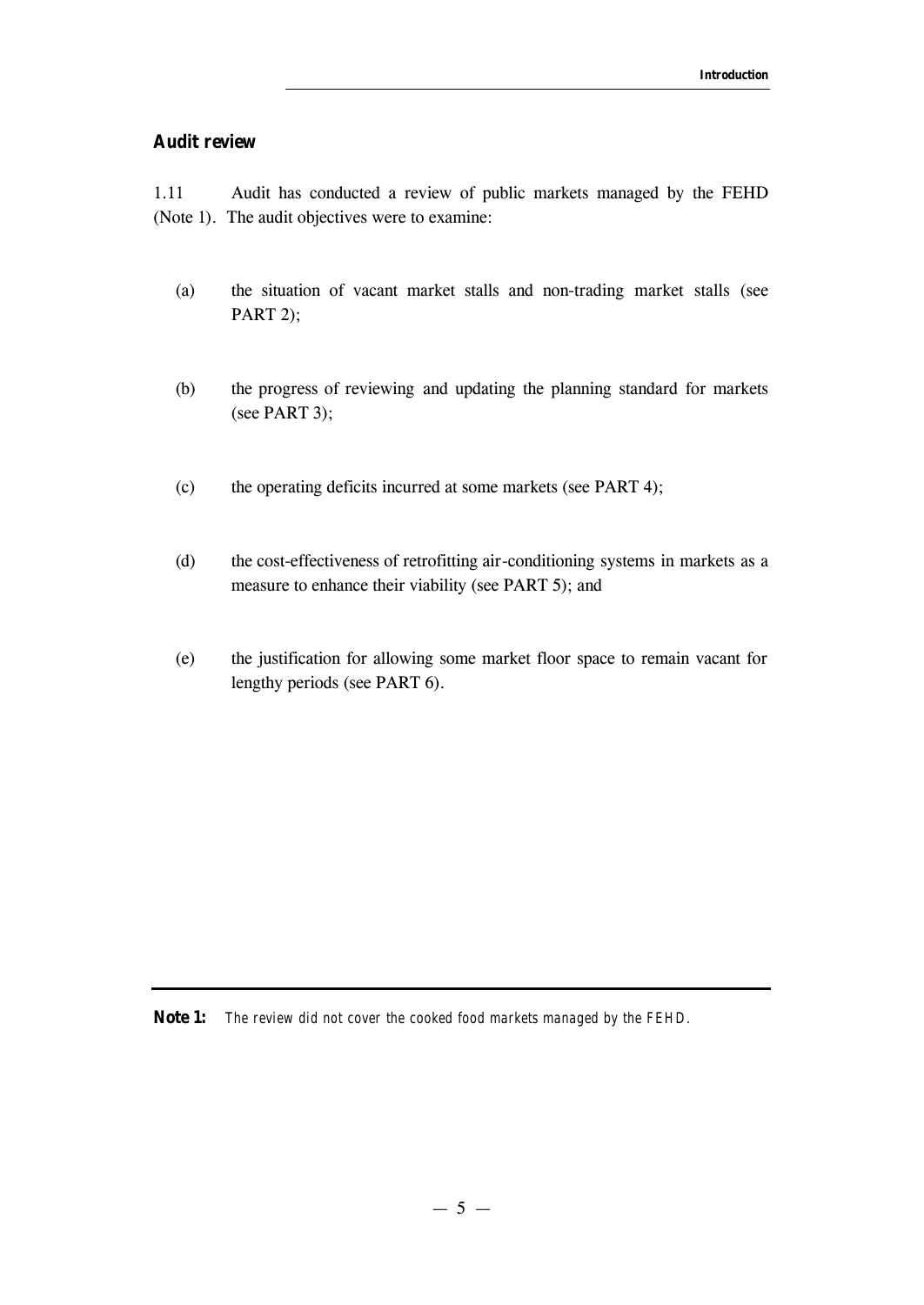## **PART 2: VACANT MARKET STALLS AND NON-TRADING MARKET STALLS**

2.1 This PART examines the situation of vacant market stalls and non-trading market stalls, and suggests measures for improvement.

## **Vacancy rate of market stalls as a measure of viability**

2.2 The viability of a public market is affected by a number of factors, including the population size in its catchment area, its location, and the presence of competitors in the vicinity. The percentage of market stalls which are vacant, i.e. the market stall vacancy rate (MSVR), is a useful quantitative benchmark for measuring the viability of a market.

## **FEHD's target market stall occupancy rate**

2.3 After taking over the responsibility for managing public markets from the USD and the RSD in January 2000, the FEHD set an 85% target for the overall market stall occupancy rate of its markets. This indicated that the overall MSVR should not exceed 15%. With effect from 1 January 2001, the FEHD revised the target overall market stall occupancy rate of markets to 84% (i.e. the overall MSVR of markets should not now exceed 16%). However, the FEHD has not set a target market stall occupancy rate for each market.

## **Overall MSVR of public markets**

2.4 Public markets face increasingly strong competition. A major threat to the business of stall lessees stems from the changing shopping habits of the public. A survey commissioned by the FEHD in late 2000 revealed that the proportion of customers who preferred shopping at supermarkets to shopping at markets had increased. Apart from supermarkets, hawkers and other retail outlets (such as fresh provision shops and grocery stores) were also strong competitors.

2.5 As indicated in Figure 1, the overall MSVR of public markets increased from 13.5% as at 31 March 1999 to 22.6% as at 31 March 2003.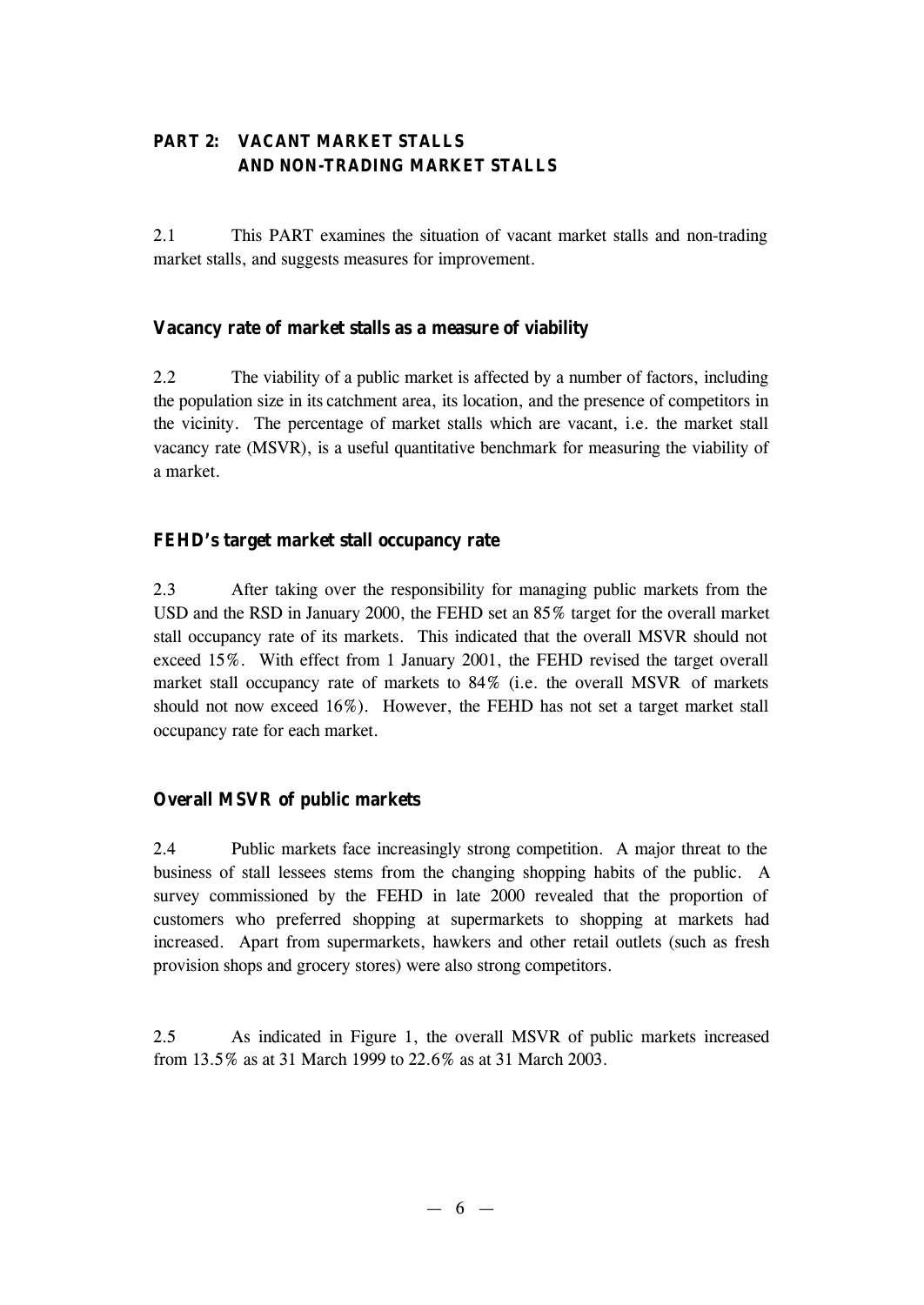







- *Source: Audit's analysis of FEHD's records*
- *Remarks: 1. The FEHD's target overall MSVR from 1 January 2000 to 31 December 2000 was 15%. This was changed to 16% with effect from 1 January 2001 (see para. 2.3).* 
	- *2. As at 30 June 2003, the overall MSVR was 22.6%.*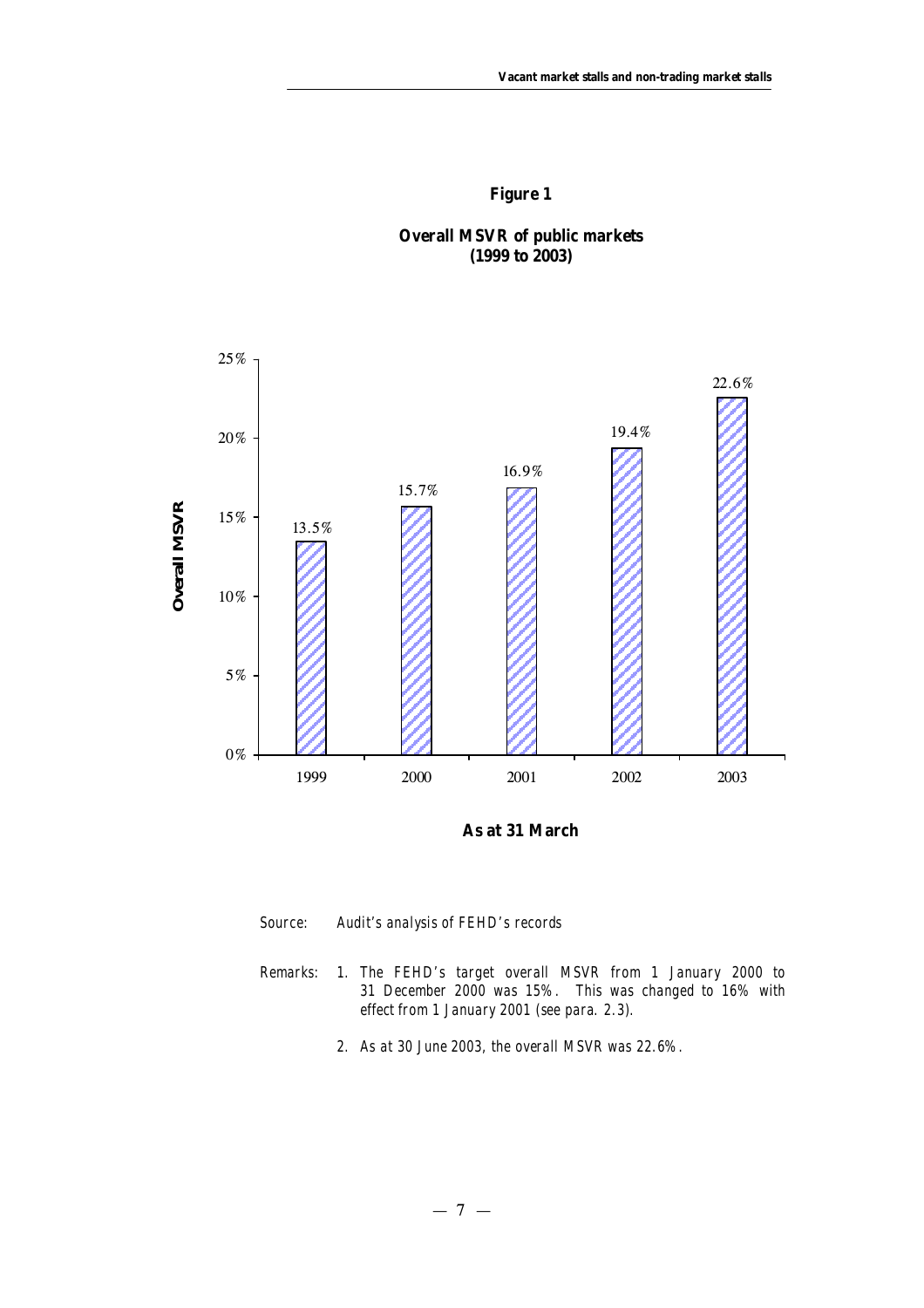2.6 Audit's analysis of the MSVR of the 82 public markets revealed that as at 31 March 2003, there were 38 markets (46%) which each had a vacancy rate higher than 20% (see Appendix A).

#### **Ageing analysis of vacant market stalls**

2.7 Audit performed an ageing analysis of the 3,411 vacant market stalls as at 31 March 2003. Audit found that 61.7% of them had been vacant for two years or more (see Figure 2).

#### **Figure 2**

## **Ageing analysis of vacant market stalls (31 March 2003)**



#### **Number of years market stalls had been vacant**

*Source: Audit's analysis of FEHD's records*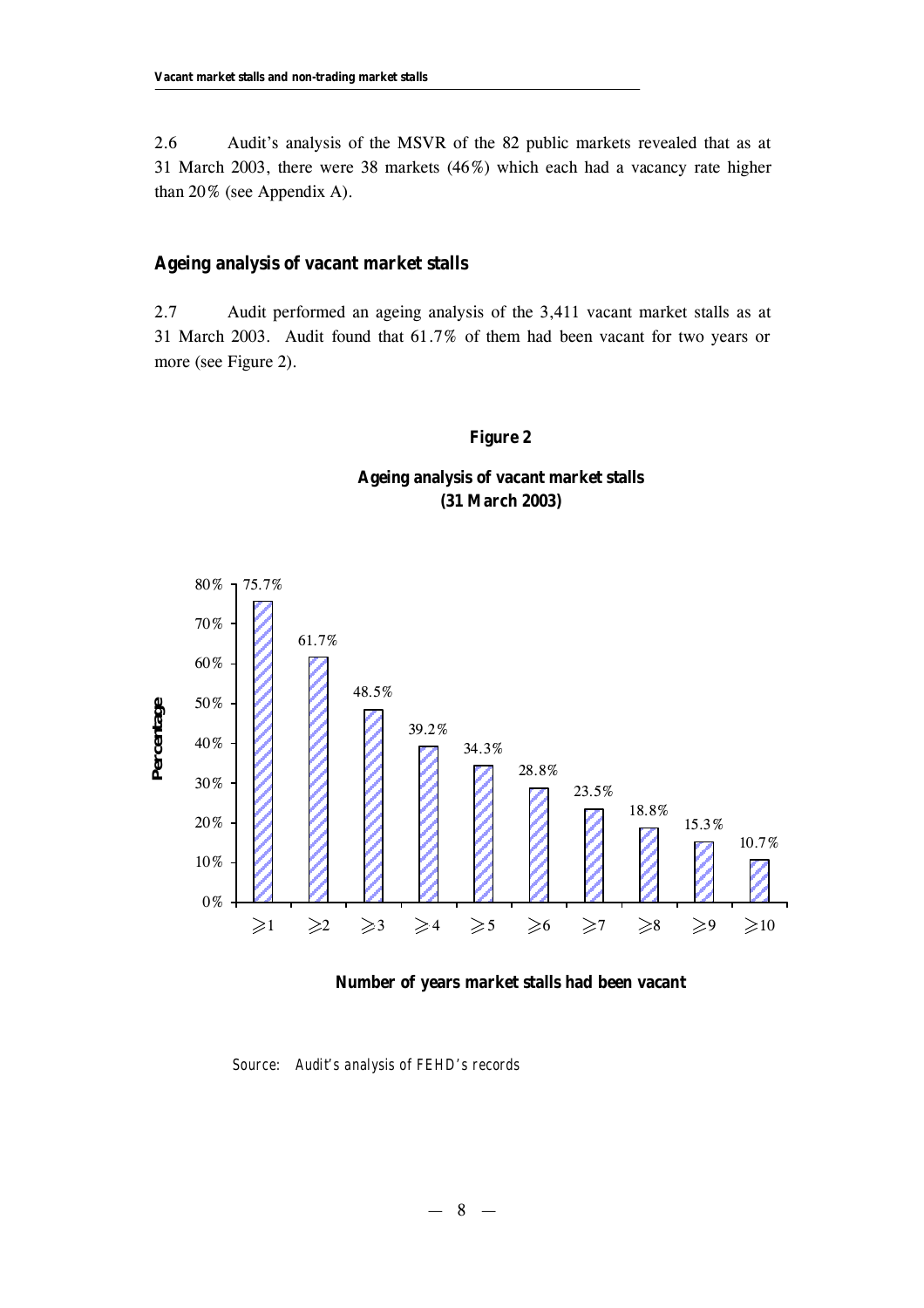## **MSVR of some recently commissioned public markets**

2.8 The FEHD has not set a target MSVR for each public market. The FEHD's target overall MSVR of 16% represents an average MSVR for all markets, including older markets. It is reasonable to expect that markets built in recent years would attract many customers and consequently achieve an MSVR much lower than 16%.

2.9 Eight public markets were commissioned after 1998. Audit analysed the MSVR of these markets as at 30 June 2003 and found that their overall MSVR was 19%. The MSVRs of five markets (i.e. Lei Yue Mun, Luen Wo Hui, Peng Chau, Stanley Temporary and Yee On Street) ranged from 20% to 53.5%. The MSVRs of the remaining three markets were below 16% (see Appendix B).

## **Case studies of two recently commissioned public markets with high MSVRs**

2.10 Audit reviewed two recently commissioned public markets, namely the Peng Chau Market and the Luen Wo Hui Market, which were planned by the RSD in the 1990s. Audit found that no viability studies had been conducted before these markets were built with the purpose of resiting stall lessees of existing markets and hawkers in the vicinity.

## *Peng Chau Market*

2.11 Construction of the Peng Chau Market began in October 1996 and was completed in August 1998. It was commissioned in February 1999. Forty-three market stalls were provided in this market to resite:

- (a) 16 stall lessees of an existing market in Peng Chau; and
- (b) 3 licensed hawkers and 33 unlicensed hawkers.

2.12 The population of Peng Chau is less than 8,000. Many Peng Chau residents work or study in the urban areas where they can buy their daily necessities. As indicated in Figure 3, the MSVR of the Peng Chau Market has increased, from 11.6% as at 31 March 1999 to 51.2% as at 31 March 2003.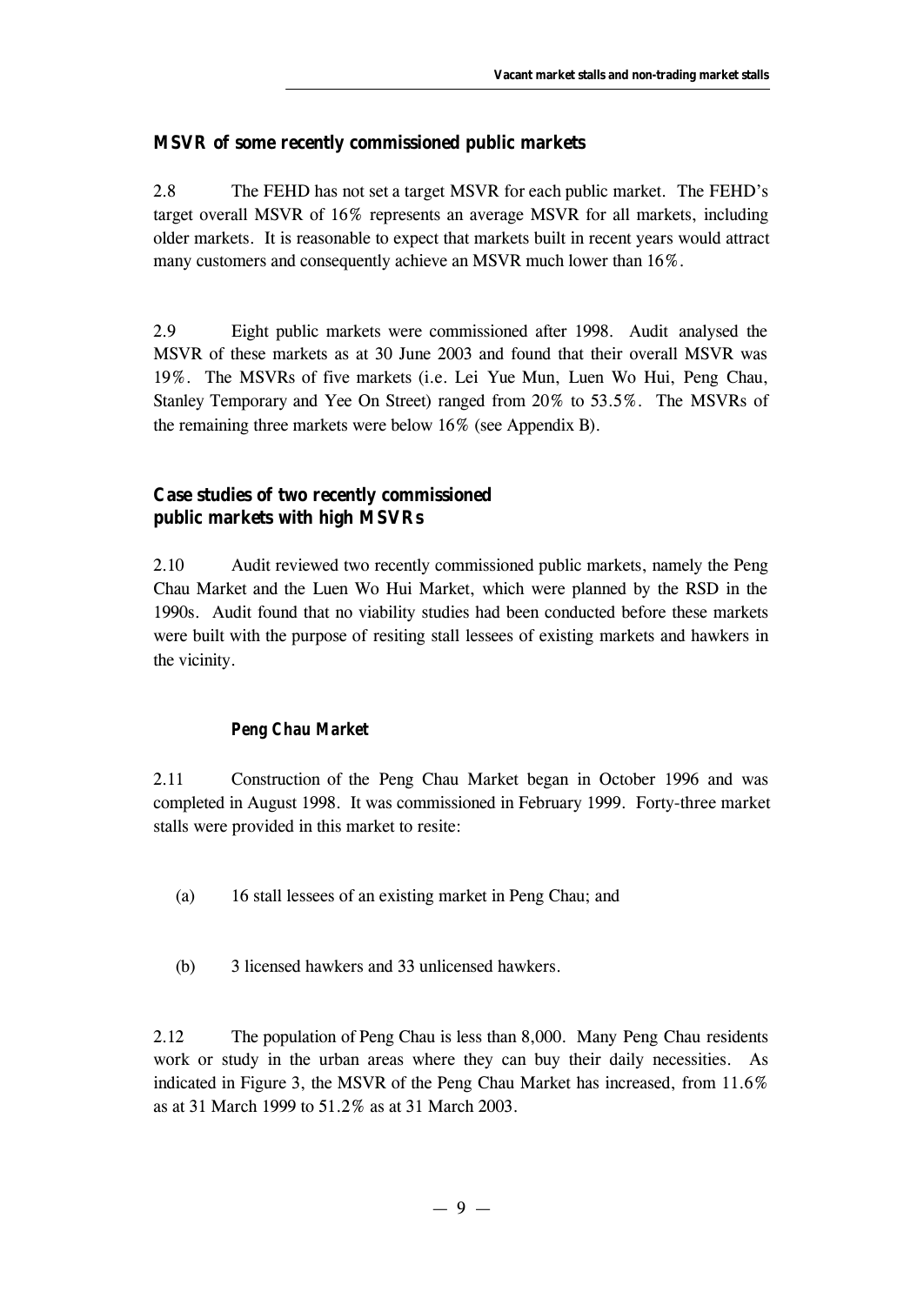



**MSVR of Peng Chau Market (1999 to 2003)** 





## **Luen Wo Hui Market**

2.13 Construction of the Luen Wo Hui Market began in November 1999 and was completed in May 2002. It was commissioned in July 2002. A total of 334 market stalls were provided in the Luen Wo Hui Market to resite:

(a) 60 stall lessees of the Luen Wo Private Market;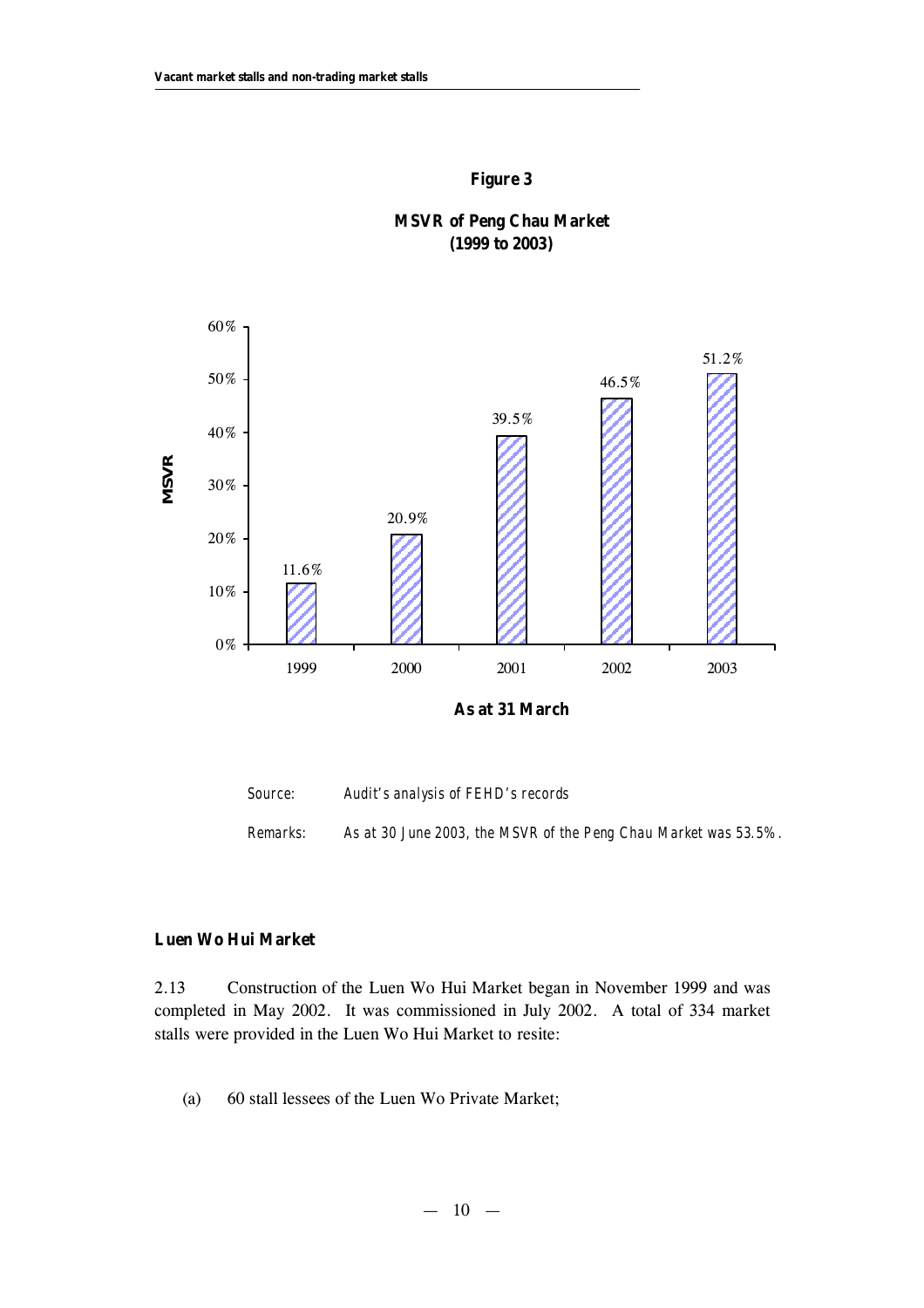- (b) 60 licensed hawkers trading in the Luen Wo Hui Temporary Hawker Bazaar; and
- (c) 25 licensed hawkers and 189 unlicensed hawkers trading in the Luen Wo Hui Hawker Bazaar.

2.14 The MSVR of the Luen Wo Hui Market (commissioned in July 2002) increased from 9% as at 31 January 2003 to 20.4% as at 30 June 2003 (see Figure 4). One major reason seems to be that the Luen Wo Hui Market competes with the Shek Wu Hui Market for patronage. The Shek Wu Hui Market is centrally located in the township of Shek Wu Hui and is linked by elevated walkways with a number of shopping arcades and residential developments, and with the Sheung Shui railway station.

#### **Figure 4**

## **MSVR of Luen Wo Hui Market (January 2003 to June 2003)**



*Source: Audit's analysis of FEHD's records*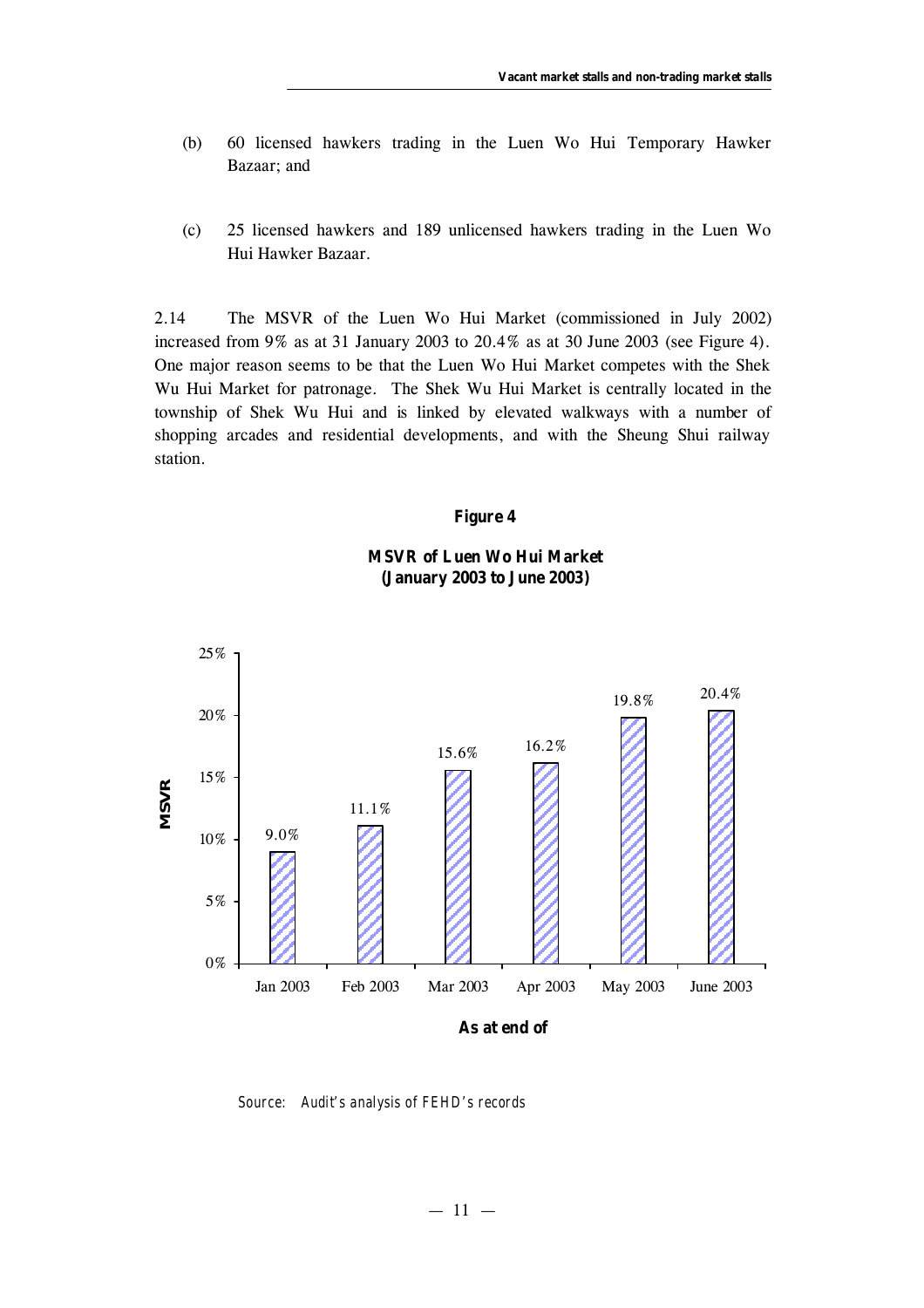## **Audit observations**

2.15 The FEHD set the arget overall MSVR for public markets at 15% in January 2000, and revised it to 16% in January 2001. Notwithstanding this, the overall MSVR for all markets increased from 15.7% as at 31 March 2000 to 22.6% as at 31 March 2003 (see para. 2.3 and Figure 1 in para. 2.5). Many market stalls have been vacant for a long period of time. As at 31 March 2003, 61.7% of the vacant market stalls had been vacant for two years or more (see para. 2.7). It is a matter of concern that a few markets commissioned after 1998 have high MSVRs (see para. 2.9). **Audit considers that the FEHD should take action to reduce the MSVR of its markets.**

## **Audit recommendations**

2.16 **Audit has** *recommended* **that the Director of Food and Environmental Hygiene should:**

- (a) **conduct a comprehensive review to ascertain the causes of the high MSVRs of public markets, especially those commissioned after 1998;**
- (b) **in the light of the results of the comprehensive review, take remedial action to reduce the MSVR of markets. In doing so, the Director should:**
	- (i) **consider setting a target MSVR for each market which takes into account the business environment in the vicinity; and**
	- (ii) **closely monitor the MSVR of each market to ensure that its target MSVR is not exceeded.**

## **Response from the Administration**

2.17 **The Director of Food and Environmental Hygiene agrees to consider whether Audit's recommendation of setting an individual MSVR for each public market would be helpful in reducing their MSVR.** He has also said that: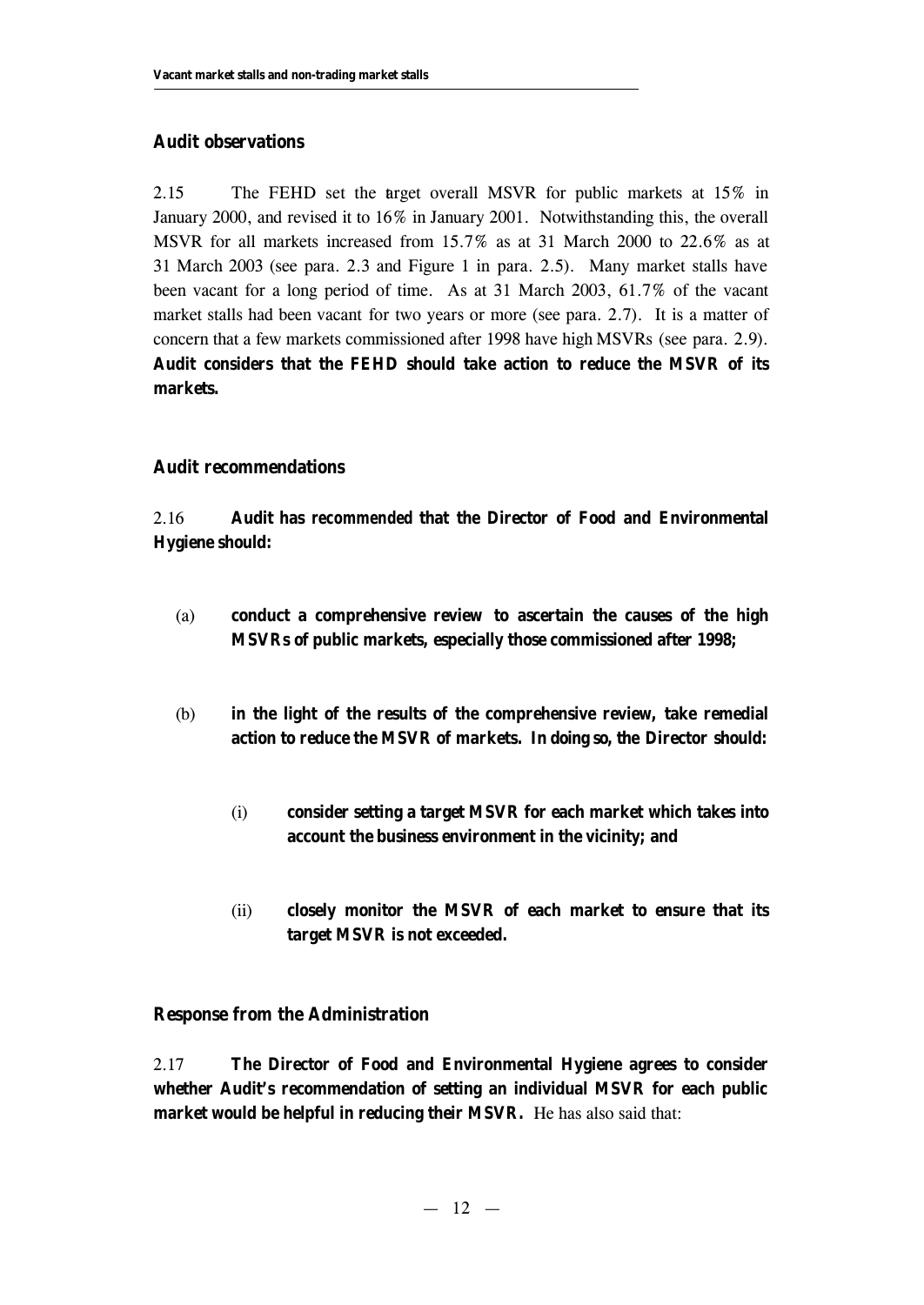- (a) the MSVR should be seen in relation to the overall economic climate. The overall vacancy rate for private commercial premises used for retail business in 2002 was 10.7%;
- (b) the word "target" used in the Estimates and the Controlling Officer's Report (COR) is a misnomer. The FEHD meant it to stand for what could reasonably be achieved having regard to a host of factors (such as the prevalent economic climate, shopping habits of the public, and competition from other retail outlets) rather than what should be achieved. The FEHD meant it to be an indicator rather than a target. The FEHD will change the wording in the Estimates and the COR when these documents are next published;
- (c) the letting of a large number of market stalls in markets has been purposely frozen for reasons such as redevelopment, resiting commitments and improvement works. After deducting the number of purposely frozen market stalls, the MSVR as at 31 July 2003 was only 11.8%. This is comparable to the overall vacancy rate for private commercial premises used for retail business in Hong Kong, and compares favourably with the indicator of 16% (Note 2);
- (d) the FEHD believes that the overall vacancy rate for private commercial premises used for retail business is a useful benchmark for assessing whether the MSVR of markets is unacceptably high (after deducting the number of purposely frozen market stalls);
- (e) to improve the operating environment of its markets, the FEHD has earmarked nearly \$640 million over the next few years for carrying out improvement works, which will include the retrofitting of air-conditioning systems or improvement of ventilation systems, the upgrading of drainage systems, lighting and signages, and the replacement of floor and wall finishes;
- **Note 2:** *Audit notes that the target overall market stall occupancy rate of 84% (from which the MSVR indicator of 16% is derived) was set by the FEHD in January 2001 by expressing the number of leased market stalls as a percentage of the total number of market stalls (including the frozen market stalls — see para. 2.3). The FEHD has now changed its position by excluding the frozen market stalls.*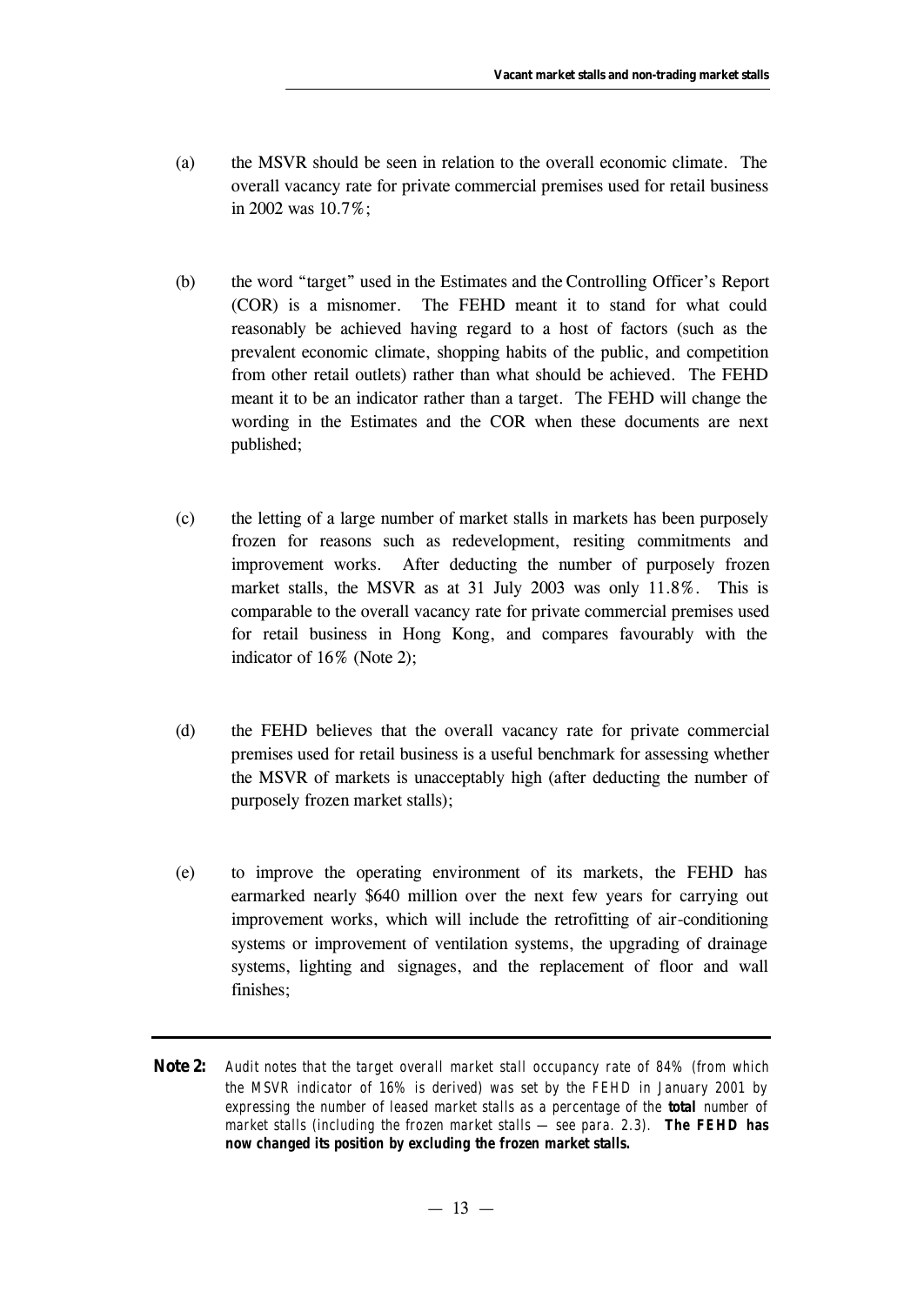- (f) to improve the management of its markets, the FEHD is taking steps to harness entrepreneurship and creativity from the private sector by implementing a Market Manager Pilot Scheme in four markets. Under this scheme, well-qualified and experienced personnel from the private sector are being engaged to manage the markets and organise promotional activities to attract customers;
- (g) since early 2003, the FEHD has provided customer service training seminars for stall lessees of ten markets to promote the importance for traders of adopting to customer needs in their everyday business operations. Similar seminars will be offered to stall lessees of other markets later this year; and
- (h) the FEHD will further explore ways of reducing the MSVR of its markets to below the overall vacancy rate for private commercial premises used for retail business and below any MSVR, should such references be set, for individual markets.

2.18 The **Secretary for Health, Welfare and Food** shares Audit's view that proactive actions are required to reduce the MSVR of public markets. He has also said that:

- (a) the Health, Welfare and Food Bureau (HWFB) has been exploring with the FEHD ways and means to reduce the MSVR; and
- (b) the HWFB has recently sought the Financial Services and the Treasury Bureau's consent to implement a more flexible upset price-setting mechanism for long-standing vacant market stalls, on a trial basis. Under this mechanism, the upset price for these market stalls will be lowered by 20% of the open market rent (OMR — Note 3) for every successive auction until they attract a bid, subject to a minimum of 60% of the OMR being set as the upset price. The trial scheme is being run in three markets and, depending on its results, the HWFB will consider extending this mechanism to other markets.
- **Note 3:** *The open market rent of a market stall refers to the rent at which the market stall may reasonably be expected to be let on the terms of the tenancy in the open market at a certain valuation date.*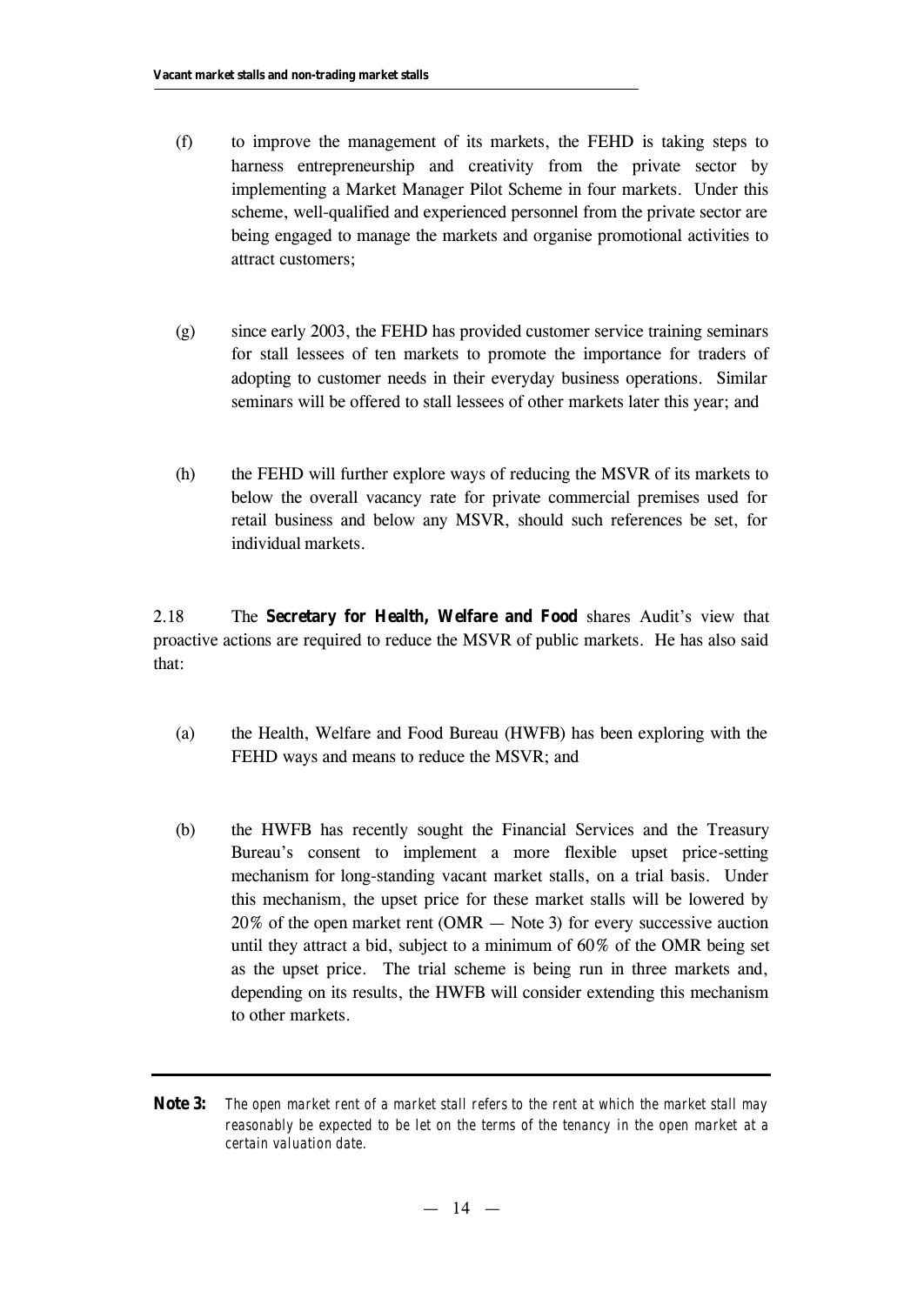## **Many market stalls leased out not used for trading**

2.19 According to the market stall tenancy agreement, a stall lessee must not cease carrying on business at the market stall for more than a specified number of days without the FEHD's prior consent in writing. For public markets previously managed by the USD, the tenancy agreement allows a stall lessee to cease trading for a maximum of 156 days a year (13 days per month  $\times$  12 months). For markets previously managed by the RSD, the maximum is 84 days a year.

#### *Audit survey of non-trading market stalls*

2.20 In April and May 2003, Audit surveyed 20 randomly selected public markets (Note 4) to ascertain the number of market stalls which were not used for trading. The results of Audit's survey (see Appendix C) indicated that 17.6% of the market stalls leased out in these 20 markets were not being used for trading.

2.21 Audit found that at 17 public markets, the FEHD had not maintained proper records showing the number of non-trading days of each market stall, and whether that number had exceeded the maximum allowed by the tenancy agreement. However, the FEHD began keeping non-trading records for one of these 17 markets in March 2003, and for another in May 2003.

#### **Audit observations**

2.22 The existence of many non-trading market stalls is detrimental to the viability of a public market. It also deprives other traders of opportunities to lease the market stalls. Traders and customers tend to further distance themselves from a market with a high market stall non-trading rate, making it even less viable.

**Note 4:** *The survey covered 6,450 market stalls, which represented 43% of the 15,075 market stalls in all 82 public markets. Every market stall in the 20 selected markets was visited twice on the same day , once in the morning and once in the afternoon, during the busy shopping hours. During these pre-arranged visits, Audit staff were accompanied by officers of the FEHD. Audit classified a leased market stall as non-trading if there were no observable trading activities during both visits.*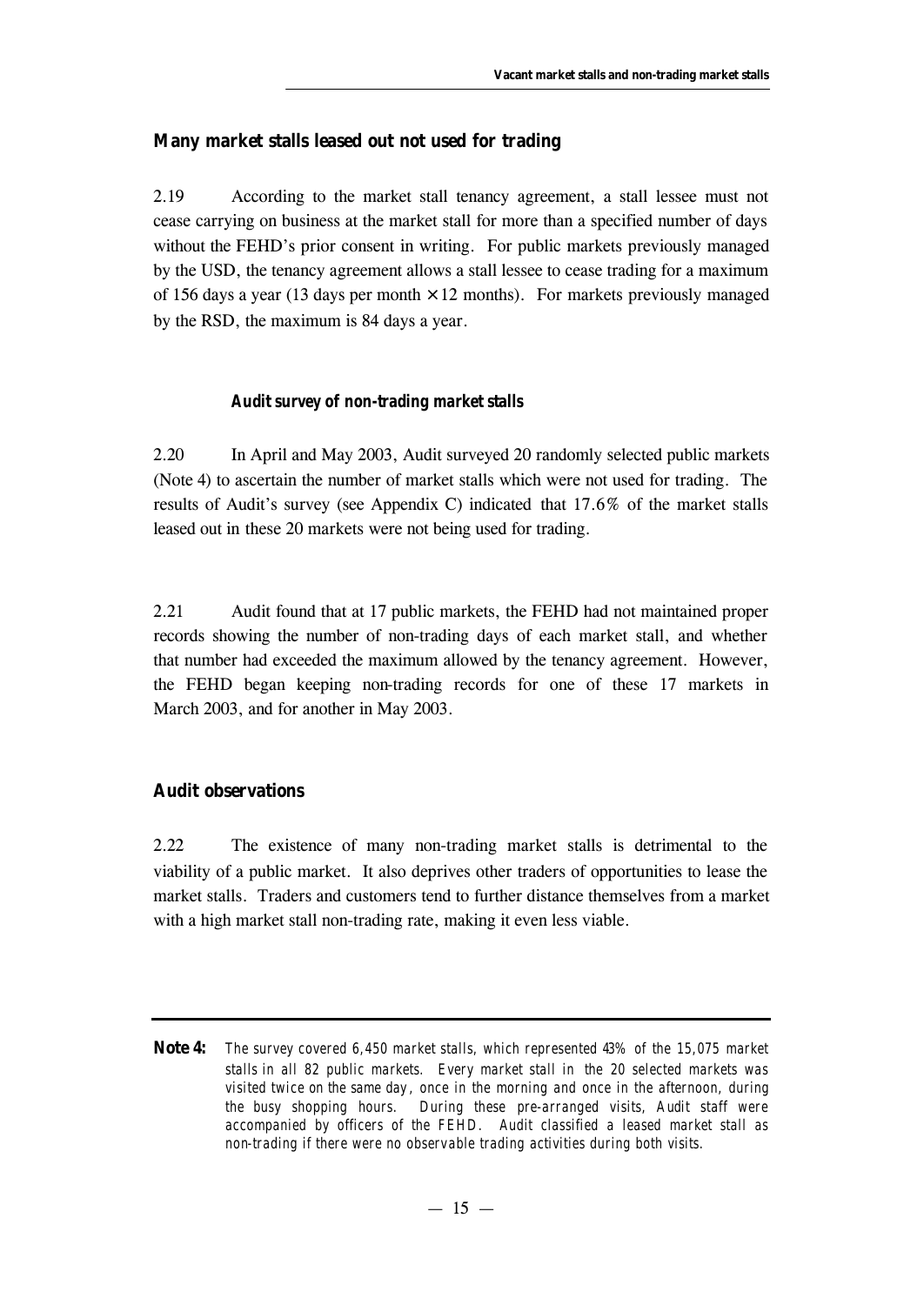## **Audit recommendations**

2.23 **Audit has** *recommended* **that the Director of Food and Environmental Hygiene should:**

- (a) **review the justifications for allowing:**
	- (i) **stall lessees of public markets previously managed by the USD to cease trading for a maximum of 156 days a year; and**
	- (ii) **stall lessees of markets previously managed by the RSD to cease trading for a maximum of 84 days a year;**
- (b) **standardise the terms in all tenancy agreements regarding the maximum number of non-trading days allowed in a year;**
- (c) **ensure that FEHD staff keep proper records showing that stall lessees have complied with the tenancy agreement regarding the number of days that they are allowed to cease trading in a year; and**
- (d) **closely monitor the situation of non-trading market stalls in each market and consider taking action against those stall lessees who have breached the tenancy agreement regarding the maximum number of non-trading days allowed in a year.**

## **Response from the Administration**

- 2.24 The **Director of Food and Environmental Hygiene** has said that:
	- (a) the FEHD will review the justifications for allowing the current maximum number of non-trading days in a year and standardise the trading requirement for stall lessees of public markets; and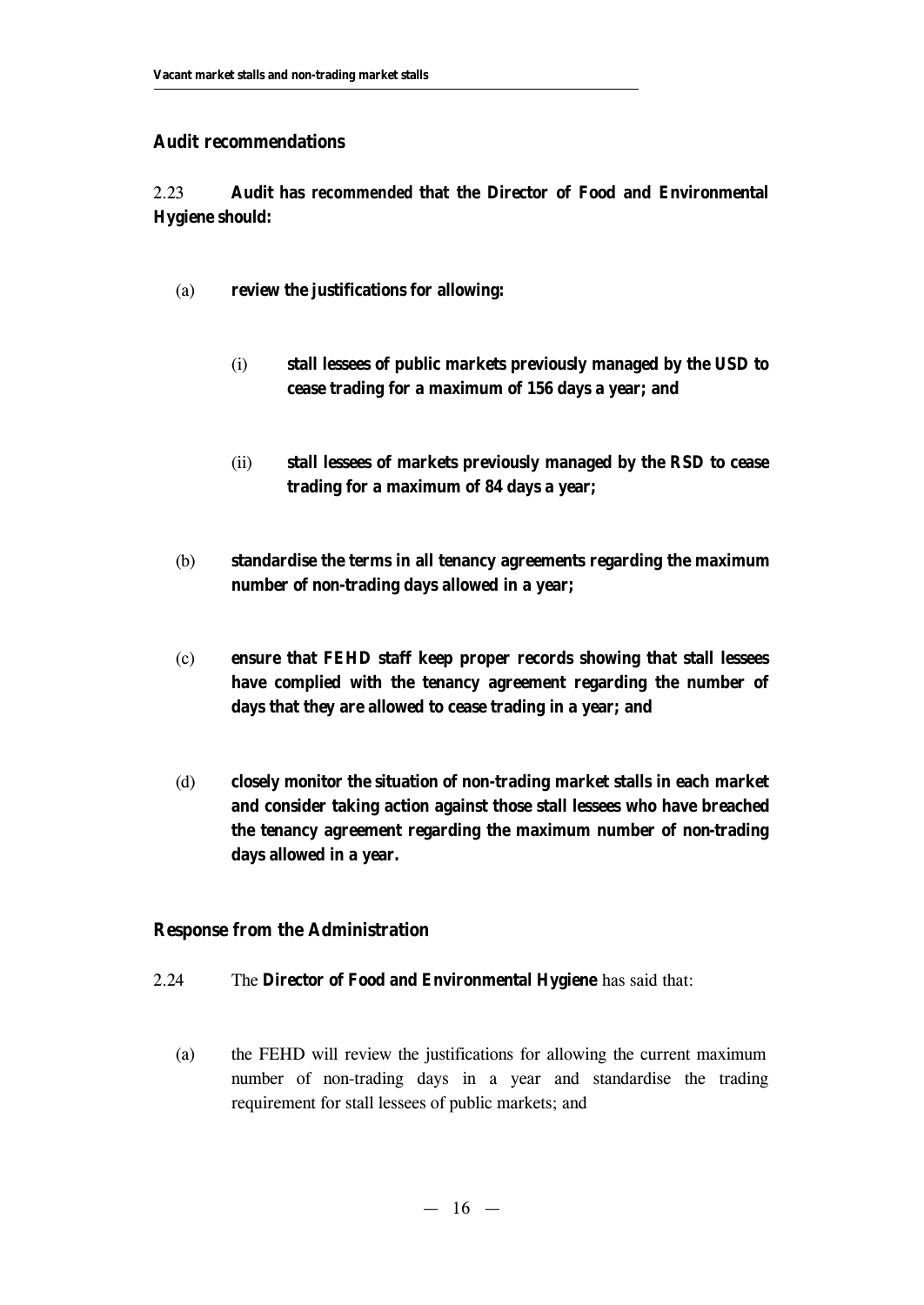(b) the FEHD has already taken measures to ensure that its staff keep proper records of the non-trading days of stall lessees. The FEHD has stepped up enforcement of the tenancy conditions concerning non-trading days and will continue to do so. However, the FEHD envisages that there will be enforcement difficulties, given the limited number of staff it deploys to manage markets and the fact that it is sometimes arguable whether a market stall is non-trading. As trading inside a market is a commercial activity, stall lessees are free to operate the market stalls at any time and for any period within the market opening hours.

## 2.25 **The Secretary for Health, Welfare and Food agrees that the image of a public market is adversely affected by having a high percentage of leased-out market stalls in non-trading mode.** He has also said that:

- (a) Audit's recommendation to reduce the overall proportion of non-trading stalls in markets deserves careful consideration;
- (b) it is worth noting that tightening up on the "non-trading" rule in tenancy agreements would inevitably lead to more terminations of tenancies. This may put further pressure on the overall occupancy rate of markets and reduce rental income collectible. Termination of such tenancies will not necessarily lead to a reduction in operating costs unless the FEHD can partly or completely close down the markets concerned; and
- (c) in seeking to reduce the percentage of non-trading market stalls, consideration should also be given to encouraging dormant stall lessees to reactivate their businesses rather than relying on punitive measures alone.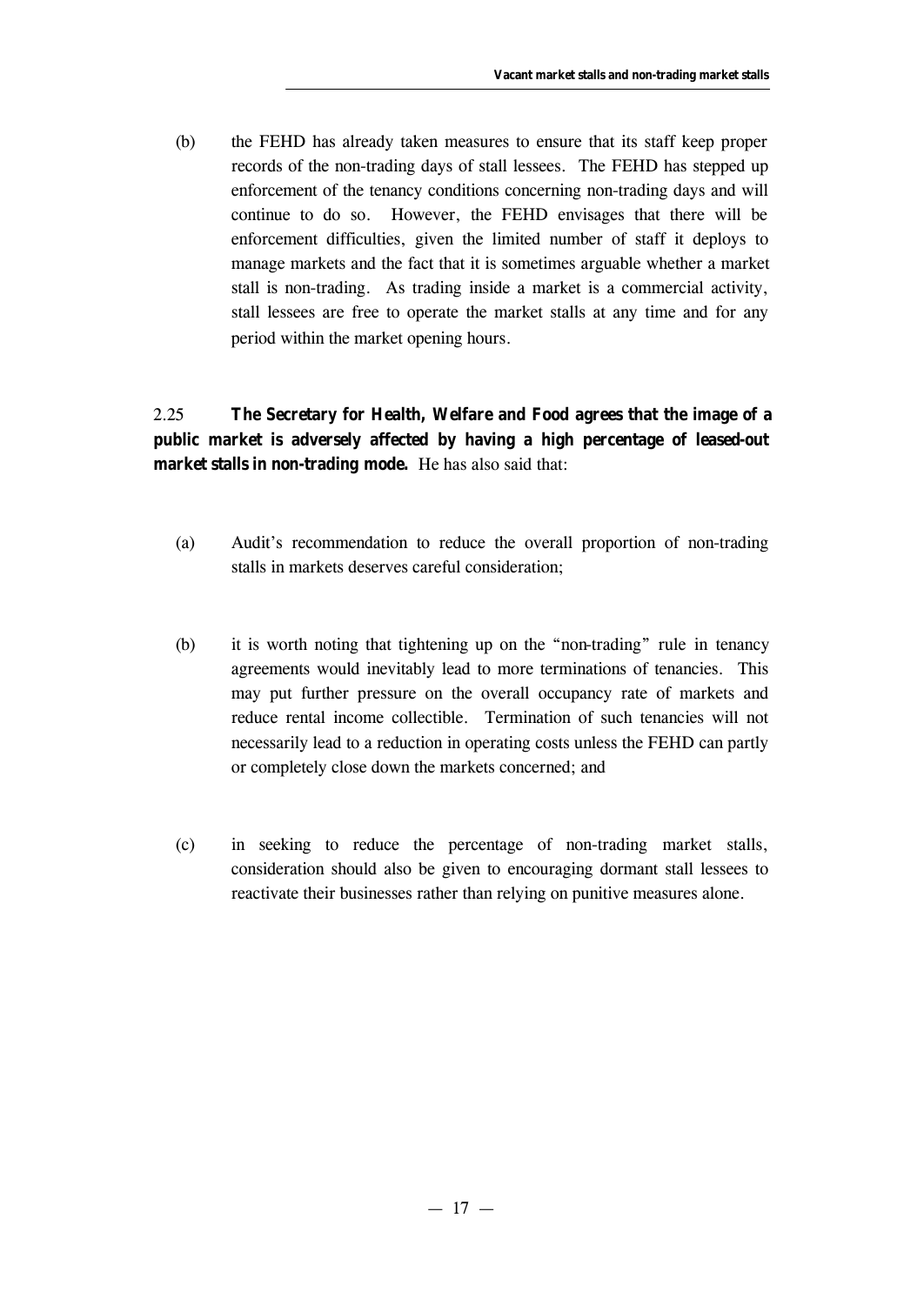#### **PART 3: PLANNING STANDARD FOR PUBLIC MARKETS**

3.1 This PART examines the planning standard for public markets and suggests measures for improvement.

#### **Current planning standard based on a 1987 study**

3.2 In 1987, the USD commissioned a market research company to survey the demand for and supply of market facilities in the Central, Wan Chai, Western and Sham Shui Po Districts. Based on the survey results, the USD submitted recommendations to the then Land Development Policy Committee (LDPC — Note 5). In August 1989, the LDPC approved the USD's recommendations, which then became the basis of the current planning standard set down in Chapter 6 of the Hong Kong Planning Standards and Guidelines (HKPSG). Chapter 6 of the HKPSG deals with retail planning including the provision of public markets. It states that:

> "*the standard for market provision in urban area is one stall per 55-65 households or approximately 40-45 stalls per 10,000 population. This standard is also applicable to the New Territories without resiting commitment. .......... The standard serves as a guideline and should be applied flexibly to take into account the resiting commitment, the availability of complementary retail facilities in the vicinity, the nature and scale of bulk and retail sales, the viability of the market and the existing nuisance caused by the hawkers. Each case would have to be assessed in a district context.*" *(Audit's emphasis)*

## **Planning standard for public markets not updated since 1989**

3.3 The planning standard for public markets has not been updated since its approval by the LDPC in 1989.

3.4 In Chapter 15 of the Director of Audit's Report No. 29 of October 1997 (see para. 1.7), Audit recommended that the USD should review the standard for the provision of market stalls set down in the HKPSG. In 1998, the general retail planning

**Note 5:** *The Land Development Policy Committee, which was chaired by the then Chief Secretary, advised on land policy matters. It was dissolved in August 1994 because of duplication in membership and functions with the Lands, Works, Transport, Housing and Environmental Protection Policy Group of the then Chief Secretary's Committee.*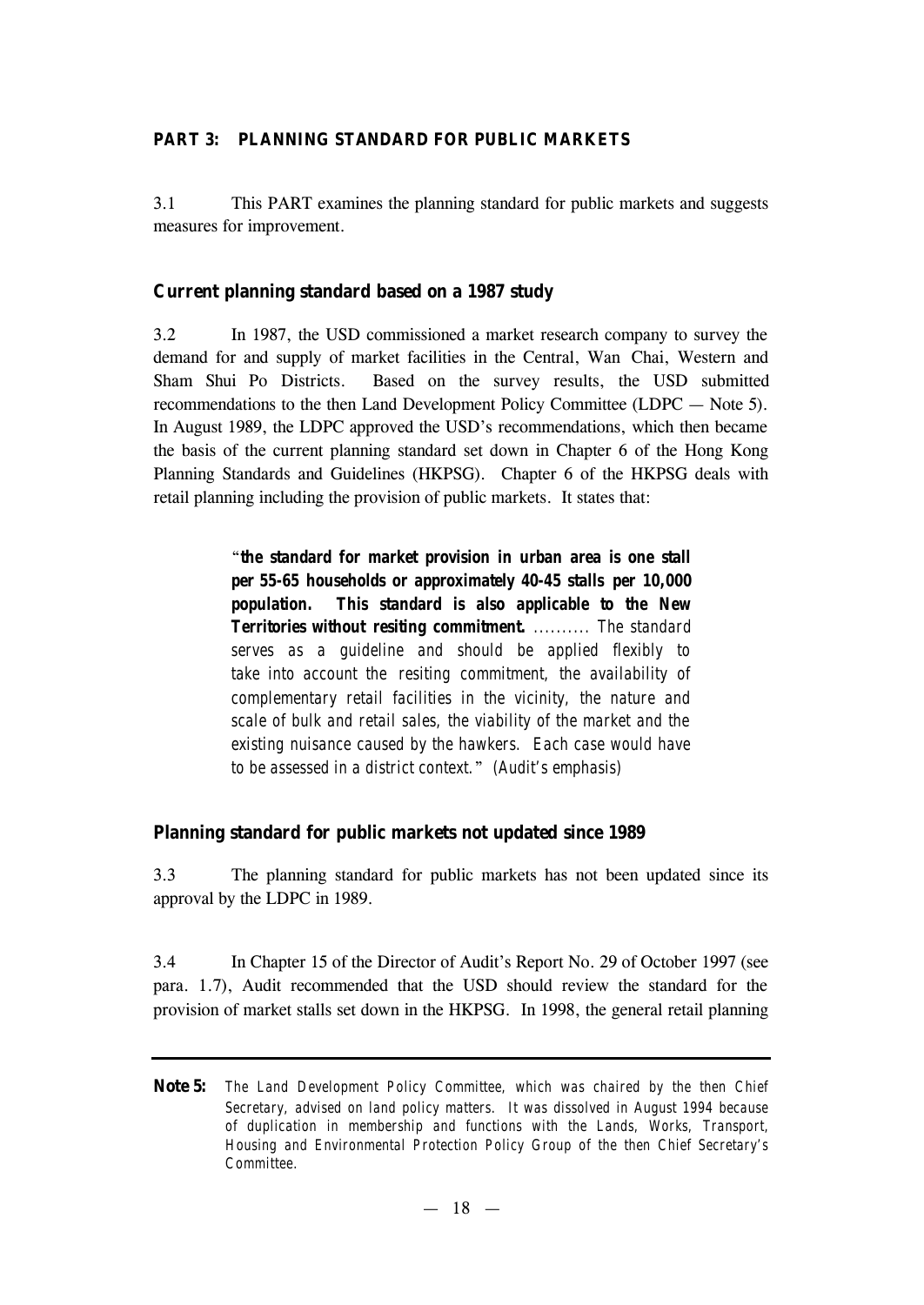guide was updated following a study of the retail situation in Hong Kong. However, this update did **not** cover the planning standard for public markets because, at that time, the USD was planning to commission a consultancy on the markets which it managed. In March 1999, the UC decided not to proceed with the consultancy. Up to the completion of this audit in July 2003, the FEHD had not updated the planning standard for markets.

## **Audit observations**

3.5 The planning standard for public markets was approved by the LDPC in 1989 (see para. 3.2). The FEHD takes this planning standard into account in determining the demand for market stalls. In Audit's view, the proliferation of superstores, supermarkets and fresh provision shops in recent years has posed an increasing threat to the business of markets. Furthermore, superstores have a significant impact on the traditional retail trade and on the shopping habits of the public because they sell a wide range of commodities including fresh provisions and live seafood. To a large extent, they are playing the role of markets.

## **Audit recommendations**

## 3.6 **Audit has** *recommended* **that the Director of Food and Environmental Hygiene should, in conjunction with the Director of Planning:**

- (a) **promptly conduct a comprehensive review of the demand for public market facilities, having regard to the changed circumstances brought about by the proliferation of superstores, supermarkets and fresh provision shops in recent years; and**
- (b) **in the light of the comprehensive review, revise the planning standard for the provision of markets set down in the HKPSG.**

## **Response from the Administration**

3.7 The **Director of Food and Environmental Hygiene** agrees that the planning standard for the provision of public markets set down in the HKPSG should be revised. He has also said that:

(a) the planning standard for the provision of public markets set down in the HKPSG is not the sole factor in deciding to construct a market but simply serves as an administrative reference;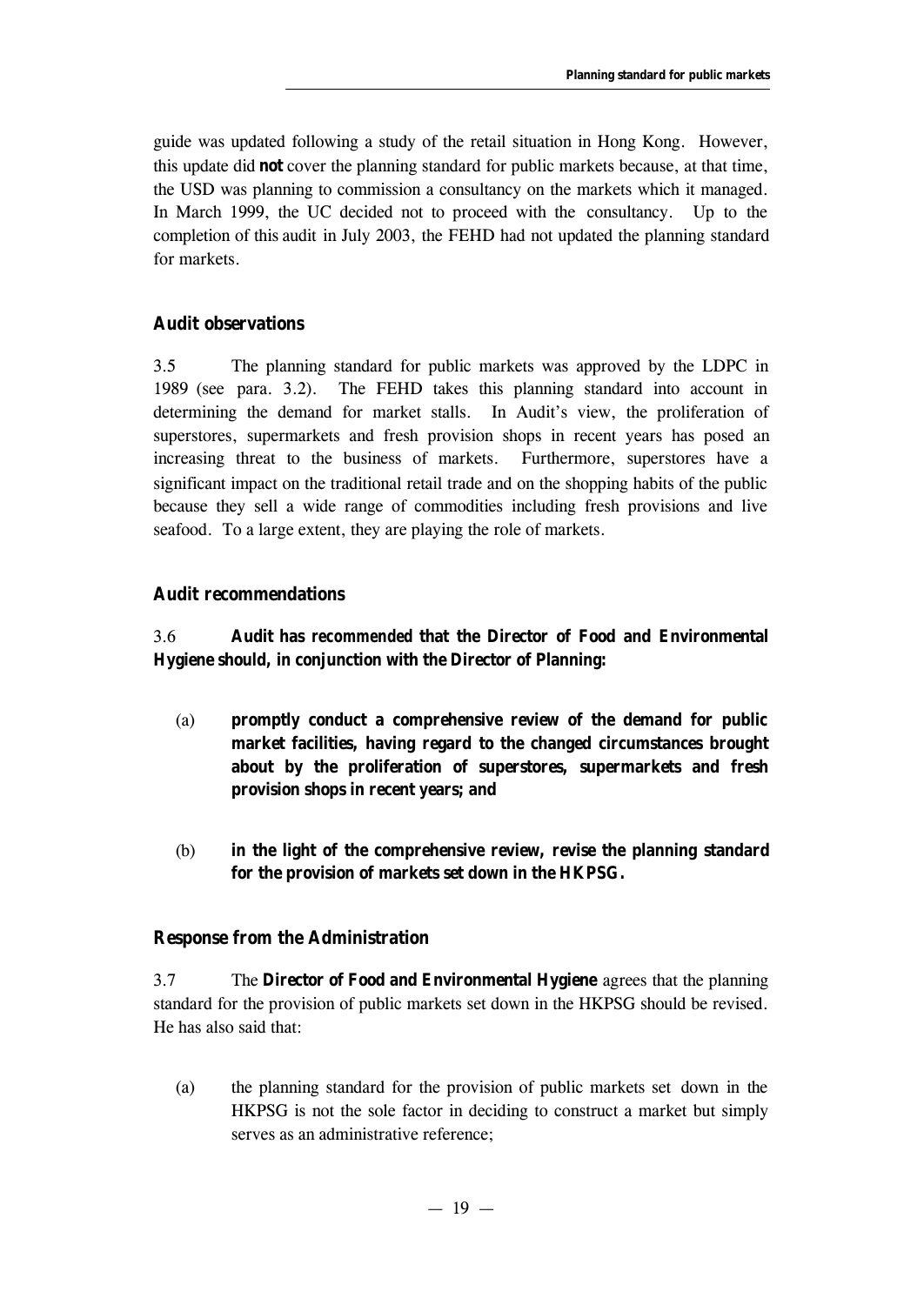- (b) since its establishment in 2000, the FEHD has taken a host of factors into account besides the planning standard in deciding whether to construct new markets. These factors include the adequacy of existing market facilities in the catchment area provided by both the public and private sectors, the future viability of the proposed market facilities, the market facilities being planned by the Housing Authority (HA) and private developers, the FEHD's resiting commitments, and potential population growth in the catchment area. The FEHD will continue to adopt the same approach in planning future markets; and
- (c) any revision of the HKPSG should be based on the results of a review of the demand for market facilities.

3.8 The **Secretary for Health, Welfare and Food** agrees that the existing standards for the provision of public markets set down in the HKPSG may have outlived their usefulness. He has also said that:

- (a) the HWFB observes that the retailing of daily necessities and fresh produce in Hong Kong is characterised by a high degree of market accessibility and contestability. There are indeed equivalents or close substitutes in the private sector for goods sold and services rendered by purpose-built markets run by the HA and the FEHD. It does not seem meaningful to make a distinction between public and private market/retail facilities, particularly in an open market economy where the private sector can freely and efficiently respond to any imbalance in supply and demand of such facilities;
- (b) the HWFB considers that territory-wide and district-based planning of market/retail facilities should be demand-driven and customer-oriented. In the final analysis, it is the demographic profile of the shopping community and the prevailing needs and preferences of consumers that dictate the requirements for various types of market/retail facilities. In this connection, a review on shopping habits (commissioned by the Planning Department) will shed light on the extent to which the Government should continue to be involved in providing and operating market facilities; and
- (c) the HWFB has informed the Planning Department of the need to review the relevant paragraphs in the HKPSG using a holistic cross-government approach rather than a compartmentalised approach (which sets separate standards for retail facilities run by the private sector, the HA and the FEHD). The HWFB will continue to provide input into this review.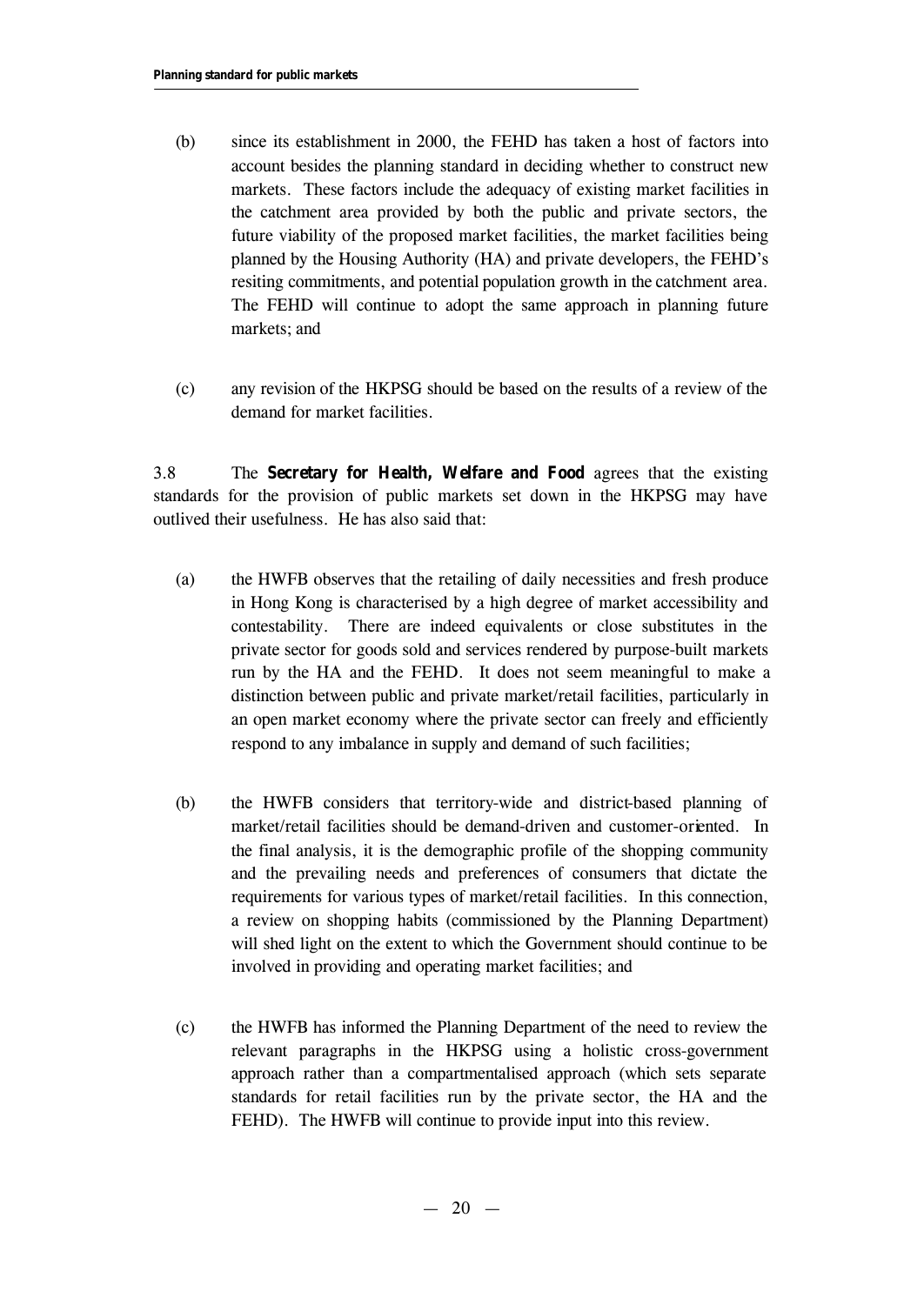## **PART 4: OPERATING DEFICITS INCURRED AT SOME PUBLIC MARKETS**

4.1 This PART examines the operating deficits incurred at some public markets and suggests measures for improvement.

## **Operating deficit per leased market stall**

4.2 The FEHD incurs high costs in operating public markets. In 2002-03, their combined operating deficit was \$237.5 million (see para. 1.5). Of the 82 markets, 74 markets incurred an operating deficit. At the ten markets with the highest operating deficits, the amount ranged from \$6.46 million (Chai Wan Market) to \$11.79 million (Smithfield Market) (see Appendix D).

4.3 Audit calculated the annual operating deficit per leased market stall in 2002-03. At the ten public markets with the highest operating deficit per leased market stall, the deficit per stall ranged from \$90,000 (equivalent to 395% of the annual rental revenue per leased market stall) at the Electric Road Market to \$156,000 (equivalent to 645% of the annual rental revenue per leased market stall) at the Stanley Temporary Market (see Appendix E).

## **Rental of market stalls**

4.4 When the FEHD was established, the Administration undertook to review the policy on rent revision for market stalls in public markets. In July 2000, an inter-departmental working group was set up under the FEHD to conduct the review. In May 2001, the working group reported to the LegCo Panel on Food Safety and Environmental Hygiene that the letting and operation of market stalls were basically commercial activities. As a general principle, rent should be set at the OMR. However, since market stall rent was at that time significantly below the OMR, the working group considered it desirable to raise the rent to the OMR gradually by phases to minimise the impact of rises on stall lessees.

4.5 After careful deliberation, the working group proposed the following rental adjustment mechanisms:

(a) for new stall lessees who obtained market stalls by open auction at market rent, they would be required to pay the OMR as assessed by the Rating and Valuation Department (RVD) upon tenancy renewal;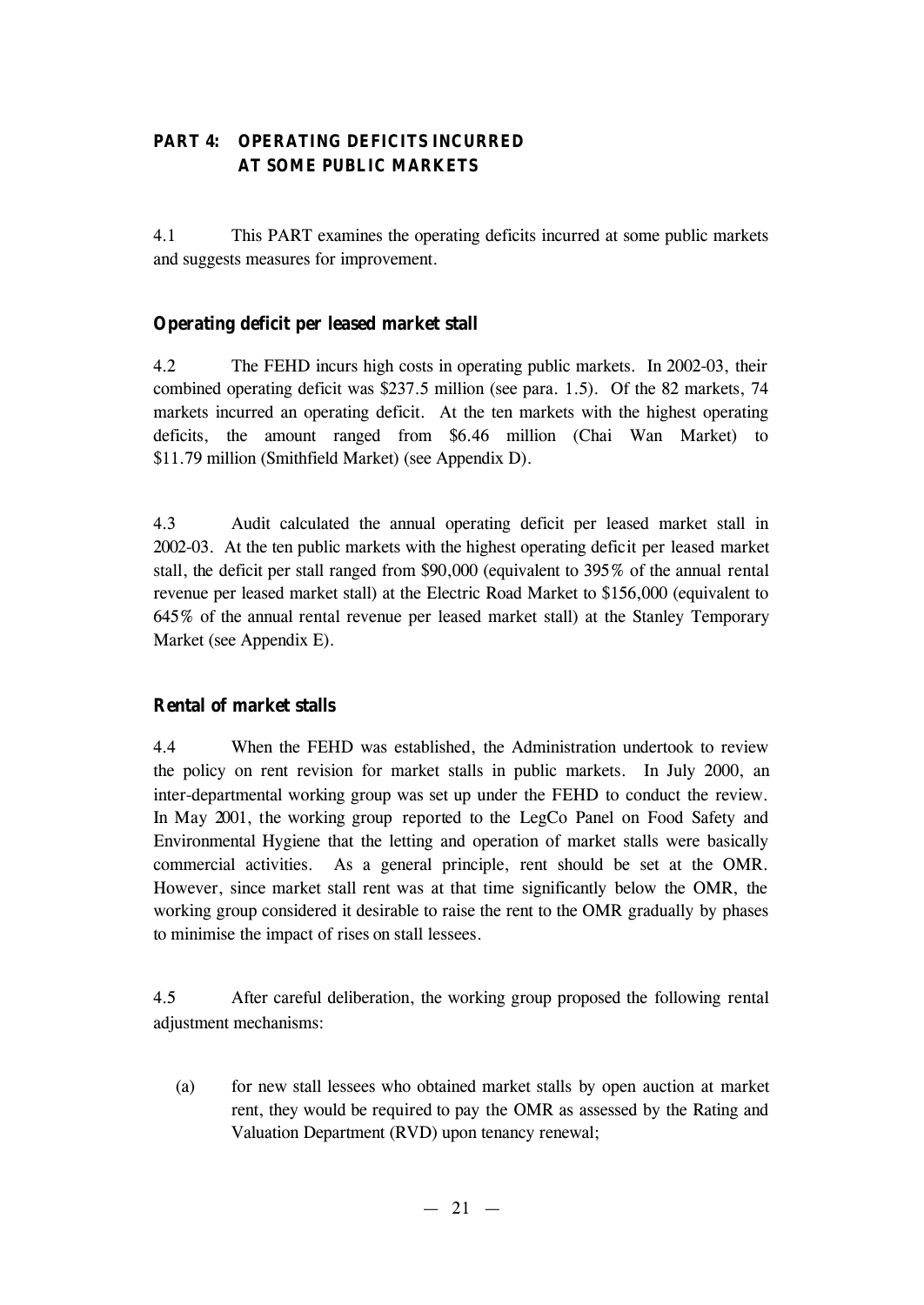- (b) for existing stall lessees who were paying a rent higher than the OMR as assessed by the RVD, the rent for the new tenancy would be set at the OMR;
- (c) for existing stall lessees whose rent was lower than the OMR, the rent would be increased according to a phased schedule to minimise its impact. The rent would be gradually raised by equal increments over each 3-year tenancy period, reaching a specific "target percentage" of the OMR by the end of each tenancy. The "target percentage" would be determined with regard to the difference between the rent and the OMR; and
- (d) the maximum annual rent increase would be capped at 20%.

4.6 Despite the FEHD's intention to raise rents to the OMR, the rent of many market stalls is still below the OMR. The most recent revision of market stall rent was a 30% reduction in 1998. Since then, rent levels have been frozen.

4.7 In November 2002, because of the prevailing economic climate and the hardship faced by some stall lessees, the FEHD decided to extend the rental freeze period for a further 12 months, i.e. until 31 December 2003.

4.8 The rent of market stalls in most public markets is below the OMR. In 2002-03, the rent of market stalls was on average 57.5% of the OMR for markets in the urban area, and 64.5% of the OMR for markets in the New Territories.

## **Operating deficit would have continued even if FEHD had raised the rent to OMR**

4.9 Audit also calculated the annual operating deficit per leased market stall, assuming that the FEHD had raised market stall rent to the OMR. At the ten public markets with the highest operating deficit per leased market stall in 2002-03, the amount would have ranged from \$74,000 (equivalent to 254% of the annual rental revenue per leased market stall) at the Mui Wo Market to \$138,000 (equivalent to 328% of the annual rental revenue per leased market stall) at the Stanley Temporary Market (see Appendix F).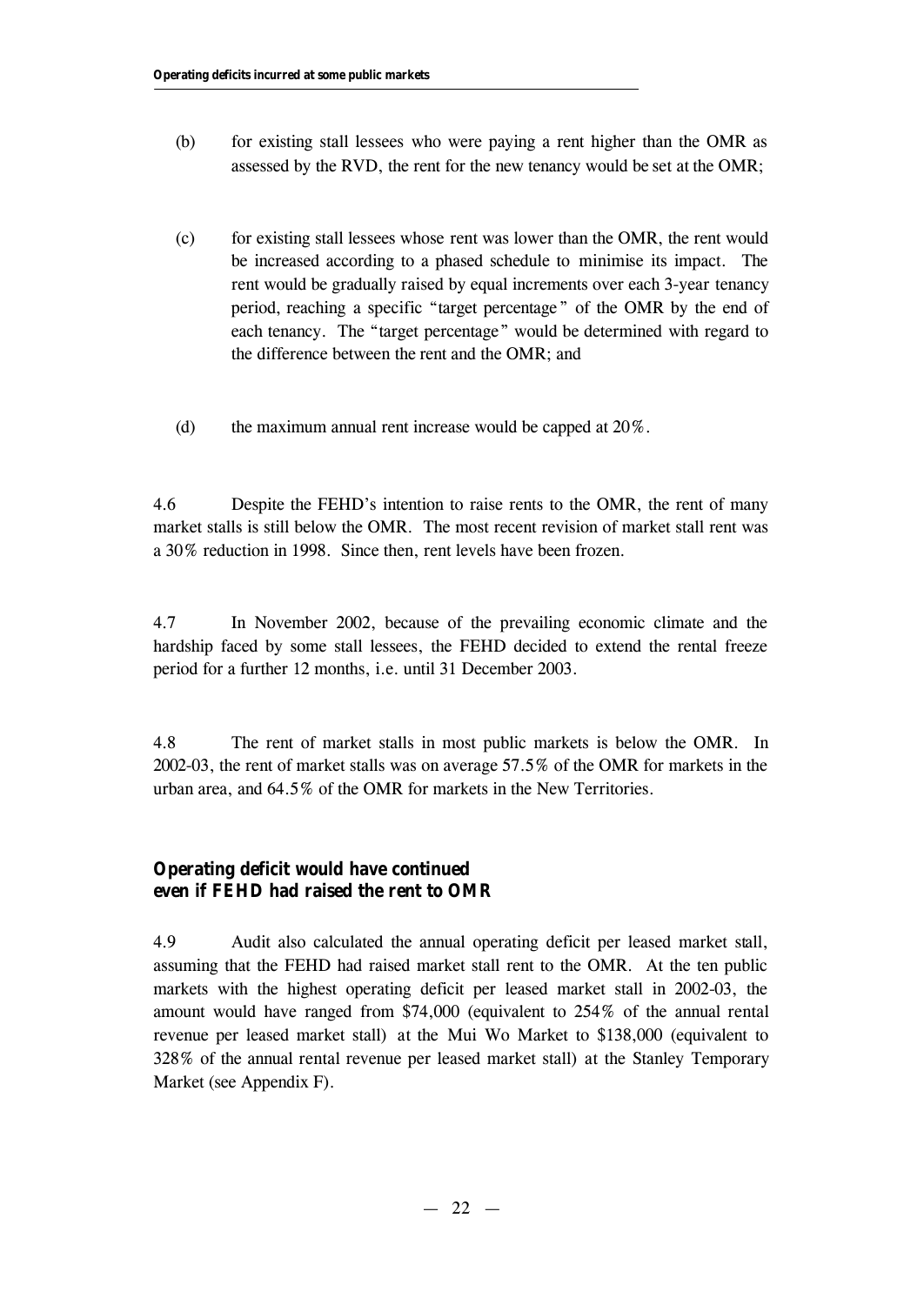## **Building costs of some public markets**

4.10 It is costly to build public markets. As indicated in Table 4, the building cost per market stall of three recently commissioned markets ranged from \$0.84 million to \$1.38 million. Had depreciation been taken into account, the operating deficit incurred for markets in 2002-03 would have been much higher.

#### **Table 4**

## **Building cost per market stall of three recently commissioned public markets**

| <b>Market</b> | Year of<br>commissioning | <b>Building cost</b> | <b>Number of</b><br>market stalls | <b>Building</b><br>cost per<br>market stall |
|---------------|--------------------------|----------------------|-----------------------------------|---------------------------------------------|
|               |                          | (a)                  | <b>(b)</b>                        | $(c) = \frac{(a)}{(b)}$                     |
|               |                          | (\$ million)         |                                   | (\$ million)                                |
| Peng Chau     | 1999                     | 48.43                | 43                                | 1.13                                        |
| Sai Ying Pun  | 1999                     | 140.76               | 102                               | 1.38                                        |
| Yee On Street | 1999                     | 54.60                | 65                                | 0.84                                        |

*Source: Audit's analysis of FEHD's records*

## **Over-provision of market stalls**

4.11 The USD and the RSD built public markets primarily to accommodate hawkers who would otherwise be trading on-street, causing nuisance and congestion to pedestrian and vehicular traffic (see para. 1.2). By the time the FEHD took over the markets, there was an over-provision of market stalls.

4.12 In September 2000, the FEHD completed an analysis of the demand for and provision of market stalls, based on the HKPSG and the population distribution projection made by the Planning Department in August 2000. According to the HKPSG, the standard for market provision is 40 to 45 market stalls per 10,000 population (see para. 3.2). The FEHD's projection of the demand for market stalls was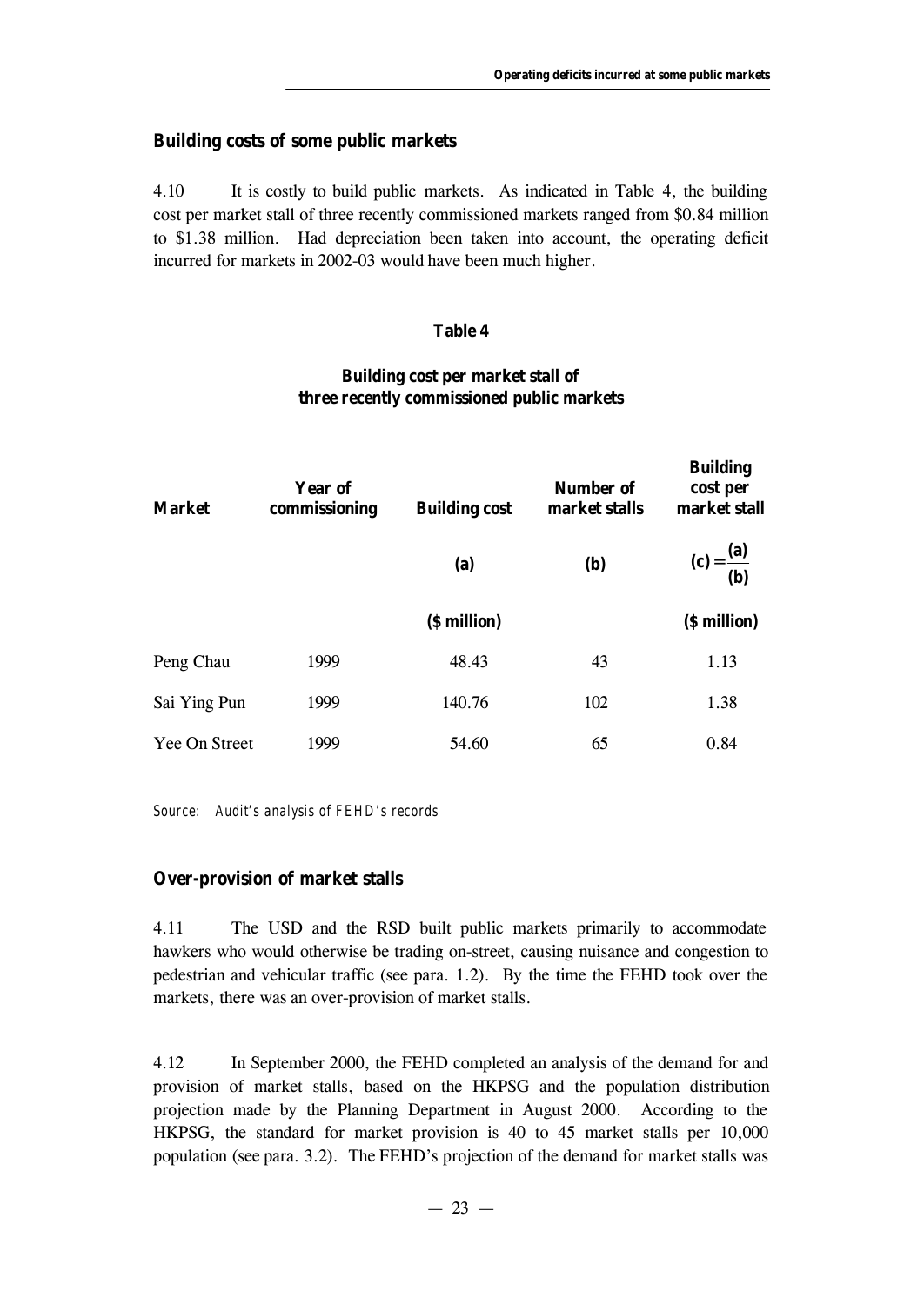based on the figure of 40 market stalls per 10,000 population. The FEHD's analysis indicated that there were already 1,762 market stalls more than the projected demand.

4.13 The FEHD's projection of the demand for market stalls was based on population figures. The existence of other retail outlets was not taken into account. Had this been done, the number of market stalls over-provided would probably have exceeded 1,762. As at 31 March 2003, the total number of vacant market stalls was 3,411.

#### **Audit observations**

4.14 At the meeting of a subcommittee set up to follow up on the outstanding capital works projects of the PMCs which was held on 19 February 2003, a LegCo Member said that the Government should review the design of existing public markets to see whether they still met public demand and community's expectations (Note 6). Another LegCo Member said that the Administration should explore the possibility of closing those markets which were no longer viable. **In view of the over-provision of market stalls (see paras. 4.11 to 4.13), Audit considers that the FEHD needs to promptly conduct a comprehensive review with a view to ascertaining whether any of the markets should be closed down.**

4.15 In most public markets, the cleansing and security services are contracted out (see para. 1.5). To enhance the cost-effectiveness of market operation, the FEHD also plans to contract out the management of some markets. In this proposed plan, the FEHD will divide selected markets into small groups and then contract out cleansing services, security services and management for each group to one contractor. The FEHD expects the proposed arrangement to save from 30% to 40% in staff costs, and plans to launch a pilot scheme in early 2004.

4.16 In early 2003, the FEHD explored the feasibility of transferring the entire operation of selected public markets to private operators. Under such an arrangement, the FEHD would sell or lease each of the selected markets to a single operator. In the event, the FEHD considered that this proposal was not feasible because it would require

**Note 6:** *The LegCo Member also pointed out that some of these public markets were unpopular because of their location and outdated design. Citing the Tsuen King Circuit Market as an example, he noted that the business turnover of these outdated markets was so low that it would be a waste of public money to carry out general improvement works in them. He was of the view that the Administration should consider closing these markets and make compensation to the stall lessees concerned.*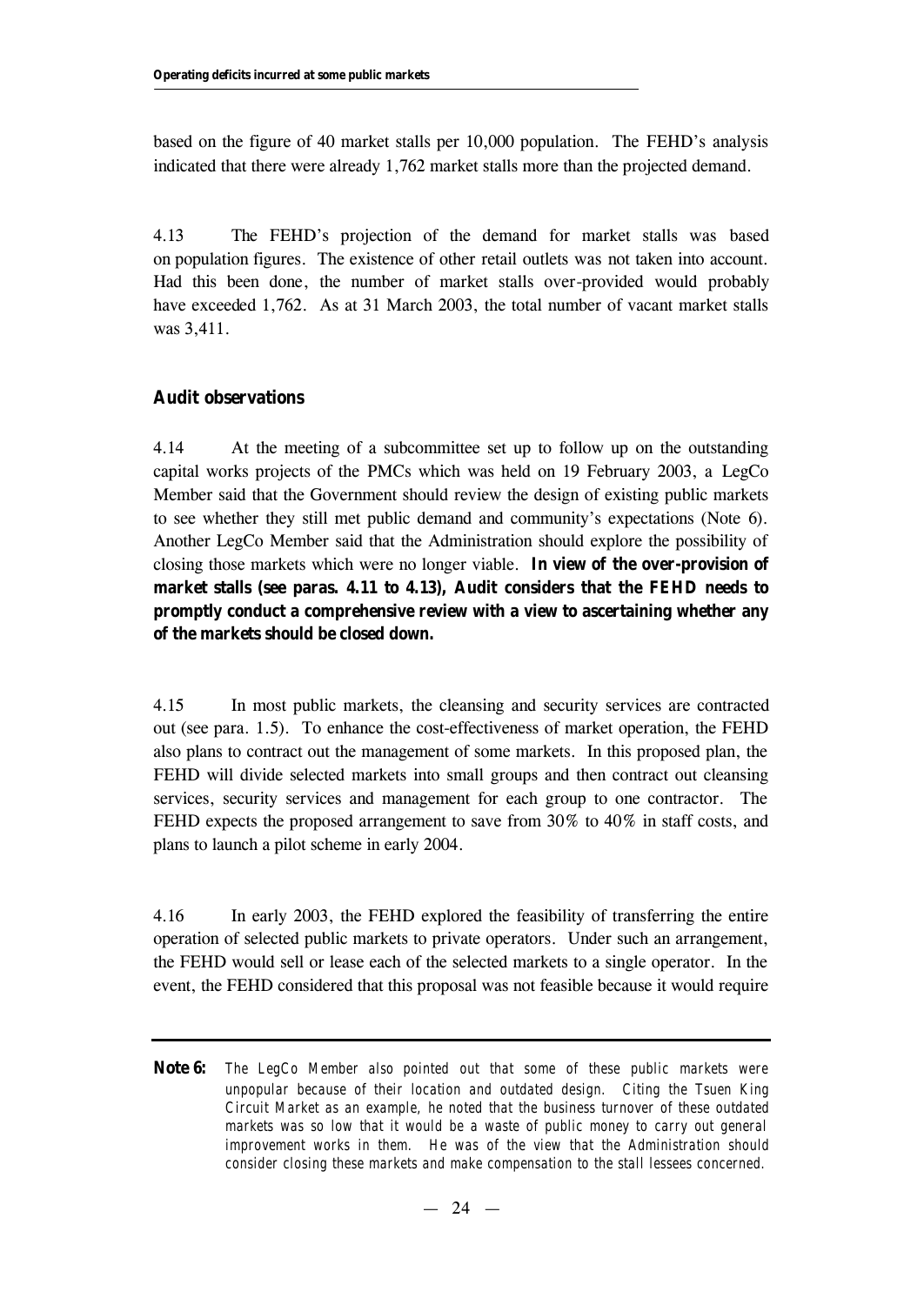the tenancy agreements of all stall lessees of such markets to be terminated before the transfer could take place. **Audit considers that the FEHD should not rule out such an arrangement without conducting an in-depth review of its feasibility from technical and legal points of view.**

#### **Audit recommendations**

4.17 **Audit has** *recommended* **that the Director of Food and Environmental Hygiene should:**

- (a) **promptly conduct a comprehensive review of public markets with a view to ascertaining whether any of the markets should be closed down. In doing so, factors which should be taken into account include:**
	- (i) **the cost-effectiveness of providing market stalls in the market;**
	- (ii) **the availability of retail facilities in the vicinity of the market;**
	- (iii) **the MSVR of the market; and**
	- (iv) **the extent to which the cost-effectiveness of providing market stalls in the market can be improved by:**
		- **contracting out the cleansing services, security services and management to a single contractor (see para. 4.15); or**
		- **contracting out the entire operation of the market to a single operator (see para. 4.16);**
- (b) **in the light of the results of the comprehensive review, draw up an action plan to deal with those markets identified for closure; and**
- (c) **re-examine the feasibility of transferring the entire operation of selected markets to private operators, and consider carrying out a pilot scheme to test this arrangement (see para. 4.16).**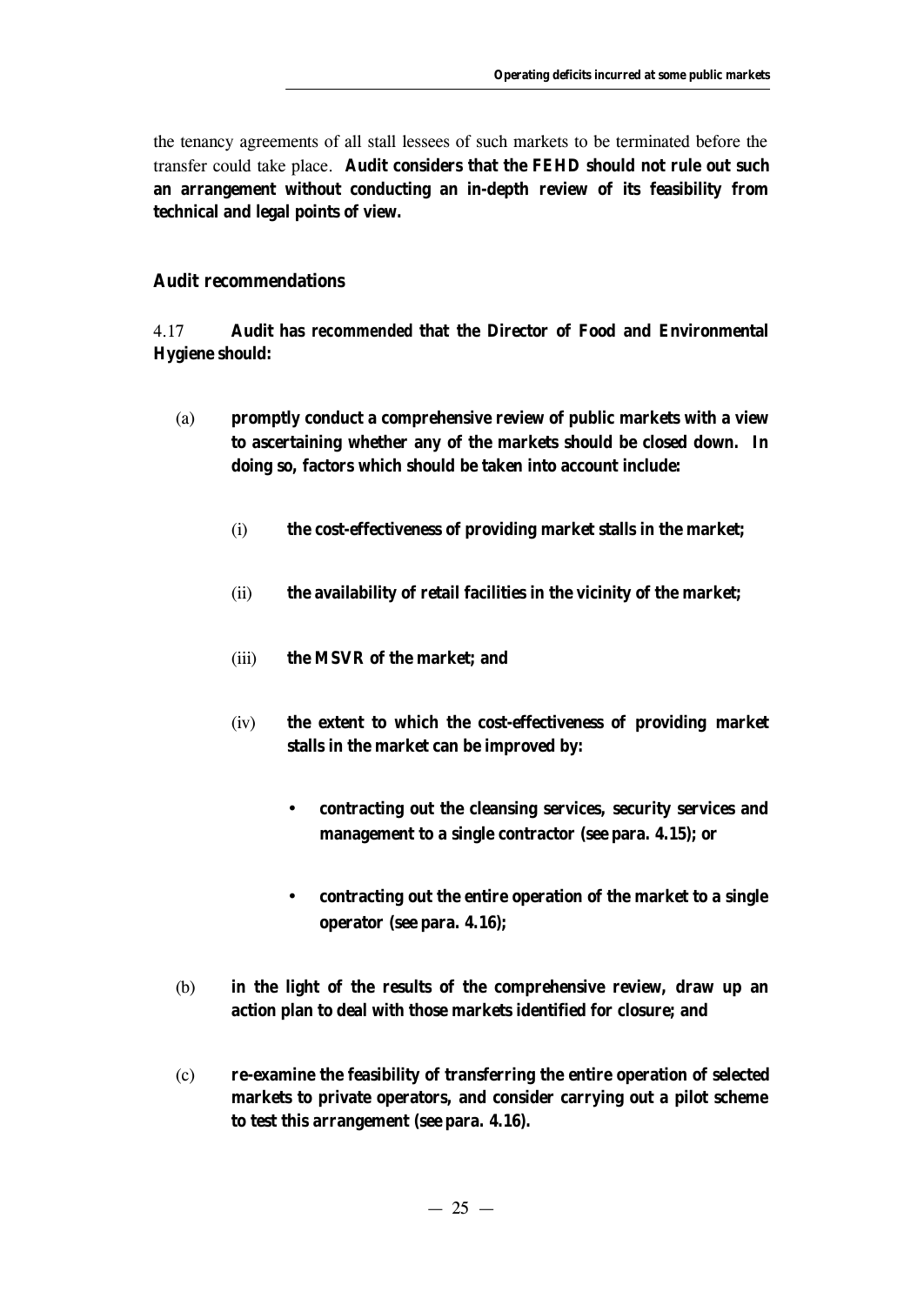## **Response from the Administration**

#### 4.18 The **Director of Food and Environmental Hygiene** has said that:

- (a) the FEHD will take into account the factors mentioned in paragraph 4.17(a) when identifying those public markets that should be closed because of unresolvable viability problems. To determine whether the viability problem of a market with high MSVR is unresolvable, the FEHD will attempt to ascertain the causes of the high MSVR. Once the FEHD has finalised the list of markets that should be closed, it will draw up an action plan;
- (b) the FEHD will also consider whether it would help improve cost-effectiveness to:
	- (i) contract out cleansing services, security services and management to a single contractor; and
	- (ii) contract out the entire operation of the market to one or a small number of private operators;
- (c) the FEHD will examine the feasibility of transferring the operation of selected markets to private operators. Dealing with existing stall lessees will be a major difficulty that needs to be overcome before such transfer can take place; and
- (d) the FEHD also needs to maintain direct control over at least some markets so that it can:
	- (i) meet its resiting commitments;
	- (ii) accommodate itinerant hawkers who choose to give up their hawker licences to trade in markets, in line with the current policy; and
	- (iii) accommodate stall lessees of markets to be closed who choose to continue trading in other markets.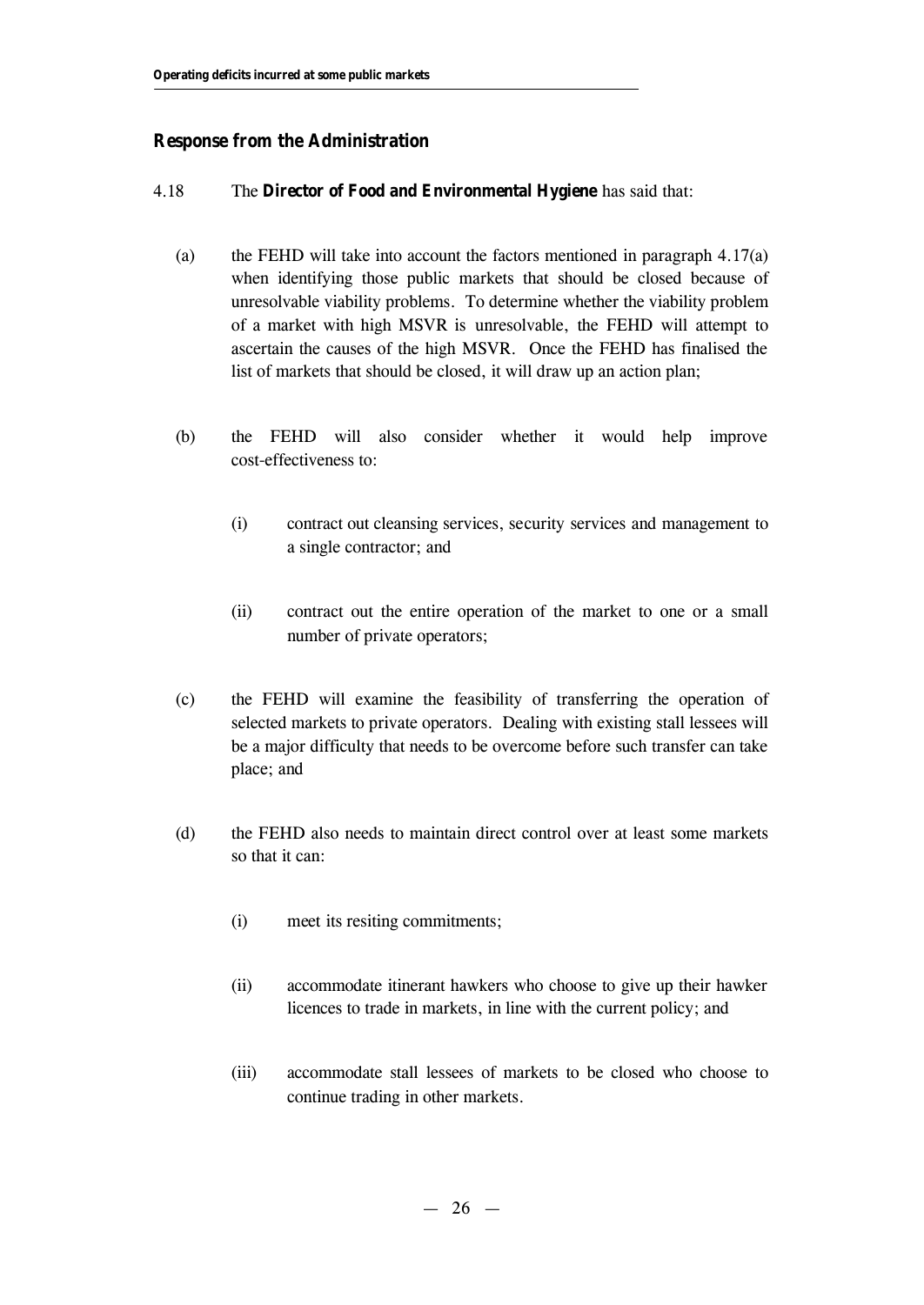- 4.19 The **Secretary for Health, Welfare and Food** has said that:
	- (a) **in the interests of judicious use of public resources, the HWFB supports the rationalisation of public markets with serious and insurmountable viability problems.** A sensible way forward is to examine the viability of each market with a view to identifying those which do not justify further resource commitments by the Government;
	- (b) taking into account the list of viability factors (see para.  $4.17(a)$ ), the FEHD has embarked on a study to identify markets that may merit closure. Upon completion of this study, the HWFB will draw up a rationalisation plan, including options for terminating the tenancies of incumbent stall lessees, for consultation with LegCo, District Councils and other stakeholders involved; and
	- (c) the HWFB has no objection in principle to leasing out markets to single private operators, although the practicability of this initiative needs further consideration. Apart from legal considerations, two key pre-requisites would have to be met:
		- (i) the FEHD needs to be convinced that there is substantial interest from the private sector in taking over the markets managed by the FEHD on a commercial basis without government subsidy. This will be contingent on the extent to which a single operator is allowed flexibility in venue design and layout, selection of stall lessees, determination of trade mix, stall configurations, stall rentals, etc.; and
		- (ii) the HWFB needs to ensure that takeover by a single operator is not objectionable to the majority of existing stall lessees concerned, if they cannot be relocated, nor to other stakeholders, e.g. District Councils.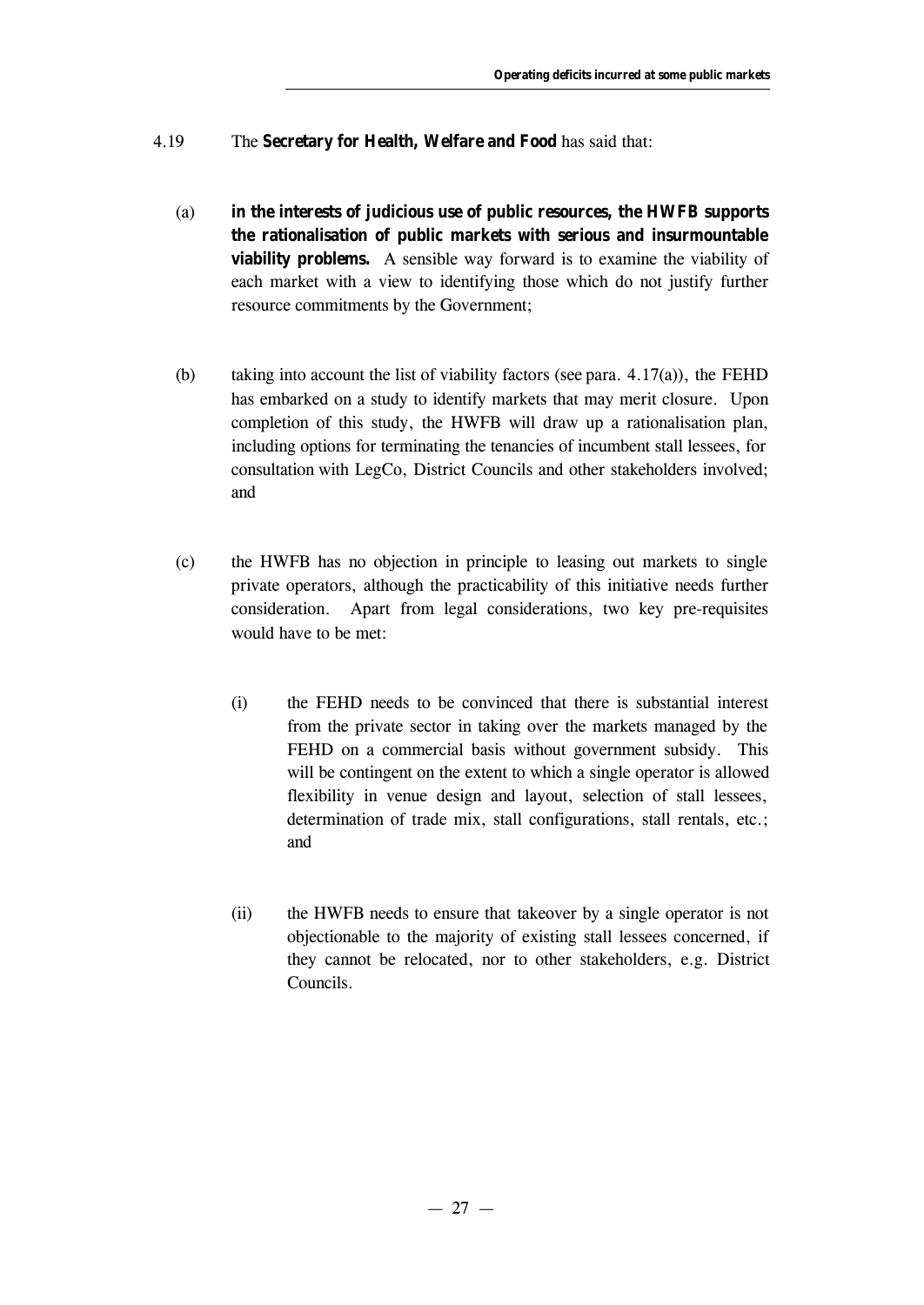## **PART 5: RETROFITTING OF AIR-CONDITIONING SYSTEMS**

5.1 This PART examines the cost-effectiveness of retrofitting air-conditioning systems in public markets to enhance their viability, and suggests measures for improvement.

## **Retrofitting of air-conditioning systems in three public markets**

5.2 Ventilation in public markets designed before the mid-1980s mainly relied on natural airflow, supplemented by electrical fans at suitable locations. Air ducts and extraction fans were subsequently installed in some of these markets to improve air circulation and remove the heat generated by electrical equipment installed by the stall lessees.

5.3 Mechanical Economic Air Treatment systems were provided at public markets built between the mid-1980s and the mid-1990s to improve ventilation. Since 1994, air-conditioning has been gradually introduced in newly designed markets. As for existing markets, in 1997 the RSD decided to retrofit air-conditioning systems in the Sha Tin Market, the Tai Kiu Market and the Yan Oi Market. This project was completed in September 2000.

5.4 In December 2000, the FEHD estimated the annual cost of providing the Sha Tin Market, the Tai Kiu Market and the Yan Oi Market with retrofitted air-conditioning systems. Based on this estimated annual cost, Audit calculated that the cost per leased market stall (including depreciation and electricity and maintenance costs) of providing retrofitted air-conditioning systems in these three markets in 2002-03 ranged from \$14,000 to \$26,000 (see Appendix G).

5.5 These three public markets were previously managed by the RSD. According to the policy of the then Provisional Regional Council, stall lessees were not required to share the capital cost of market air-conditioning. They were, however, required to begin paying for the recurrent cost of air-conditioning when they renewed their tenancy agreements. However, all tenancy agreements which expired after the retrofitting of the air-conditioning systems in September 2000 were extended on the same terms and conditions until 31 December 2003. **As a result, stall lessees have not been required to pay for the recurrent cost of air-conditioning.**

## **MSVR of public markets with retrofitted air-conditioning systems**

5.6 To assess the impact of retrofitted air-conditioning systems on the viability of public markets, Audit analysed the MSVRs for the period March 2000 to June 2003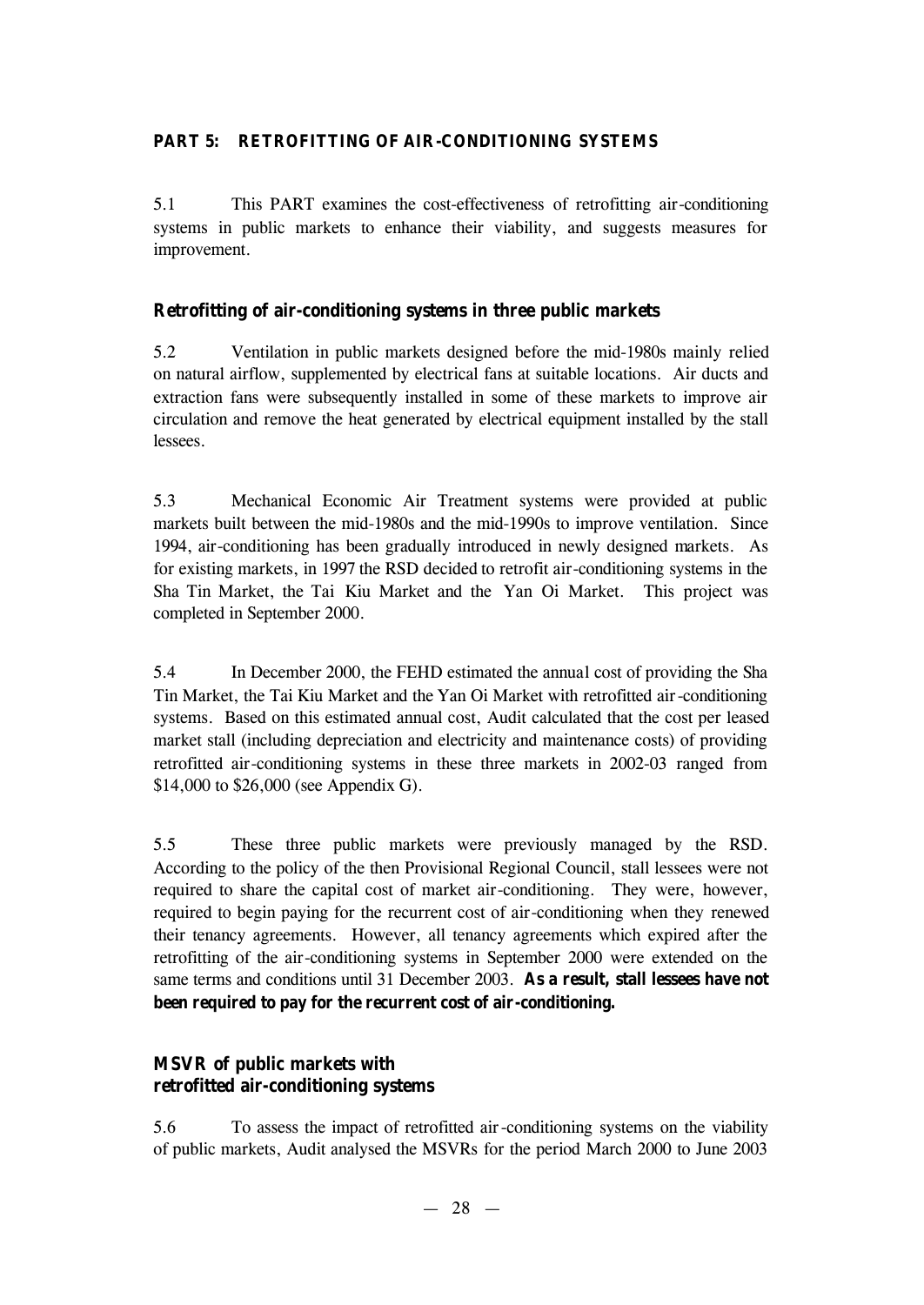of the three markets retrofitted with air-conditioning systems. Appendix H shows that the MSVRs of these three markets in fact **increased** after the retrofitting of air-conditioning systems.

5.7 Audit also compared the overall MSVR of these three public markets retrofitted with air-conditioning systems with that of all markets from March 2000 to June 2003. Audit found that during this period, the overall MSVR of these three markets increased by  $9.2\%$  (from  $7.6\%$  to  $16.8\%$  — see Appendix H), while the overall MSVR of all markets increased by only 6.9% (from 15.7% to 22.6% — see Figure 1 in para. 2.5).

## **Further retrofitting of air-conditioning systems in public markets**

5.8 In December 2000, the FEHD completed a review of the retrofitting of air-conditioning systems in the three public markets. The FEHD concluded that:

- (a) air quality was generally improved;
- (b) the provision of air-conditioning had improved the working environment for stall lessees and the shopping environment for customers;
- (c) stall lessees were generally satisfied with the air-conditioning systems; and
- (d) the improved shopping environment was conducive to the viability of the markets.

5.9 In the light of the review, the FEHD decided that the retrofitting of air-conditioning systems in 18 public markets (Note 7) should proceed. However, the FEHD took into account the fact that, apart from having to share the recurrent cost of air-conditioning, stall lessees would also be affected when the retrofitting works were carried out. It therefore decided that the retrofitting projects would only proceed if an 85% majority consent from stall lessees was obtained.

5.10 As at 31 March 2003, the FEHD had obtained the 85% majority consent in three markets, namely the Fa Yuen Street Market, the San Hui Market and the Yue

**Note 7:** *Before the dissolution of the two PMCs on 31 December 1999, the USD had planned to retrofit air-conditioning systems in ten public markets and the RSD had planned to retrofit air-conditioning systems in eight markets.*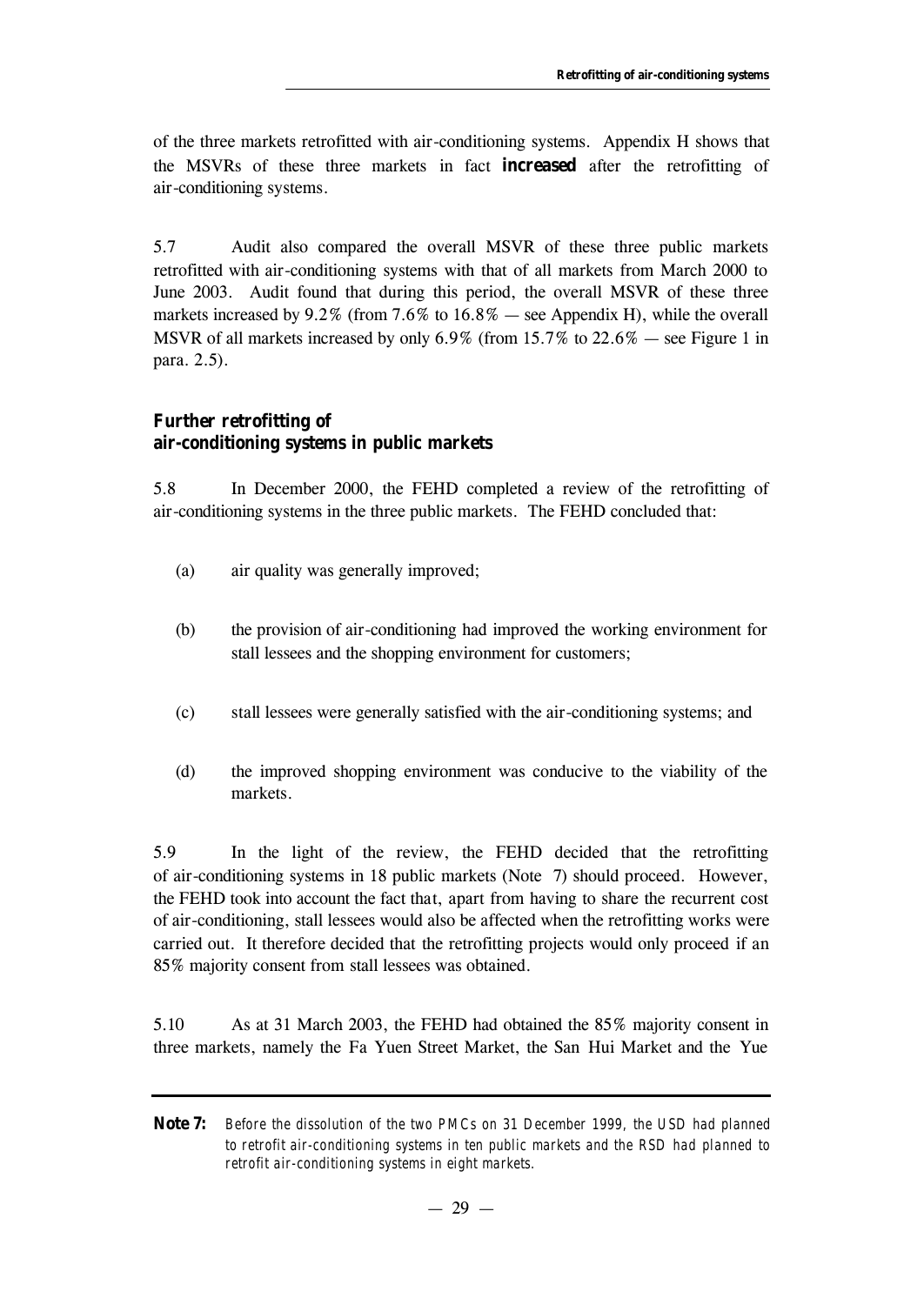Wan Market. The FEHD therefore decided to proceed with the retrofitting projects at these three markets (Note 8).

5.11 In April 2003, the PWSC approved funding of \$68.8 million for retrofitting an air-conditioning system and implementing general improvement works at the Yue Wan Market. In May 2003, the PWSC discussed the retrofitting of an air-conditioning system at the Fa Yuen Street Market. At the PWSC's meeting in May 2003, the FEHD withdrew the funding proposal, pending further information to be provided to the PWSC. Up to the end of June 2003, the FEHD had not yet sought approval for funding for the retrofitting of an air-conditioning system in the San Hui Market.

## **Allocation of the cost of providing retrofitted air-conditioning systems**

5.12 The FEHD considers that the capital cost of providing air-conditioning in public markets should not be recovered from the stall lessees. If the FEHD were to do so, the stall lessees would have to pay very high monthly air-conditioning charges. Since the stall lessees do benefit from the retrofitting projects, the FEHD considers that they should bear the recurrent electricity and maintenance costs. However, the FEHD apportions the electricity and maintenance costs payable by stall lessees according to the floor area of the **leased** market stalls. The FEHD bears the remaining portion which, in percentage terms, is roughly equal to the MSVR of the market. Table 5 shows the MSVRs, as at 31 March 2003, of the Fa Yuen Street Market, the San Hui Market and the Yue Wan Market, in which the FEHD plans to retrofit air-conditioning systems.

#### **Table 5**

#### **MSVR of the three public markets in which the FEHD plans to retrofit air-conditioning systems (31 March 2003)**

| Market                | <b>MSVR</b> |
|-----------------------|-------------|
| Yue Wan               | 28.4%       |
| San Hui               | 21.3%       |
| <b>Fa Yuen Street</b> | 5.3%        |
|                       |             |

*Source: FEHD's records*

**Note 8:** *At the remaining 15 public markets, despite the FEHD's repeated efforts in lobbying stall lessees for their support, some stall lessees preferred to continue operating in a low-cost business environment without air-conditioning.*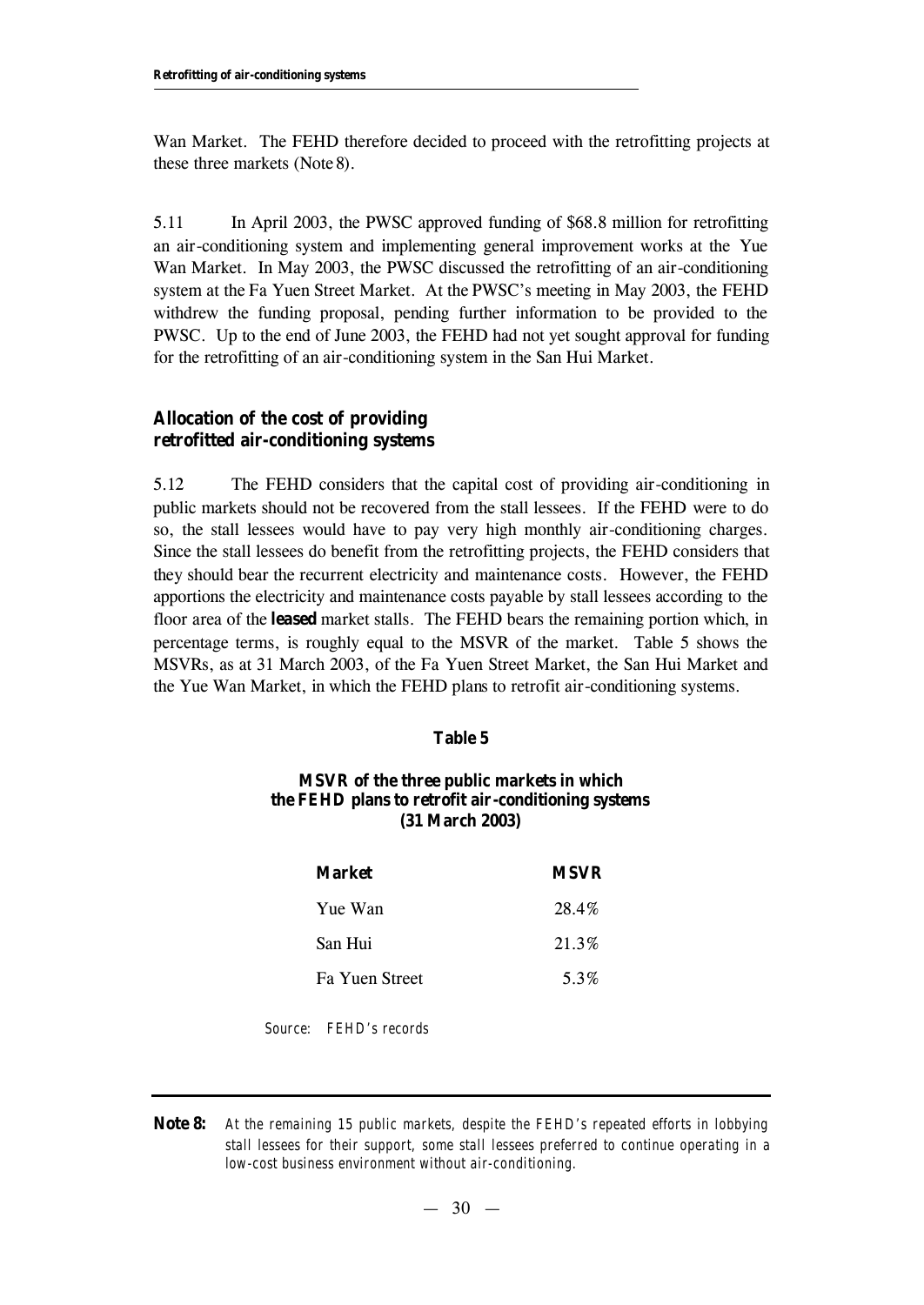#### **MSVR of public markets without air-conditioning systems**

5.13 The MSVR of the three public markets retrofitted with air-conditioning systems deteriorated after the retrofitting (see Appendix H). Audit noted that, as at 30 June 2003, the MSVR of some markets which were not provided with air-conditioning systems was very low (see Table 6). **This suggests that the lack of an air-conditioning system in a market does not necessarily lead to a high MSVR.**

## **Table 6**

## **Five public markets without air-conditioning systems with very low MSVR (30 June 2003)**

| <b>Market</b> |                | <b>MSVR</b> |
|---------------|----------------|-------------|
| Pei Ho Street |                | 0.5%        |
| Lai Wan       |                | 2.4%        |
| Cheung Chau   |                | 2.9%        |
| Tui Min Hoi   |                | 2.9%        |
| Hung Hom      |                | 3.3%        |
|               | <b>Overall</b> | 2.3%        |

*Source: FEHD's records*

#### **MSVR of public markets with air-conditioning systems**

5.14 Audit also noted that, as at 30 June 2003, the MSVR of some public markets provided with air-conditioning systems was very high (see Table 7). **This indicates that the provision of an air-conditioning system does not significantly improve the viability of a market.**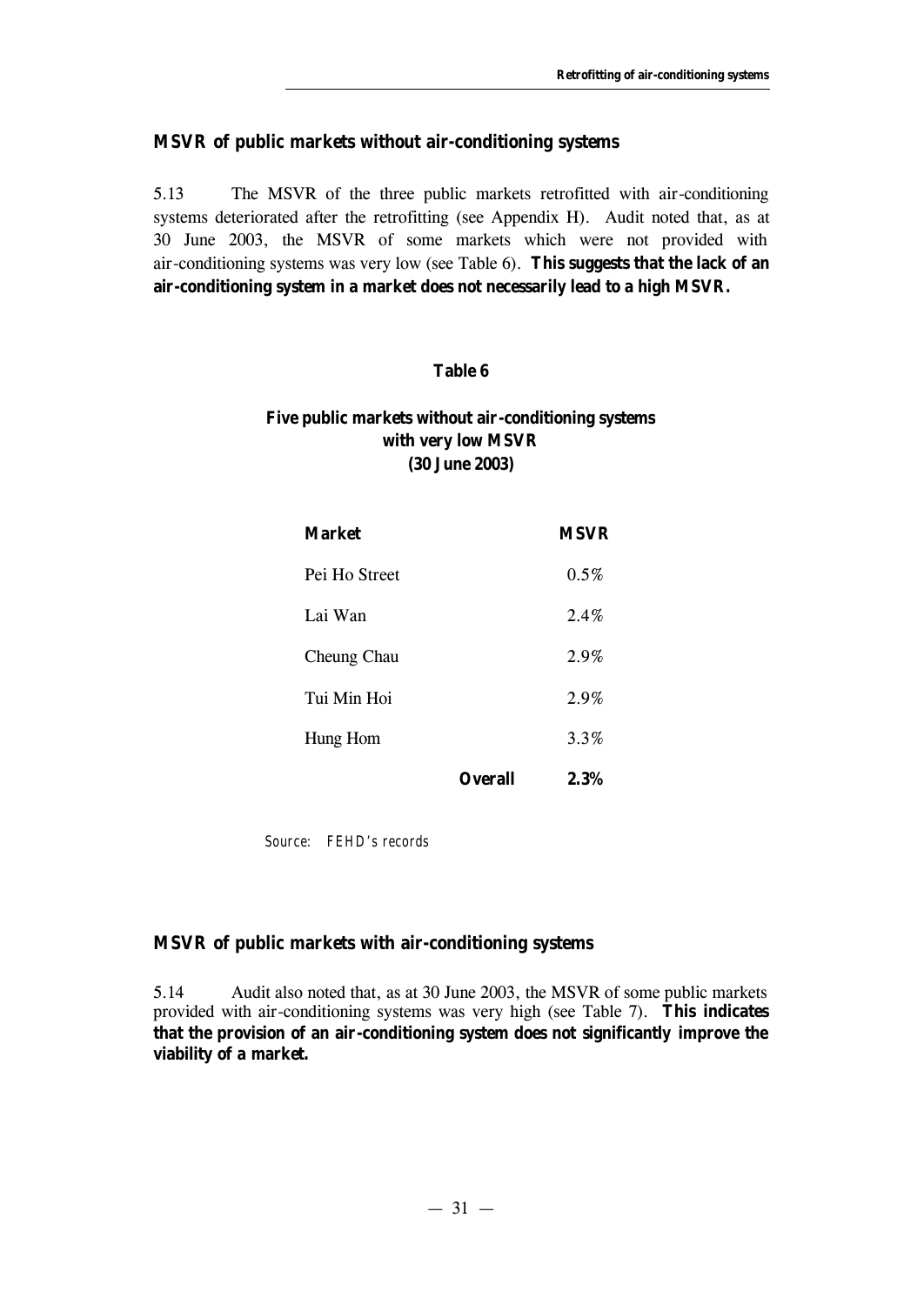#### **Table 7**

#### **Five public markets provided with air-conditioning systems with very high MSVR (30 June 2003)**

| <b>Market</b>        |         | <b>MSVR</b> |
|----------------------|---------|-------------|
| Peng Chau            |         | 53.5%       |
| <b>Yee On Street</b> |         | 30.8%       |
| Tai Kiu              |         | 23.4%       |
| Luen Wo Hui          |         | $20.4\%$    |
| Lei Yue Mun          |         | 20.0%       |
|                      | )verall | 24.2%       |

*Source: FEHD's records*

## **Audit observations**

5.15 The audit findings in paragraphs 5.13 and 5.14 do not seem to support the belief that providing air-conditioning systems can significantly improve the viability of public markets. Provision of air-conditioning alone cannot enliven or revitalise a market. Other important factors, including the price, variety and quality of the commodities offered for sale, the standards of cleanliness, and the location of the market, also affect the business of the market stalls.

#### **Audit recommendations**

5.16 **Audit has** *recommended* **that the Director of Food and Environmental Hygiene should critically reassess the need for the retrofitting of air-conditioning systems in public markets. In doing so, the Director should take the following factors into account:**

- (a) **evidence indicating that the retrofitting of air-conditioning systems improves the viability of a market has yet to be found;**
- (b) **some stall lessees prefer operating in a low-cost business environment without air-conditioning; and**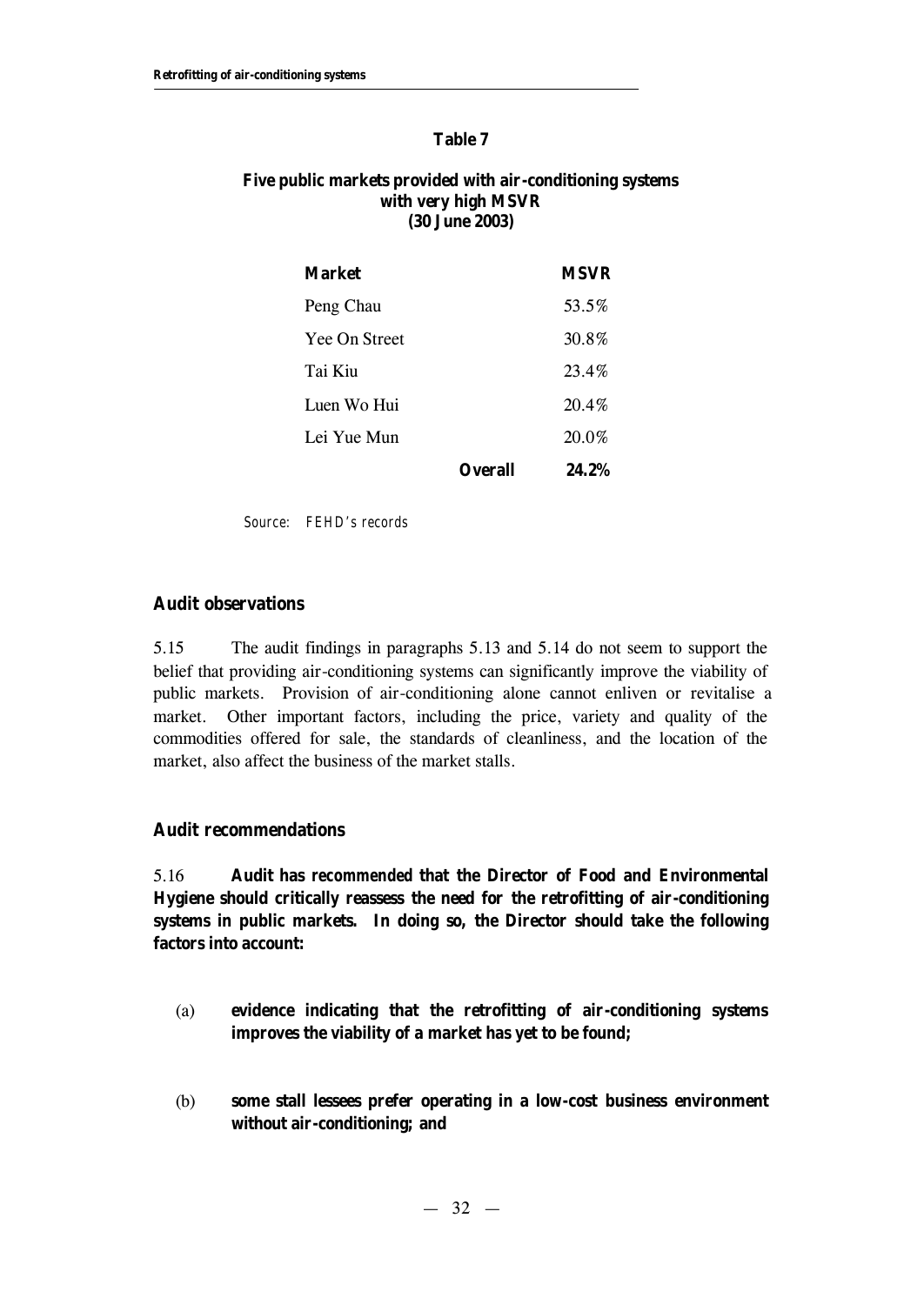(c) **there is a risk that the MSVR of the market may increase after the retrofitting and consequently the FEHD's share of the recurrent cost of air-conditioning in respect of vacant market stalls will increase.**

#### **Response from the Administration**

5.17 The **Director of Food and Environmental Hygiene** agrees to reassess the need to retrofit air-conditioning systems in public markets in future, taking into account the factors mentioned in paragraph 5.16. Regarding the San Hui Market retrofitting project, the FEHD plans to seek approval for funding in late 2003 after sorting out implementation details with stall lessees who will be affected.

#### 5.18 The **Secretary for Health, Welfare and Food** has said that:

- (a) like Audit, the HWFB has never regarded the retrofitting of air-conditioning systems as a solution for viability problems in public markets. As pointed out by Audit, many other important factors, such as the competitiveness of commodities sold in terms of price, quality and variety, market location and venue cleanliness, have a bearing on the business turnover of market stalls;
- (b) the HWFB recognises that some members of the public are strongly in favour of equipping markets with air-conditioning systems. They see the retrofitting of air-conditioning systems as an indispensable step for enhancing the competitiveness of markets in relation to supermarkets and other private retail outlets, which are mostly air-conditioned. The HWFB has therefore agreed to proceed with the retrofitting of air-conditioning systems in selected markets, provided that 85% or more of concerned stall lessees support the retrofitting project and agree to bear the recurrent cost involved; and
- (c) the HWFB bore in mind the factors mentioned in paragraph 5.16, notably the need to avoid worsening the operational deficit of markets, when setting the 85% support threshold as a pre-condition for the retrofitting of air-conditioning. Of the 18 markets with improvement works planned before 2000, only three had attained the 85% support requirement by the end of the consultation period (i.e. 31 March 2003). As for the remaining 15 markets, it is the HWFB's plan to carry out general improvement works which will entail less capital outlay and fewer recurrent costs than the retrofitting of air-conditioning systems.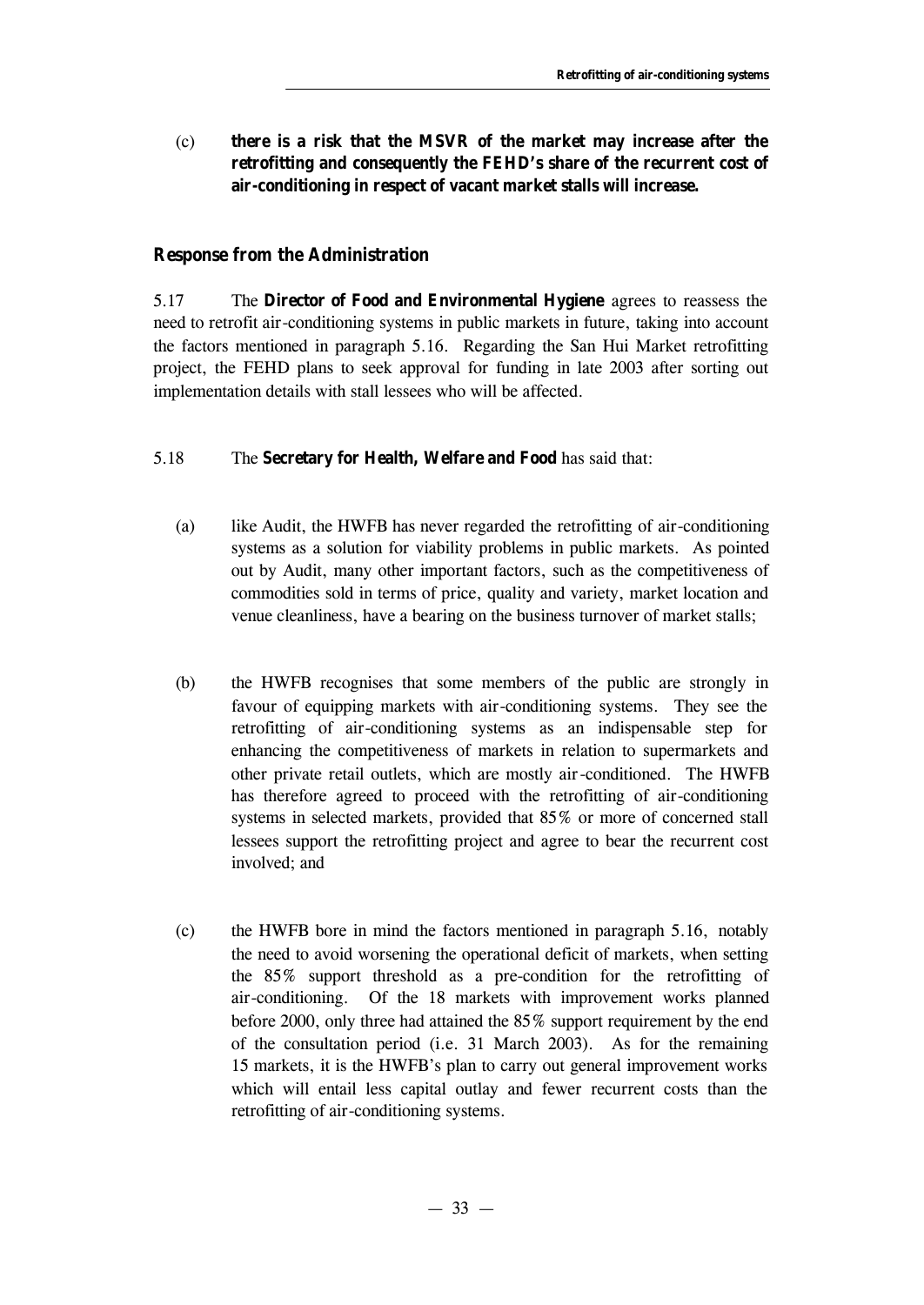## **PART 6: VACANT FLOOR SPACE IN TWO PUBLIC MARKETS**

6.1 This PART examines the vacant market floor space on the second floor of the Fa Yuen Street Complex (originally designed and constructed as part of the Fa Yuen Street Market — FYS Market), and in the basement of the To Kwa Wan Market and Government Offices (originally used as part of the To Kwa Wan Market — TKW Market), and suggests measures for improvement.

## **Vacant market floor space in the Fa Yuen Street Market**

6.2 The FYS Market is housed in the Fa Yuen Street Complex. The FYS Market was originally designed to occupy three floors of the Complex, namely the ground, first and second floors, and to provide 349 market stalls.

6.3 In 1987, to enhance the viability of public markets, the UC decided that markets should consist of not more than two storeys. As a result, the FYS Market has only two storeys. The 187 market stalls constructed on the second floor of the FYS Market have not been leased out since its commissioning in 1988.

6.4 The gross floor area of the second floor of the FYS Market is 1,680 square metres. Its usable floor area is 1,200 square metres. As at 31 July 2003, the average rent of market stalls located on the second floor of other public markets was \$1,500 per month. Audit calculated that, if the FEHD was able to successfully lease out all 187 market stalls on the second floor of the FYS Market, the annual rental revenue would be \$3.4 million (\$1,500  $\times$  187  $\times$  12).

## *Attempts to find a permanent use for the second floor of the FYS Market*

6.5 From 1988 to 1999, the USD considered a number of proposals for making permanent use of the vacant market floor space on the second floor of the FYS Market (see Appendix I). However, all its efforts were futile. Since May 1998, parts of this vacant floor space have been used as temporary storage areas for litter bins, cleansing utensils, recreation utensils and filing cabinets.

6.6 In September 2000, the FEHD informed the Government Property Agency (GPA) of its intention to return the second floor of the market to the GPA. In December 2000, the GPA advised the FEHD that: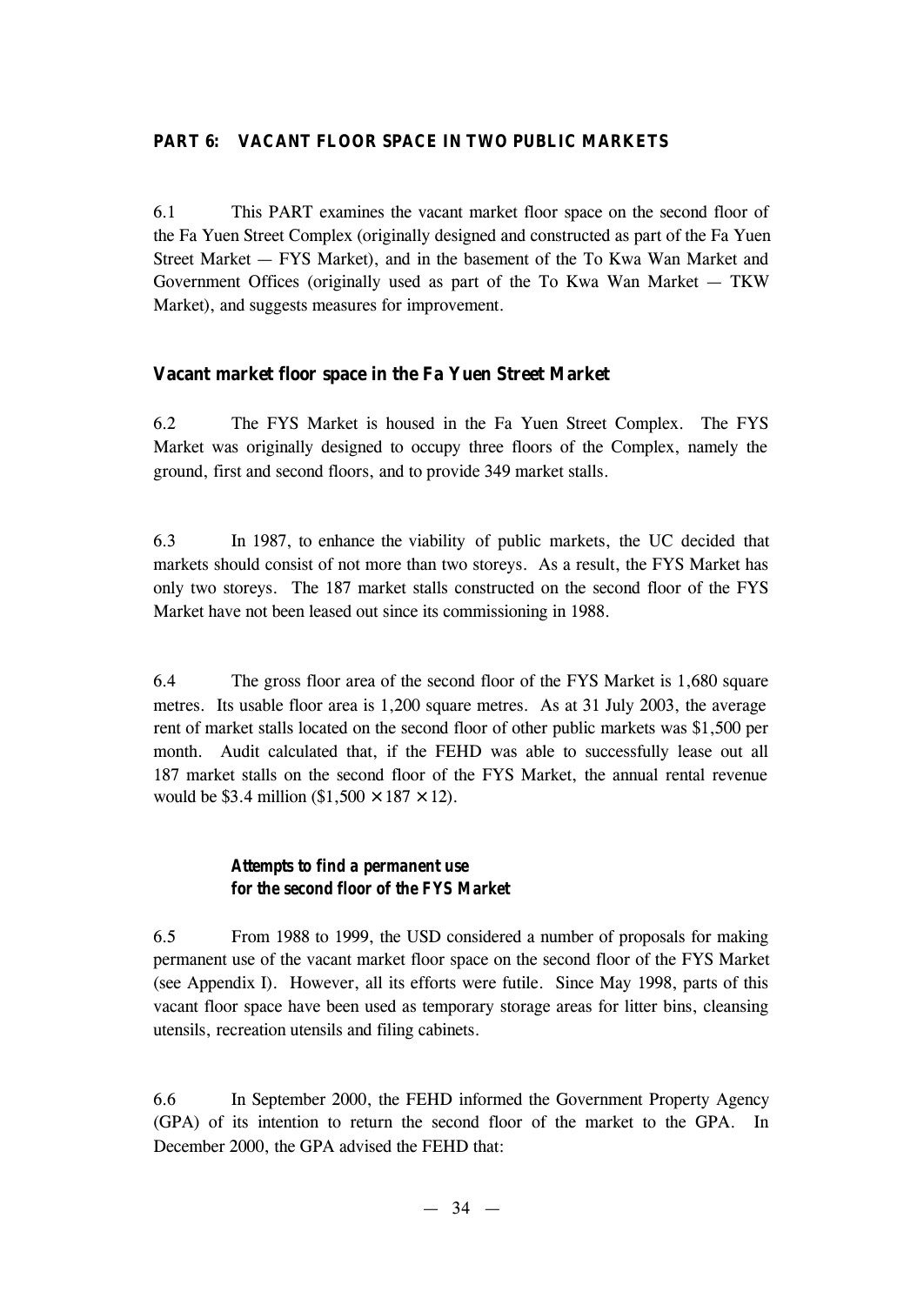- (a) the Fa Yuen Street Complex was a specialist building. The GPA would assist the FEHD to identify other users; and
- (b) once a suitable user was identified, the GPA would advise the FEHD.

In February 2001, the GPA again advised the FEHD that until an alternative user could be identified, the second floor of the market would remain under the FEHD's responsibility. The GPA also suggested that the FEHD use this space to meet its accommodation needs. In March 2002, the GPA informed the FEHD that no alternative user could be found and reminded the FEHD that it should use this space to meet its accommodation needs.

## *Plan to convert the second floor of the FYS Market into a Theme Market*

6.7 The most recent proposal, which the FEHD has been considering since December 2002, is to convert the second floor of the FYS Market into a Theme Market and lease it to a single operator through open tender. The successful bidder would be responsible for refurbishment works and for the overall management of the Theme Market. The FEHD expects the elevated walkways linking the Mong Kok railway station and the proposed new Theme Market to enhance the viability of the Theme Market.

#### **Vacant market floor space in the To Kwa Wan Market**

6.8 The TKW Market was commissioned in February 1984. It was originally designed to occupy three storeys of the To Kwa Wan Market and Government Offices, namely part of the basement and the whole of the ground and first floors. The market was designed to provide 485 market stalls.

#### *Attempts to find an alternative user for the basement of the TKW Market*

6.9 Since its commissioning in February 1984, the MSVR of the TKW Market had been high, especially for those market stalls located in the basement which has a total gross floor area of 630 square metres. In January 1988, the MSVR of the market was 55%. The situation was even worse for the 112 market stalls in the basement, where only seven market stalls were leased out. In February 1988, to improve the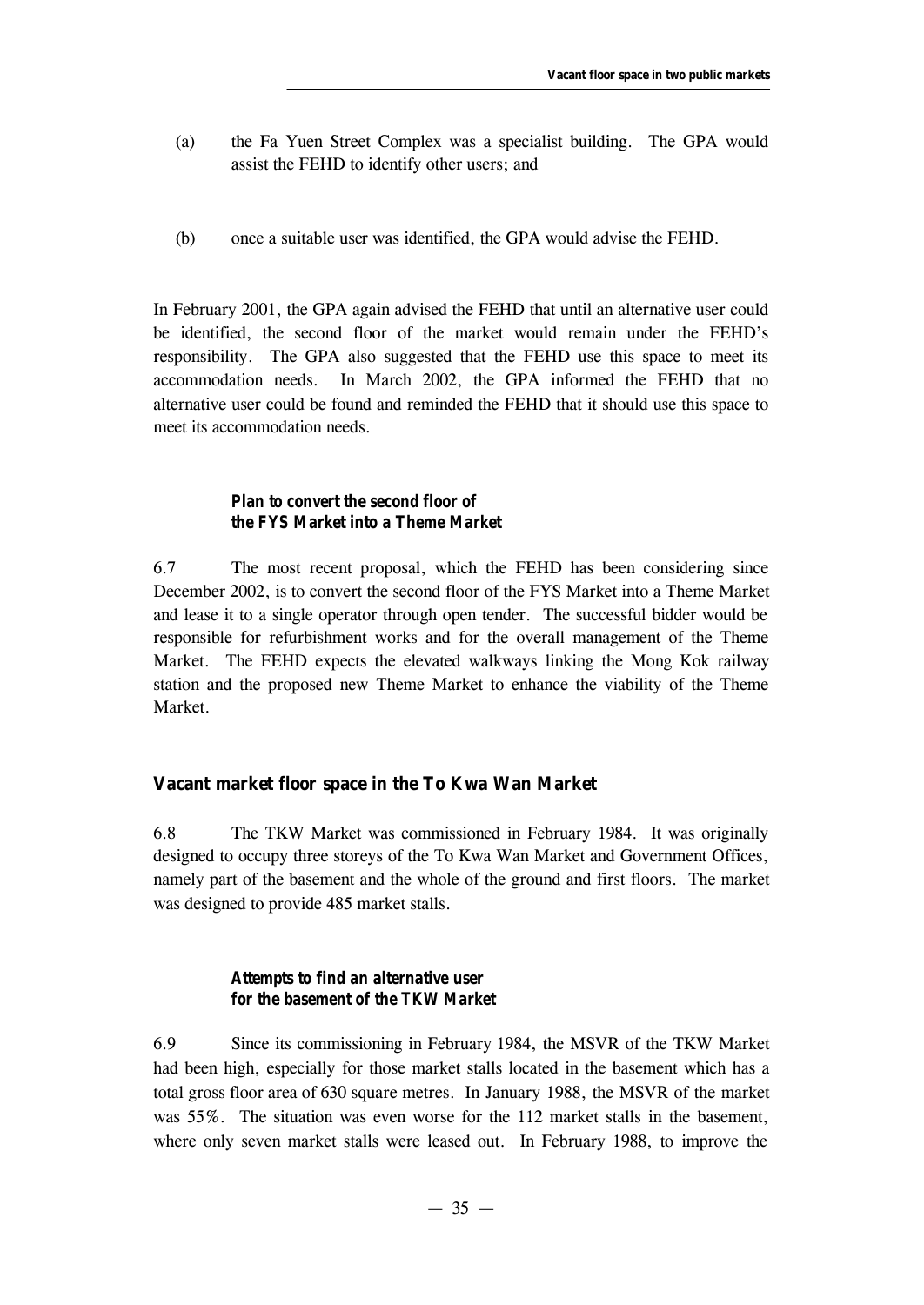viability of the market, the USD began considering a proposal to convert the market space in the basement into a public carpark to attract more customers. The USD hoped the carpark would extend the catchment area of the TKW Market beyond the typical catchment area of a ten-minute walking distance, to areas in Ho Man Tin with more affluent residents.

6.10 In October 1989, the USD abandoned the carpark proposal and began considering another proposal to improve the viability of the TKW Market by converting the basement into a supermarket.

6.11 In December 1989, the Principal Legal Officer of the USD expressed his views against the proposal of converting the basement of the TKW Market into a supermarket, as follows:

- (a) the subsidiary legislation concerning public markets made under the Public Health and Municipal Services Ordinance needed to be amended to provide for the leasing out of shops in markets;
- (b) the items offered for sale in the supermarket needed to be restricted to those allowed by the Public Health and Municipal Services Ordinance; and
- (c) the commercial leasing of the basement to a single operator was in conflict with the accepted concept of the provision of market facilities.

In November 1990, the USD gave up the proposal of converting the basement of the TKW Market into a supermarket.

## *Basement of the TKW Market used as a temporary storage area since January 1994*

6.12 From December 1992 to April 1994, the USD carried out improvement works in the TKW Market. From December 1992 to December 1993, the basement of the TKW Market was used to temporarily accommodate those market stalls on the ground and first floors which were affected by the improvement works. By January 1994, all market stalls (including the five leased market stalls) in the basement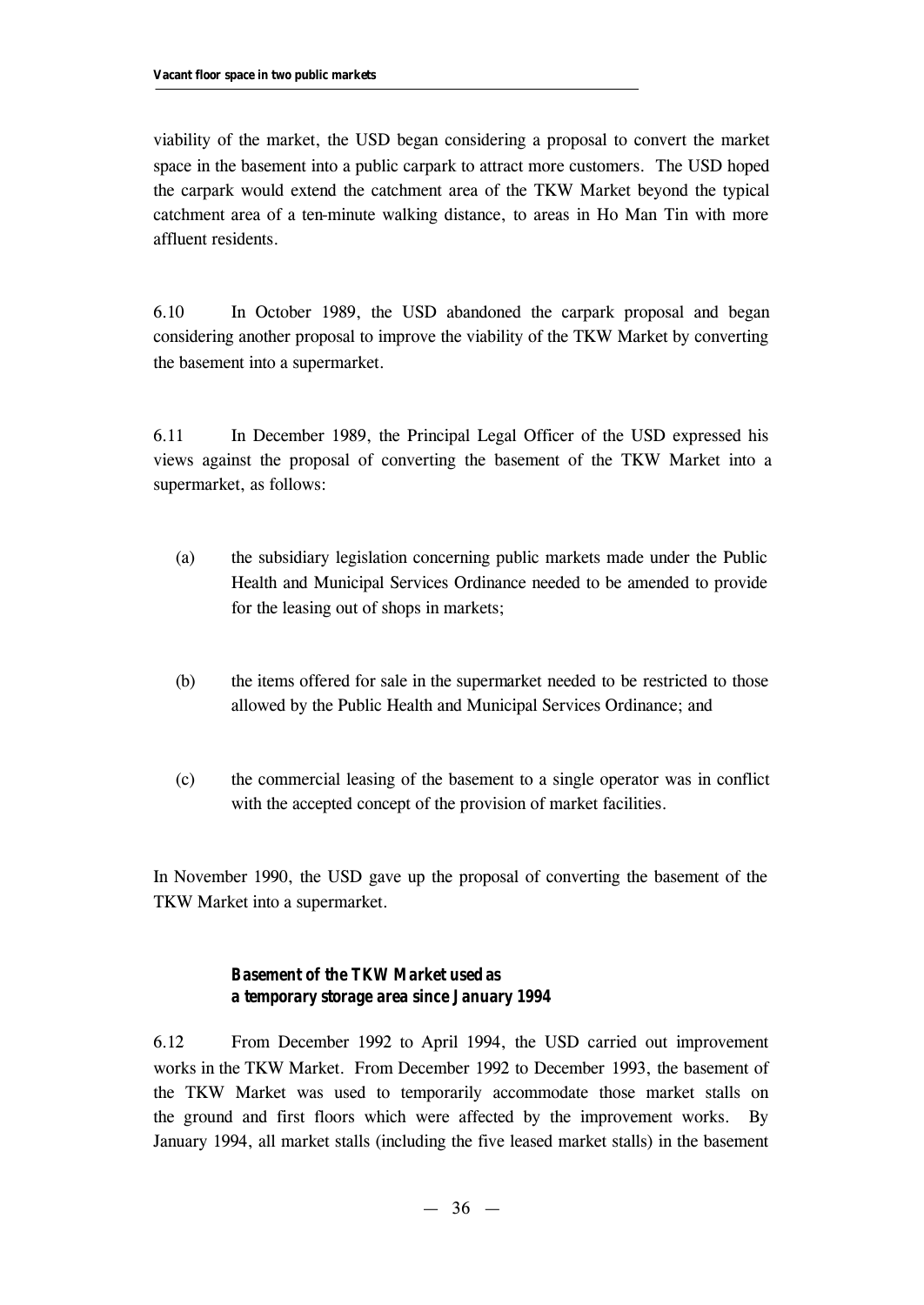had been resited to the ground and first floors. **Since 1 January 1994, the basement has been used as a temporary storage area.** In August 2003, in response to Audit's enquiry, the FEHD informed Audit that because the market stalls located in the basement of the TKW Market had proved to be non-viable, there was no loss of rental income due to the use of the basement as a temporary storage area.

## **Audit observations**

6.13 The ongoing, long-term use of vacant market floor space for storage is not justified. **Audit considers that the FEHD needs to promptly put the vacant market floor space to beneficial permanent use.**

#### **Audit recommendations**

6.14 **Audit has** *recommended* **that the Director of Food and Environmental Hygiene should, in coordination with the Government Property Administrator:**

- (a) **vigorously identify possible alternative permanent uses for the vacant market floor space in the FYS Market and the TKW Market (e.g. conversion of the second floor of the FYS Market into a Theme Market); and**
- (b) **draw up an action plan to put the vacant market floor space in the FYS Market and the TKW Market to beneficial permanent use.**

#### **Response from the Administration**

- 6.15 The **Director of Food and Environmental Hygiene** has said that:
	- (a) the FEHD has already been exploring the feasibility of converting the vacant market floor space in the FYS Market into a Theme Market. The FEHD will consider alternative permanent uses for the vacant floor space in the TKW Market at the same time. As soon as the feasibility of alternative uses has been ascertained, the FEHD will proceed to draw up action plans; and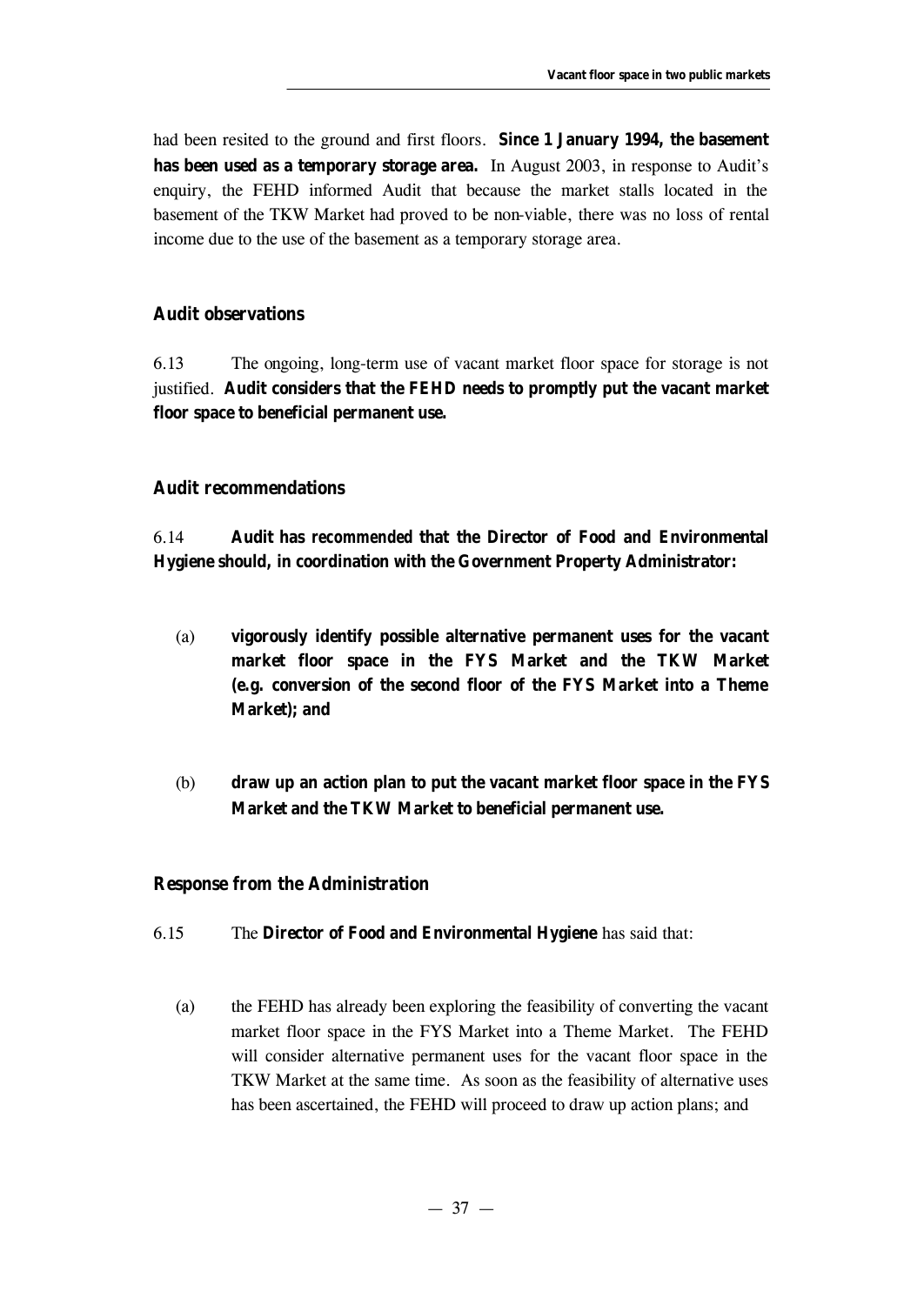(b) in the event that there is no interest from the private sector in operating the vacant market floor space in the FYS Market for market purposes, consideration should be given to asking the GPA to take up this vacant space for other possible uses. This is because the FEHD can only operate public markets or use the space for purposes in line with its activities, e.g. public toilets and refuse collection points.

#### 6.16 The **Secretary for Health, Welfare and Food** has said that:

- (a) while welcoming initiatives to put the vacant market floor space in the FYS Market and the TKW Market into productive use, the HWFB is not sure if the FEHD is the most suitable agency to identify beneficial use for the vacant market floor space in question; and
- (b) in practice, the FEHD's ability to implement Audit's recommendations will be constrained by its functional ambit and the austerity targets it has to achieve. Therefore, it seems more appropriate for the task to be entrusted to a more resourceful agency such as the GPA. Should the proposal to convert the second floor of the FYS Market into a Theme Market prove unachievable, the HWFB sees it fit for the FEHD to surrender the vacant market floor space of the two markets to the GPA for identification of productive use.

#### 6.17 The **Government Property Administrator** has said that:

- (a) public markets are specialist buildings and the responsibility for their management and use rests with the department concerned; and
- (b) nevertheless, the GPA has no objection to providing the FEHD with assistance, where necessary, in implementing the audit recommendations.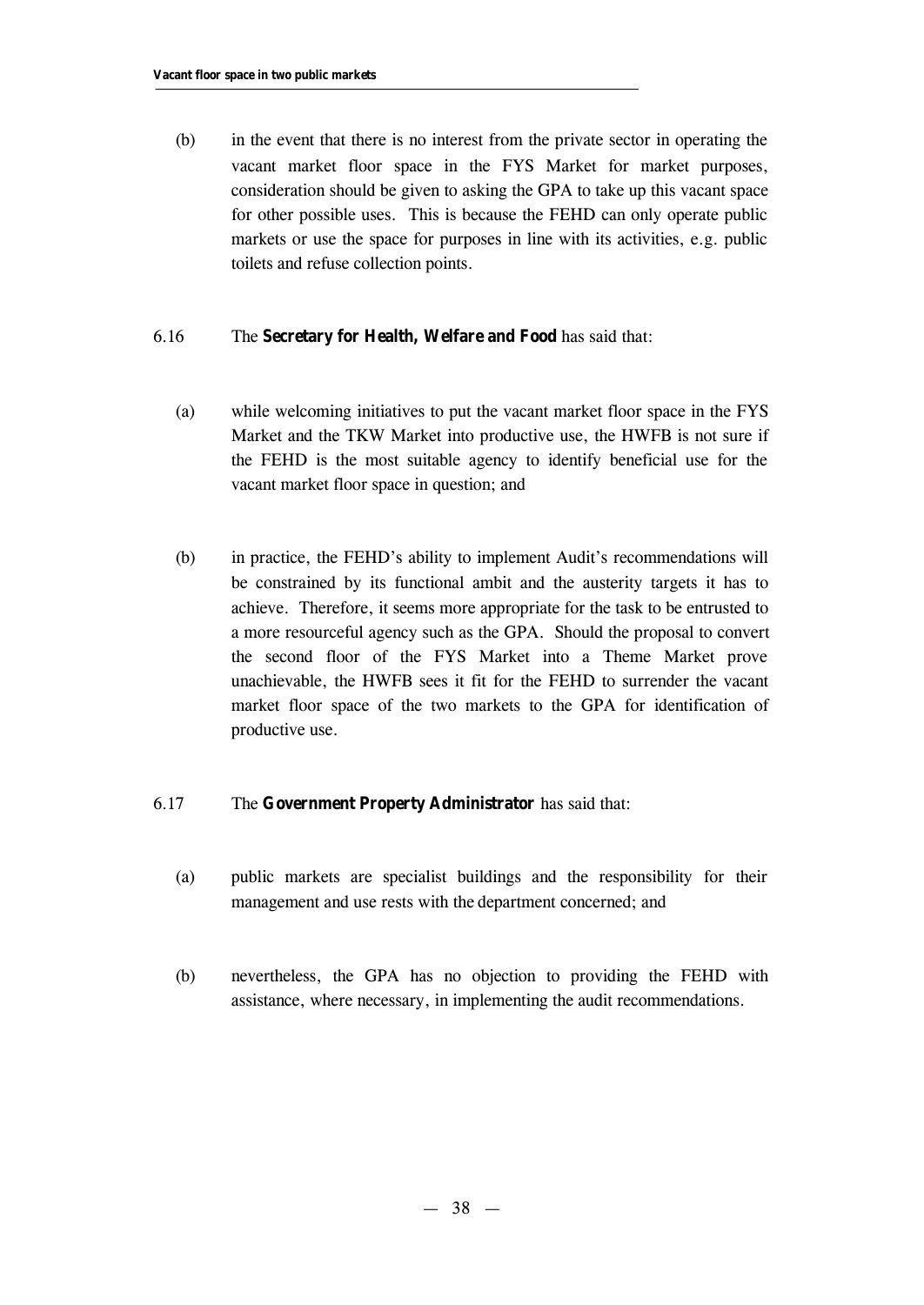**Appendix A** (para. 2.6 refers)

## **MSVR of 82 public markets (31 March 2003)**

| <b>MSVR</b>         | <b>Number of markets</b>                     |  |
|---------------------|----------------------------------------------|--|
| Higher than 40%     |                                              |  |
| 30.1\% to 40\%      | 15 (18%)<br>10 (12%)<br>13 (16%)<br>13 (16%) |  |
| $20.1\%$ to $30\%$  |                                              |  |
| 10.1\% to 20\%      | 25 $(31%)$                                   |  |
| Lower than $10.1\%$ | 19(23%)                                      |  |

*Source: Audit's analysis of FEHD's records*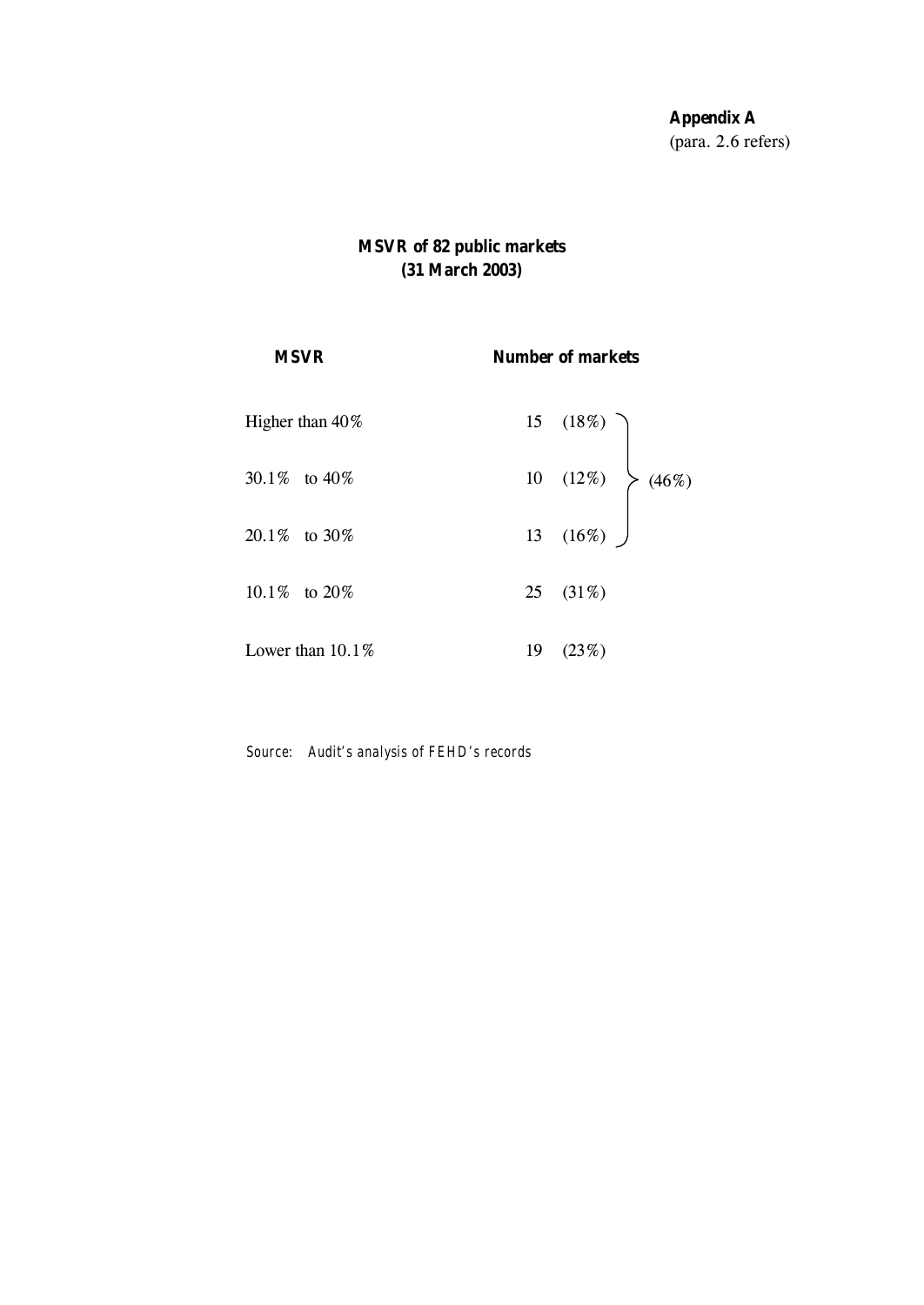## **MSVR of public markets commissioned after 1998 (30 June 2003)**

| <b>Market</b>            | <b>Year of commissioning</b> | <b>MSVR</b> |
|--------------------------|------------------------------|-------------|
| Peng Chau                | 1999                         | 53.5%       |
| <b>Stanley Temporary</b> | 1999                         | 33.3%       |
| Sai Ying Pun             | 1999                         | 2.0%        |
| Tsing Yi                 | 1999                         | 11.8%       |
| Yee On Street            | 1999                         | 30.8%       |
| Lei Yue Mun              | 2000                         | 20.0%       |
| Chai Wan                 | 2001                         | 14.5%       |
| Luen Wo Hui              | 2002                         | 20.4%       |
|                          |                              |             |

**Overall 19.0%**

*Source: Audit's analysis of FEHD's records*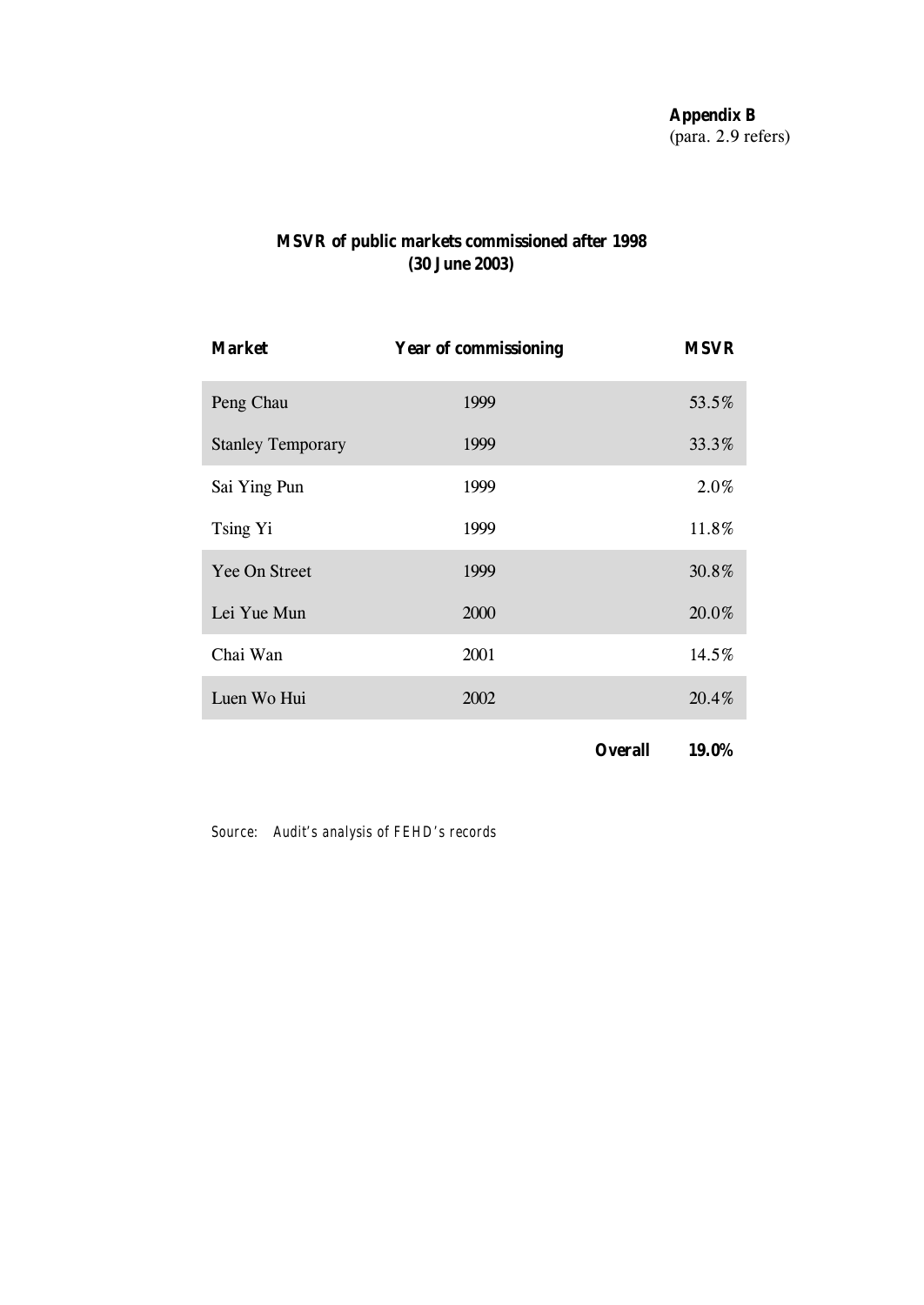**Appendix C** (para. 2.20 refers)

| <b>Market</b>                 | <b>Year of</b><br>commissioning | No. of<br>leased stalls | No. of<br>leased stalls<br>not used<br>for trading | <b>Percentage</b><br>of non-trading<br>market stalls |
|-------------------------------|---------------------------------|-------------------------|----------------------------------------------------|------------------------------------------------------|
|                               |                                 | (a)                     | <b>(b)</b>                                         | (c) = $\frac{(b)}{(a)} \times 100\%$                 |
| <b>Hong Kong Region</b>       |                                 |                         |                                                    |                                                      |
| <b>Bowrington Road</b>        | 1979                            | 251                     | 71                                                 | 28.3%                                                |
| Shau Kei Wan                  | 1973                            | 58                      | 38                                                 | 65.5%                                                |
| Sheung Wan                    | 1989                            | 195                     | 45                                                 | 23.1%                                                |
| Tin Wan                       | 1979                            | 140                     | 50                                                 | 35.7%                                                |
| Yue Kwong Road                | 1981                            | 160                     | 32                                                 | 20.0%                                                |
| Yue Wan                       | 1979                            | 293                     | 55                                                 | 18.8%                                                |
| <b>Kowloon Region</b>         |                                 |                         |                                                    |                                                      |
| Fa Yuen Street                | 1988                            | 161                     | 24                                                 | 14.9%                                                |
| Kowloon City                  | 1988                            | 470                     | 91                                                 | 19.4%                                                |
| Mong Kok                      | 1977                            | 63                      | 42                                                 | 66.7%                                                |
| Ngau Chi Wan                  | 1986                            | 346                     | 37                                                 | 10.7%                                                |
| Po On Road                    | 1988                            | 398                     | 65                                                 | 16.3%                                                |
| Tai Shing Street              | 1998                            | 436                     | 34                                                 | 7.8%                                                 |
| Tung Chau Street Temporary    | 1992                            | 115                     | 68                                                 | 59.1%                                                |
| <b>New Territories Region</b> |                                 |                         |                                                    |                                                      |
| North Kwai Chung              | 1984                            | 212                     | 16                                                 | 7.5%                                                 |
| Sha Tin                       | 1980                            | 172                     | 9                                                  | 5.2%                                                 |
| Shek Wu Hui                   | 1994                            | 353                     | 34                                                 | 9.6%                                                 |
| Tai Kiu                       | 1984                            | 305                     | 36                                                 | 11.8%                                                |
| <b>Tsuen King Circuit</b>     | 1990                            | 131                     | 43                                                 | 32.8%                                                |
| Tung Yick                     | 1991                            | 268                     | 48                                                 | 17.9%                                                |
| Yeung Uk Road                 | 1990                            | 321                     | 14                                                 | 4.4%                                                 |
| <b>Overall</b>                |                                 | 4,848                   | 852                                                | 17.6%                                                |

## **Audit survey of non-trading market stalls in 20 public markets (April and May 2003)**

*Source: FEHD's records and Audit's field visits*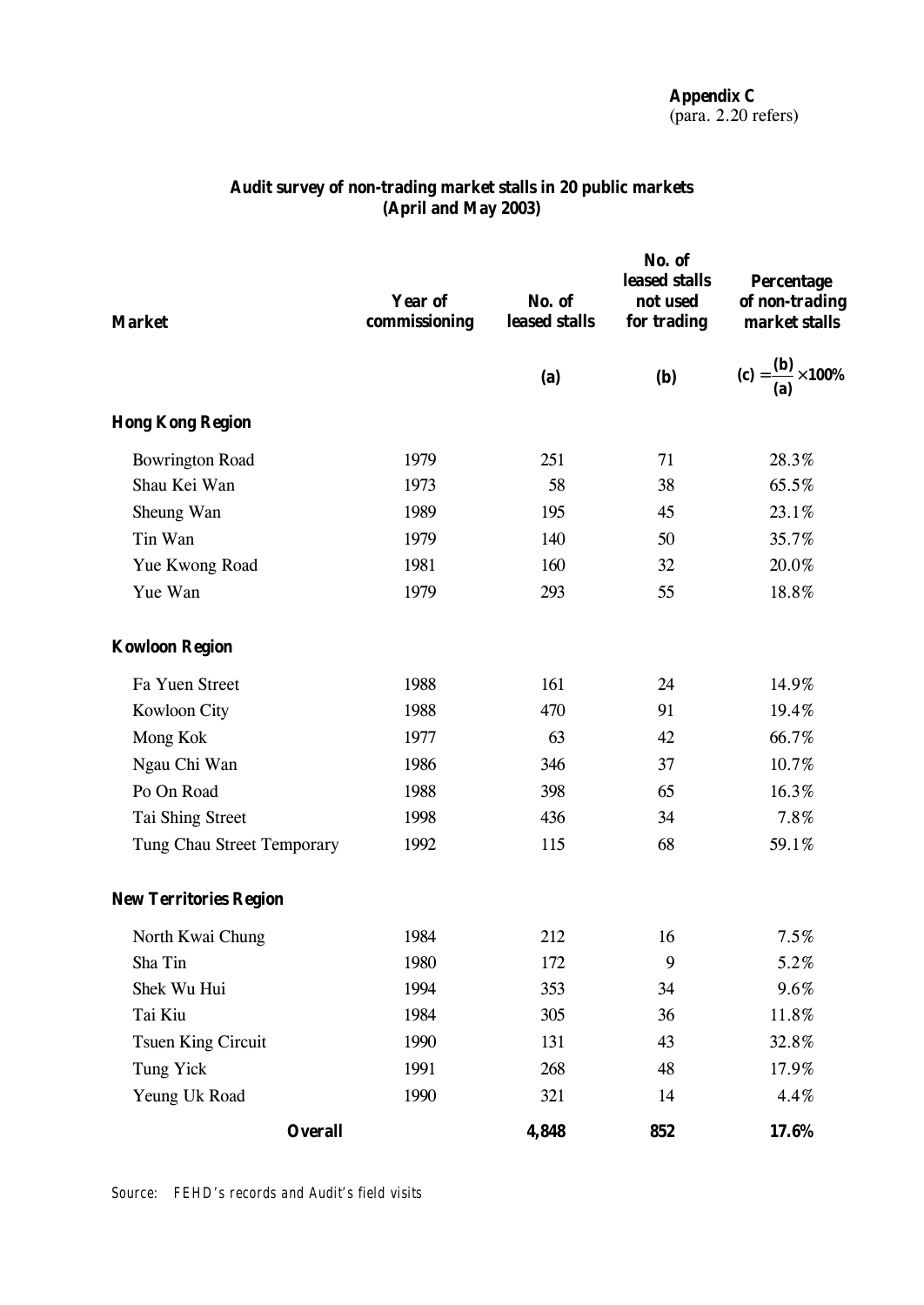## **The ten public markets with the highest operating deficits (2002-03)**

| <b>Market</b>        |              | <b>Operating deficit</b> |  |  |
|----------------------|--------------|--------------------------|--|--|
|                      |              | (\$ million)             |  |  |
| Smithfield           |              | 11.79                    |  |  |
| Shek Tong Tsui       |              | 9.16                     |  |  |
| Sheung Wan           |              | 8.66                     |  |  |
| Pei Ho Street        |              | 7.89                     |  |  |
| Po On Road           |              | 7.80                     |  |  |
| <b>Kwun Chung</b>    |              | 7.79                     |  |  |
| <b>Kowloon City</b>  |              | 7.60                     |  |  |
| Sai Ying Pun         |              | 6.90                     |  |  |
| <b>Lockhart Road</b> |              | 6.65                     |  |  |
| Chai Wan             |              | 6.46                     |  |  |
|                      | <b>Total</b> | 80.70                    |  |  |

*Source: Audit's analysis of FEHD's records*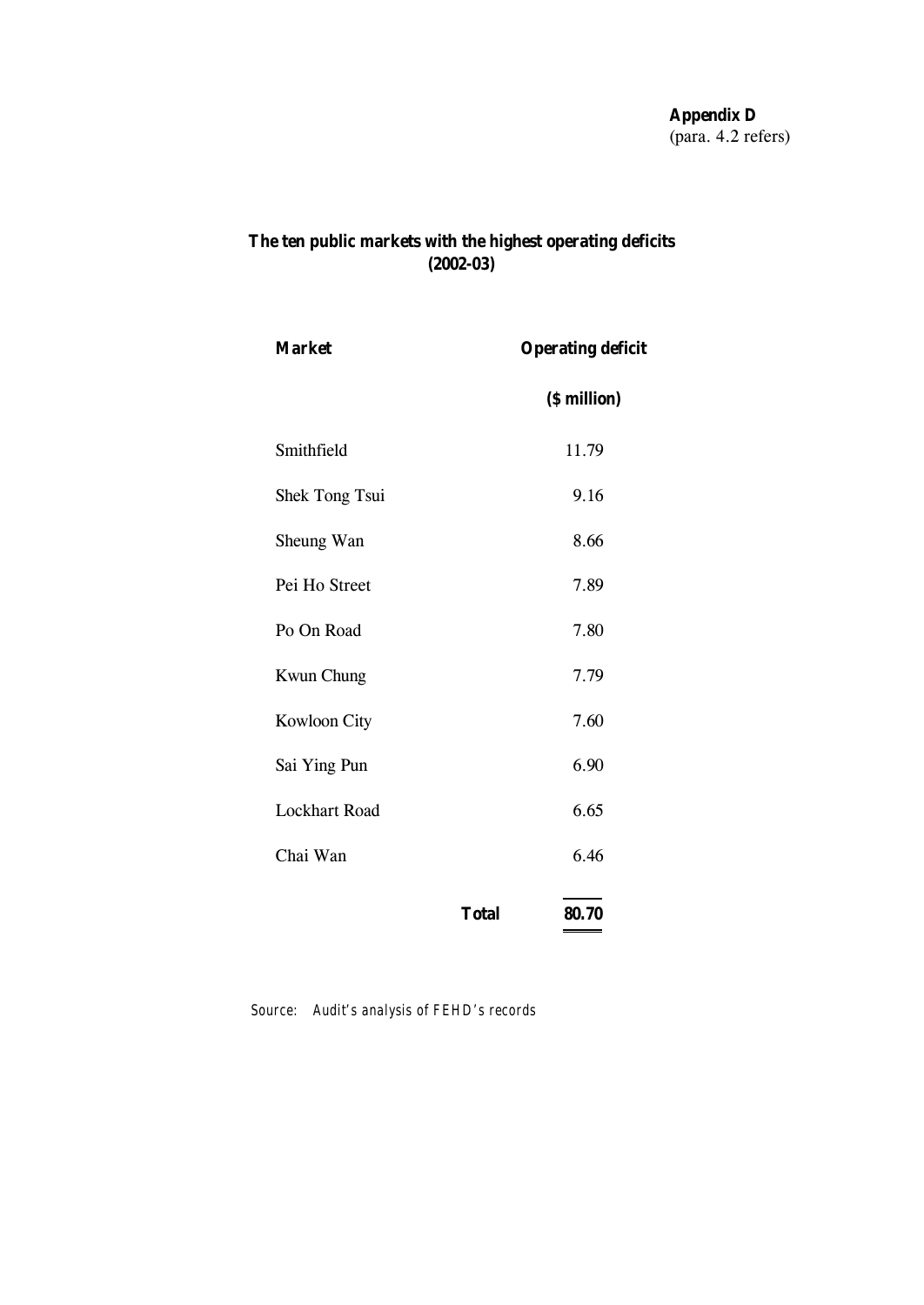**Appendix E** (para. 4.3 refers)

## **The ten public markets with the highest operating deficit per leased market stall (2002-03)**

| <b>Market</b>            | <b>Rental revenue</b><br>per leased<br>market stall | <b>Operating deficit</b><br>per leased<br>market stall | <b>Operating deficit</b><br>as a percentage<br>of rental revenue |  |
|--------------------------|-----------------------------------------------------|--------------------------------------------------------|------------------------------------------------------------------|--|
|                          | (a)                                                 |                                                        | (c) = $\frac{(b)}{(a)} \times 100\%$                             |  |
|                          | (S'000)                                             | (S'000)                                                | (%)                                                              |  |
| <b>Stanley Temporary</b> | 24.2                                                | 156                                                    | 645%                                                             |  |
| Lei Yue Mun              | 28.2                                                | 148                                                    | 525%                                                             |  |
| Peng Chau                | 20.4                                                | 145                                                    | 711%                                                             |  |
| <b>Centre Street</b>     | 20.2                                                | 134                                                    | 663%                                                             |  |
| <b>Bridges Street</b>    | 9.8                                                 | 128                                                    | 1,306%                                                           |  |
| Tang Lung Chau           | 22.9                                                | 102                                                    | 445%                                                             |  |
| Wong Nai Chung           | 31.0                                                | 100                                                    | 323%                                                             |  |
| Yee On Street            | 19.3                                                | 94                                                     | 487%                                                             |  |
| Cha Kwo Ling             | 5.5                                                 | 94                                                     | 1,709%                                                           |  |
| <b>Electric Road</b>     | 22.8                                                | 90                                                     | 395%                                                             |  |
| <b>Overall</b>           | 22.7                                                | 111                                                    | 489%                                                             |  |

*Source: Audit's analysis of FEHD's records*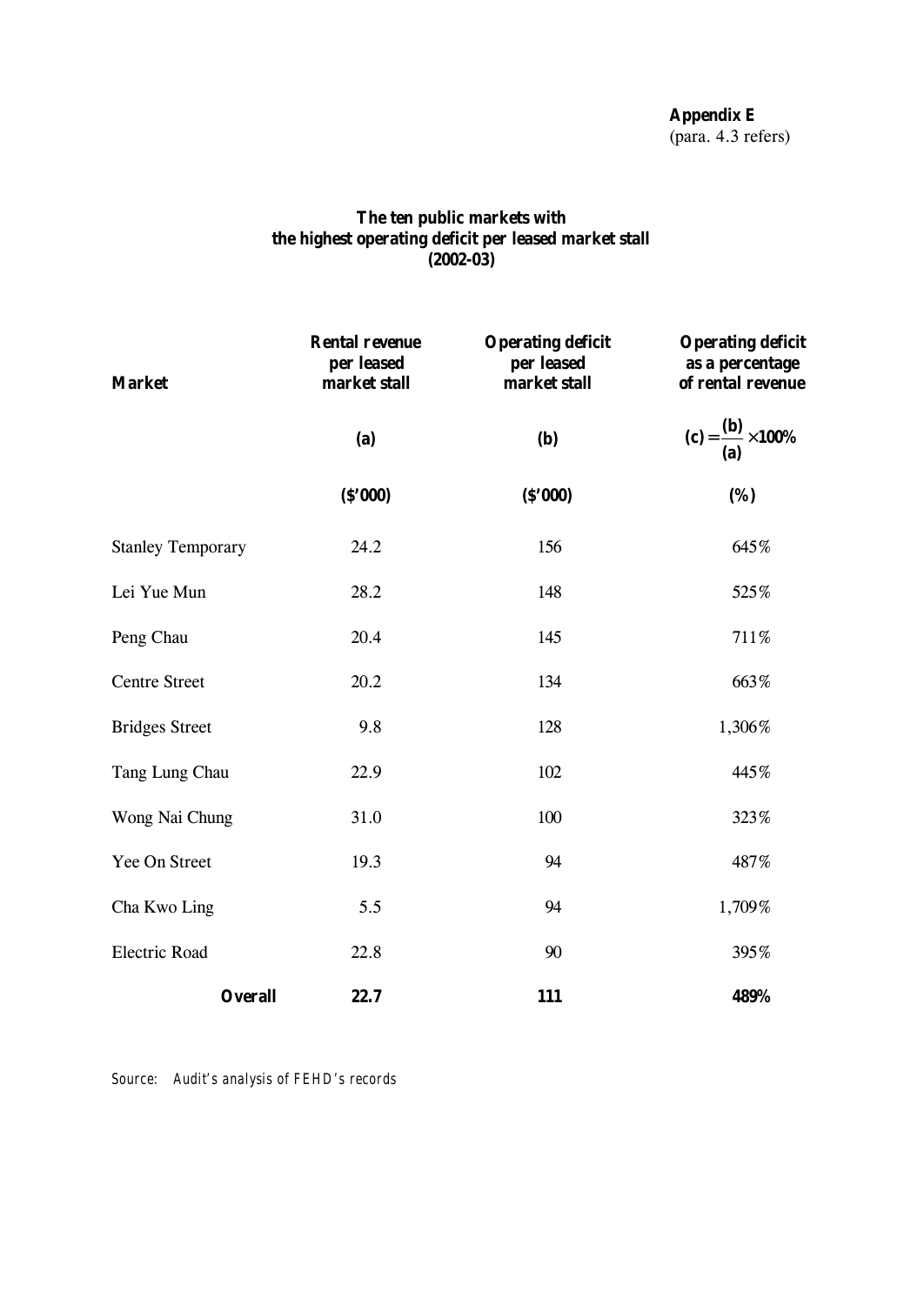**Appendix F** (para. 4.9 refers)

## **The ten public markets with the highest operating deficit per leased market stall in 2002-03 (assuming that the rent had been raised to OMR)**

| <b>Market</b>            | <b>OMR</b><br>per leased<br>market stall<br>(Note) | <b>Operating deficit</b><br>per leased<br>market stall |                                      |  |
|--------------------------|----------------------------------------------------|--------------------------------------------------------|--------------------------------------|--|
|                          | (b)<br>(a)                                         |                                                        | (c) = $\frac{(b)}{(a)} \times 100\%$ |  |
|                          | (S'000)                                            | (S'000)                                                | (%)                                  |  |
| <b>Stanley Temporary</b> | 42.1                                               | 138                                                    | 328%                                 |  |
| Peng Chau                | 31.7                                               | 134                                                    | 423%                                 |  |
| Lei Yue Mun              | 49.0                                               | 128                                                    | 261%                                 |  |
| <b>Bridges Street</b>    | 17.0                                               | 121                                                    | 712%                                 |  |
| <b>Centre Street</b>     | 35.1                                               | 119                                                    | 339%                                 |  |
| Cha Kwo Ling             | 9.6                                                | 90                                                     | 938%                                 |  |
| Tang Lung Chau           | 39.8                                               | 85                                                     | 214%                                 |  |
| Yee On Street            | 33.5                                               | 80                                                     | 239%                                 |  |
| Wong Nai Chung           | 53.8                                               | 77                                                     | 143%                                 |  |
| Mui Wo                   | 29.1                                               | 74                                                     | 254%                                 |  |
| <b>Overall</b>           | 38.0                                               | 98                                                     | 258%                                 |  |

*Source: Audit's analysis of FEHD's records*

*Note: The OMR was supplied by the RVD.*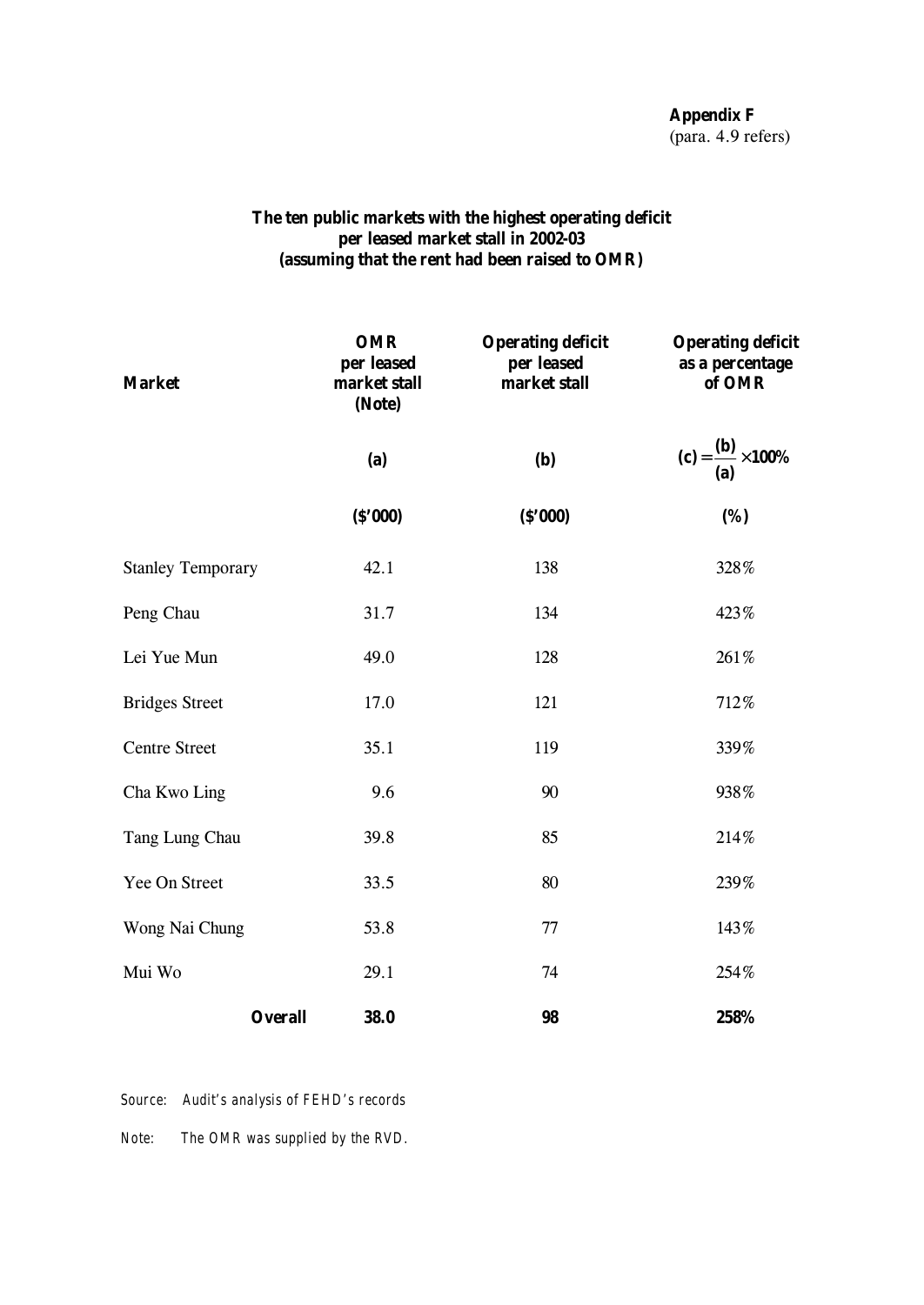**Appendix G** (para. 5.4 refers)

## **Cost of providing retrofitted air-conditioning systems per leased market stall in three public markets (2002-03)**

| <b>Market</b>  | <b>Capital</b><br>cost<br>(a)<br>(\$ million) | <b>Depreciation</b><br>( <b>b</b> ) = $\frac{(\mathbf{a})}{15}$<br>(\$ million) | <b>Electricity</b><br>cost<br>(c)<br>(\$ million) | <b>Maintenance</b><br>cost<br>(d)<br>(\$ million) | <b>Total cost</b><br>$(e) = (b)+(c)+(d)$<br>(\$ million) | <b>Average</b><br>number<br>of leased<br>market<br>stalls<br>(f) | Cost per<br>leased<br>market<br>stall<br>(g) = $\frac{e}{f}$<br>(S'000) |
|----------------|-----------------------------------------------|---------------------------------------------------------------------------------|---------------------------------------------------|---------------------------------------------------|----------------------------------------------------------|------------------------------------------------------------------|-------------------------------------------------------------------------|
| Yan Oi         | 20.38                                         | 1.36                                                                            | 0.95                                              | 0.22                                              | 2.53                                                     | 97                                                               | 26                                                                      |
| Sha Tin        | 26.78                                         | 1.79                                                                            | 1.83                                              | 0.43                                              | 4.05                                                     | 173                                                              | 23                                                                      |
| Tai Kiu        | 30.60                                         | 2.04                                                                            | 2.06                                              | 0.49                                              | 4.59                                                     | 318                                                              | 14                                                                      |
| <b>Overall</b> | 77.76                                         | 5.19                                                                            | 4.84                                              | 1.14                                              | 11.17                                                    | 588                                                              | 19                                                                      |

*Source: Audit's analysis of FEHD's records*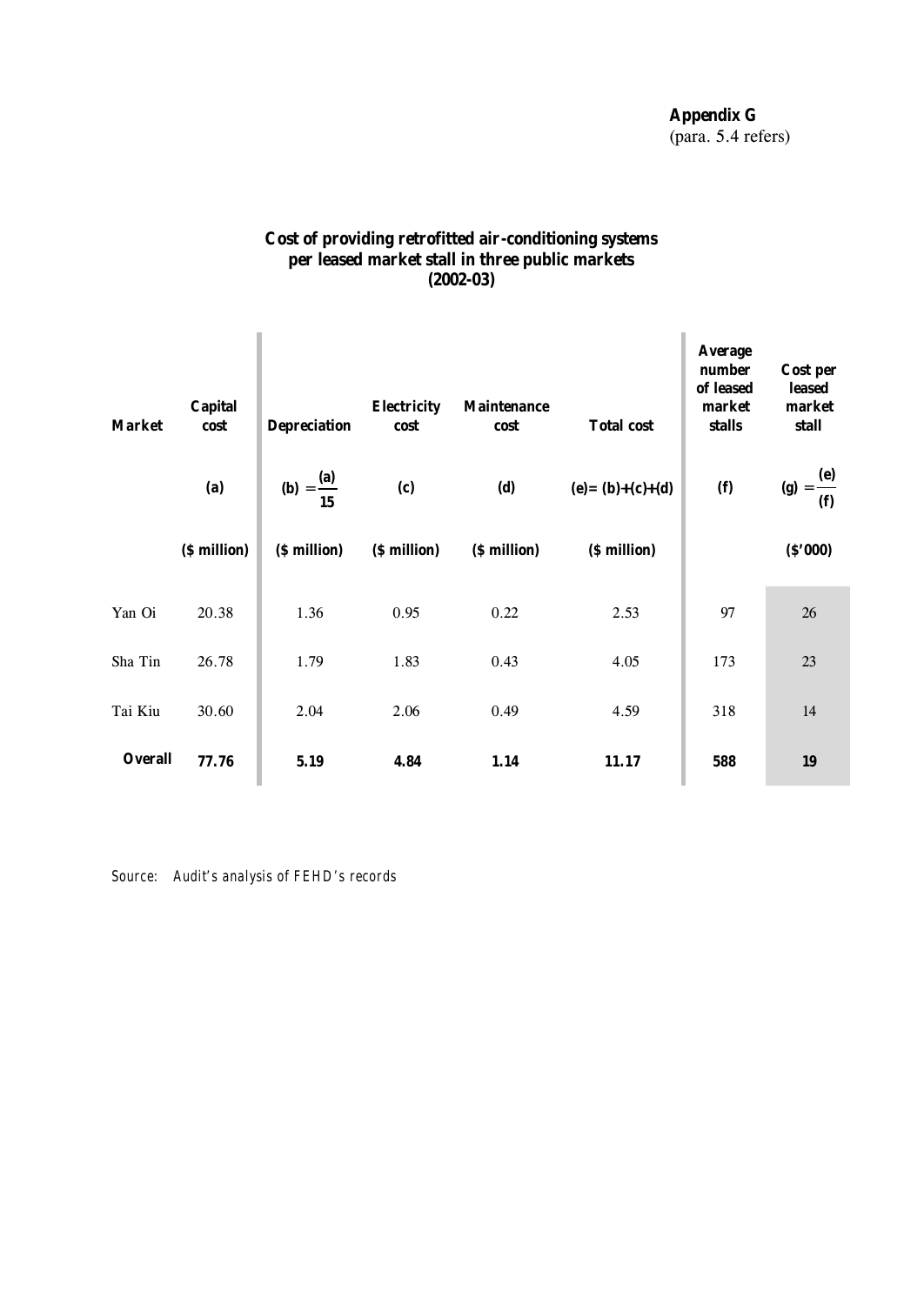**Appendix H** (paras. 5.6, 5.7 and 5.13 refer)





*Source: Audit's analysis of FEHD's records*

*Note: The retrofitting of air-conditioning systems in these three markets was completed in September 2000.*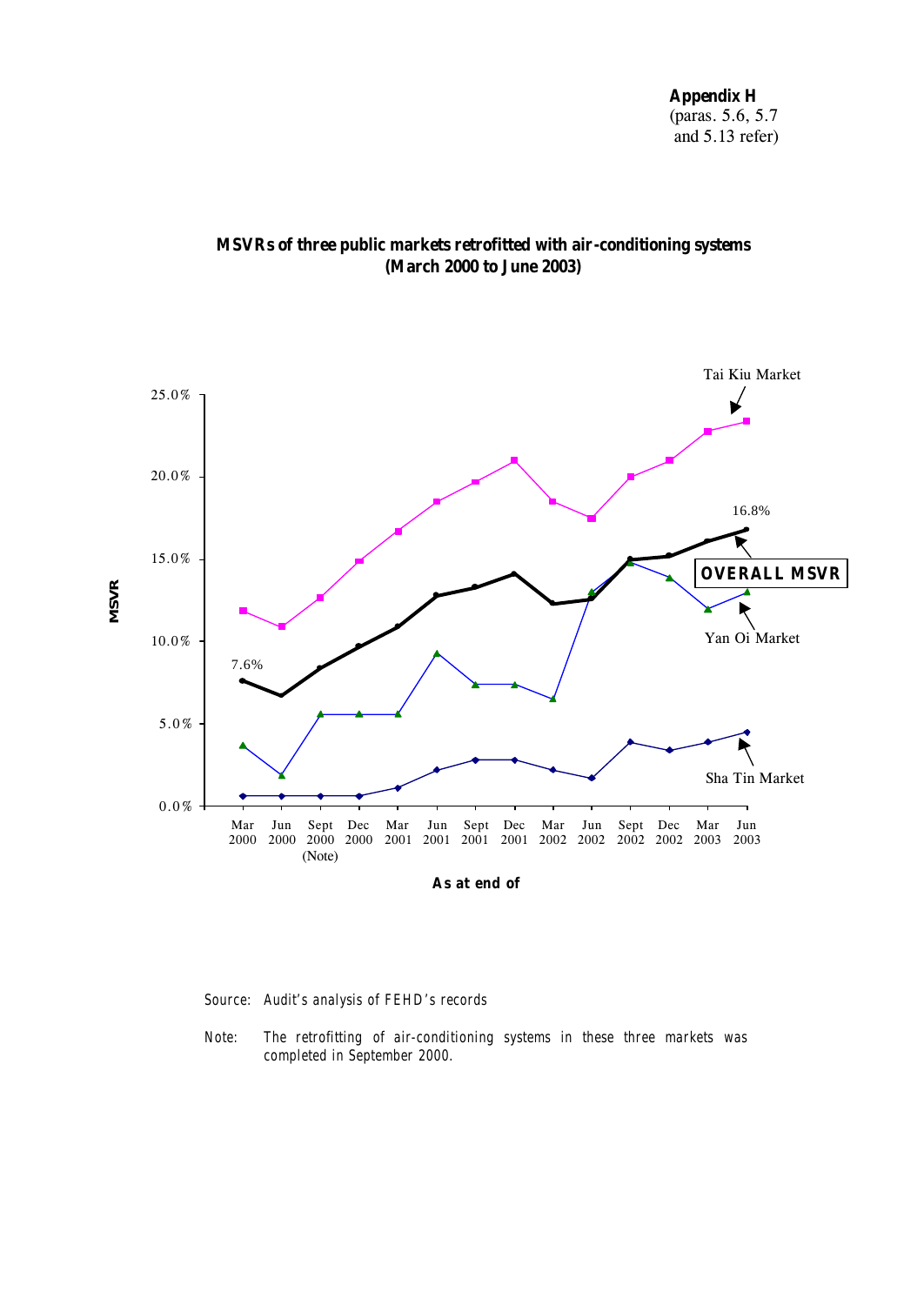## **USD's proposals to make permanent use of the vacant market floor space in the FYS Market**

1. In early 1990, the USD explored the possibility of leasing out the vacant market floor space on the second floor of the FYS Market as a supermarket. In May 1990, representatives from some supermarket groups expressed interest in the proposal. In October 1990, the USD gave up the proposal to convert the second floor of the FYS Market into a supermarket because this was contrary to the original intention of allocating the land to the USD for the purpose of providing a public market.

2. In 1991, the USD planned to resite the flower hawkers trading in Flower Market Road to the second floor of the FYS Market. However, the flower hawkers considered the proposal unattractive and refused to move there.

3. In January 1992, the USD considered the feasibility of using the second floor of the FYS Market for staff recreational purposes. In May 1995, the UC approved the proposal to convert the second floor into a staff clubhouse. In July 1996, the USD estimated that the capital cost of the staff clubhouse would be \$20.3 million and the annual operating cost would be \$1.1 million. In view of the high costs, the USD modified the project to convert only part of the second floor into a staff clubhouse and the remaining part into a bowling centre to promote bowling activities.

4. In December 1996, the ArchSD informed the USD that some market stalls would have to be closed for some months during the conversion of part of the second floor into a bowling centre. In December 1997, the USD gave up the idea of a bowling centre because of strong objections from the lessees of the affected market stalls. Instead, the USD considered providing a children's playroom there.

5. In December 1998, the USD decided that the staff clubhouse and children's playroom projects should be placed on hold. The USD then explored the possibility of converting the second floor into a book stack area for the UC libraries. In July 1999, the UC decided that the second floor should be put to public use because it was located at a prime site. However, no suitable public use was identified.